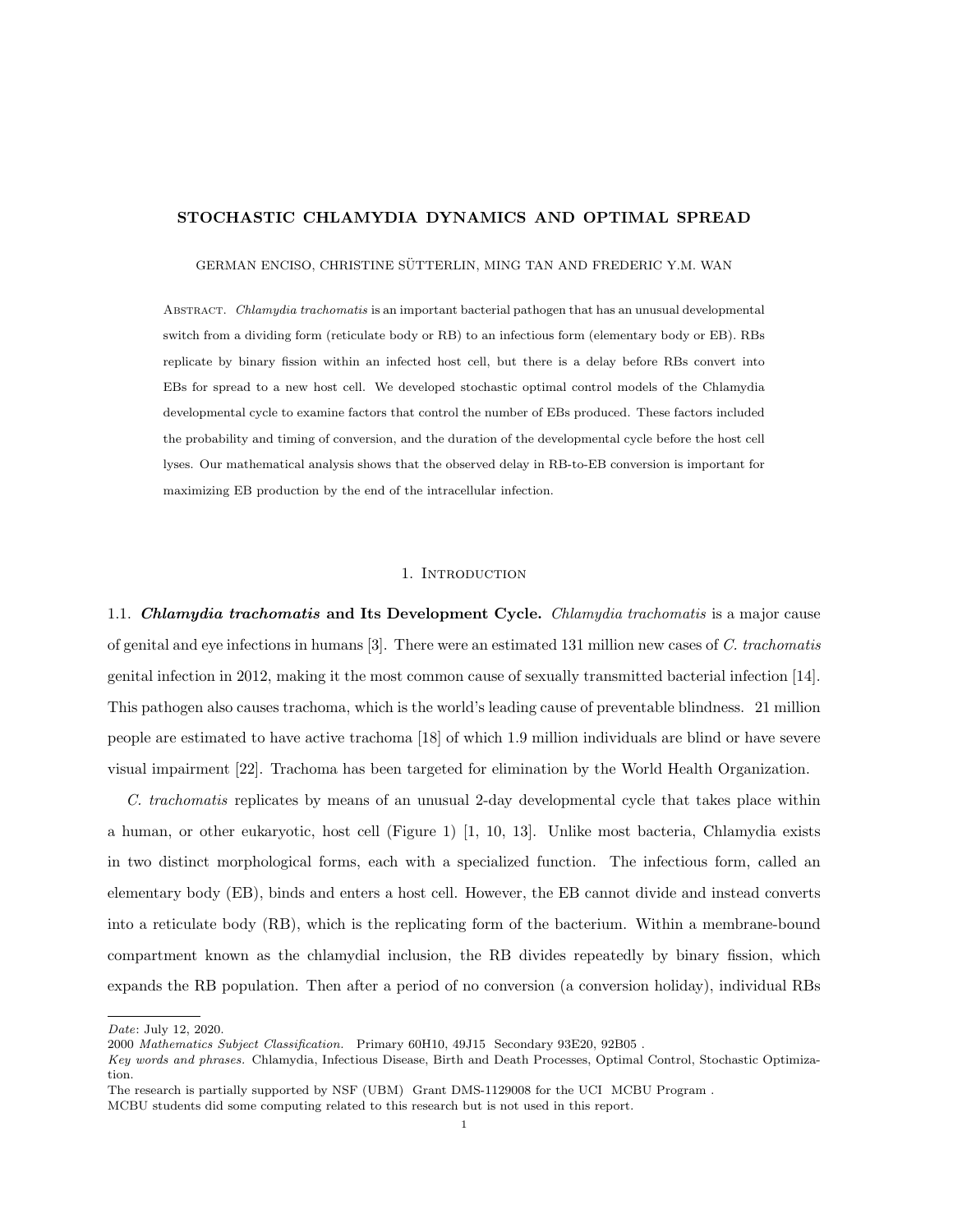each convert into an EB. This conversion event occurs asynchronously, so that some RBs are converting into EBs, while others continue to divide. Thus, at late times in the intracellular infection, the inclusion contains a mixture of RBs, EBs, dividing RBs, and intermediate bodies (IBs), which are RBs in the process of converting into EBs. This mix of chlamydial forms is released into the extracellular space when the host cell lyses. RB-to-EB conversion is a critical step in the developmental cycle because RBs are not infectious, and only EBs can spread the infection to a new host cell.



FIGURE 1. (i) The elementary body (EB) binds the host cell and (ii) enters within a membrane-bound compartment called the chlamydial inclusion. *(iii)* The EB converts into a replicating form called the reticulate body  $(RB)$ ,  $(iv)$  which divides repeatedly by binary fission.  $(v)$  About halfway through the 48-hour intracellular infection, RBs begin to convert into EBs in an asynchronous manner.  $(vi)$  The developmental cycle ends when the host cell lyses and EBs are released to infect new host cells. RBs that have not yet converted are not infectious. Figure from Wan and Enciso [19].

Until recently, these developmental events of the intracellular Chlamydia infection had not been quantified. Conventional electron microscopy of a Chlamydia-infected cell analyzes a section through the inclusion, and thus reveals the relative proportions, but not accurate numbers, for each developmental form [4, 8, 17]. Using a novel three-dimensional electron microscopy approach known as serial block-face scanning electron microscopy  $[6, 11]$ , the labs of Tan and Sütterlin recently performed a comprehensive analysis of the chlamydial inclusion. This study quantified the changing number of RBs and EBs in the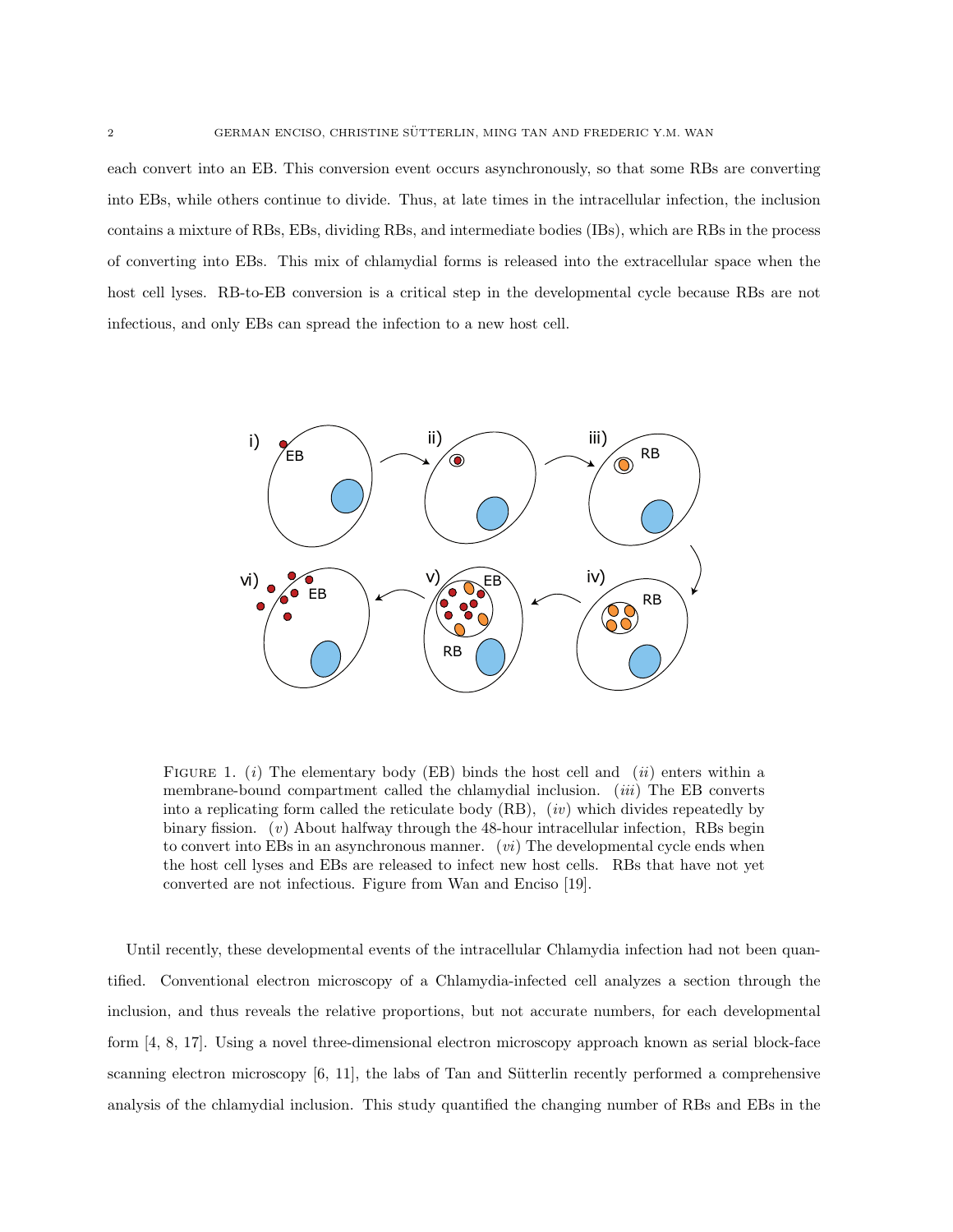inclusion over the course of the developmental cycle [10]. This analysis also provided extensive quantitative data on RB replication and RB-to-EB conversion because it was able to identify and quantify RBs undergoing replication (dividing RBs; referred to as DBs in this study) or conversion (IBs).

This study confirmed the delayed and asynchronous nature of RB-to-EB conversion, and also measured a 6-fold decrease in average RB size as the RB population expanded. Taking into account the correlation between small RB size and the onset of RB-to-EB conversion, Lee et al. proposed a size control mechanism in which RBs reduce in size through replication, and cannot convert into an EB until they are below a size threshold [10]. They also showed that a mathematical model based on this size control mechanism, and utilizing measured and calculated parameter values and Gamma distributions, replicated growth curves for the developmental cycle.

In the current report, we have used the extensive data from the Lee et al. study to conduct a theoretical investigation of the Chlamydia developmental cycle. This analysis reveals that the dynamics of the developmental cycle, with delayed conversion from RBs to EBs, is a successful strategy for the bacterium to maximize the production of infectious progeny and, thus, the spread of the intracellular infection to a new host cell.

1.2. Maximum Spread of Infection and Selective Pressure. With a high RB-to-EB conversion rate (relative to RB proliferation rate), allowing more RBs to divide at an early stage would generate more RBs for later conversion to more infectious EBs to be discharged when the host cell lyses. With its initial conversion holiday, the Chlamydia development cycle would increase the terminal EB population for a larger spread of the bacterial infection. In a Darwinian world of natural selection, maximizing terminal EB strategy would be seen as the bacterial response to the pressure of competitive species survival.

To assess the validity of this posit, a two-form deterministic model (the PT-Model) that captures the essential features of the developmental cycle for the RB and EB populations was formulated and analyzed in [19] for a particular chlamydial inclusion. With the (per unit RB) conversion rate  $u(t)$  as the control, the model seeks the optimal  $u(t)$  that maximizes the EB population at the terminal time T when the host cell lyses. For the biologically relevant conversion capacity range, optimal maximizing strategy of this PT-Model does in fact start with a conversion holiday. The small size threshold for conversion eligibility, not stipulated in the model, is seen as an instrument for inducing this initial period of no conversion.

In reality, the lysis time of an infected cell varies, but has not been quantified empirically. Data collected in [10] and elsewhere also show variability of in other developmental features. Probabilistic models would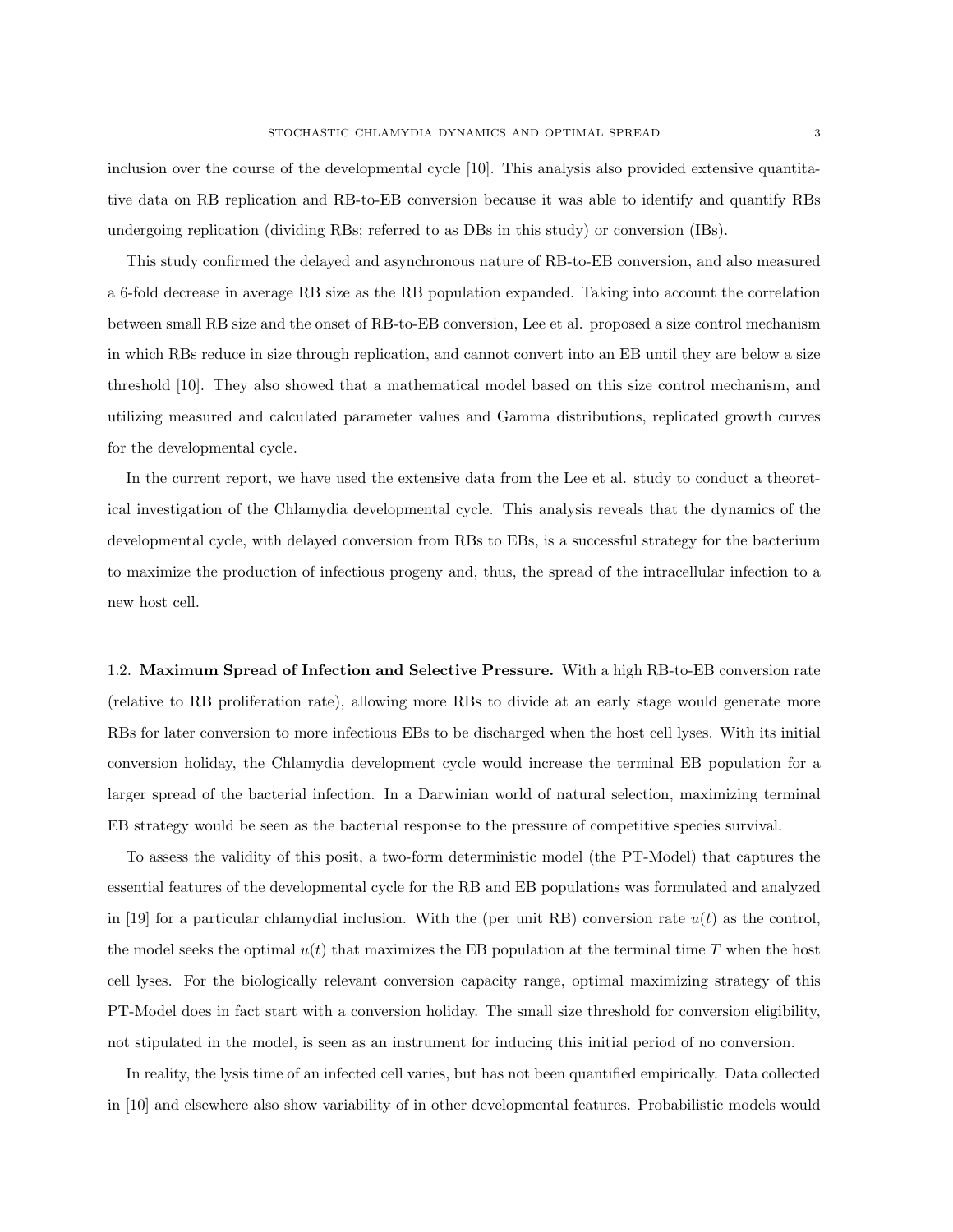be needed to address the observed stochasticity. Two such models (the WS-Model of section 3 and the RT-Model of Sections 4), are formulated and analyzed in this paper for this purpose. Both are based on a birth and death process model (the BD-Model) of Section 2. The optimal strategy for maximizing the mean terminal EB population will be shown to also require a conversion holiday at the start, again supporting our posit for this case of infected cells embedded in an uncertain environment. As in the PT-Model of [19], there is no stipulated enabling mechanism such as a size-threshold requirement for conversion eligibility to dictate an initial period of no conversion in the optimal maximizing strategy; rather, the conversion holiday in the development cycle generated by the WS-Model and the RT-Model are natural consequences of maximizing the terminal (mean) EB population.

1.3. Post Conversion Holiday RB Growth. To keep the modeling and analysis manageable, the four relevant (PT-, BD-, WS- and RT-) models are for two (lumped) forms (RB and EB) of the Chlamydia population (unlike the four-form GD-Model for RB, DB, IB and EB in [10]). Without multiple divisions to reach the conversion eligibility threshold size, these two-form models are not sufficiently fine-grained for matching the reported data beyond the conversion holiday phase of the bacterial growth. (For that reason, no attempt will be made to validate our models by comparing numerical solution with available data herein.) Quite the contrary, we note in Section 6 a qualitative difference between predictions by our two form optimal control models and the available data after the initiation of RB-to-EB conversion. More specifically, data collected in [10] show a continual growth of the RB population after the initiation of RB-to-EB conversion at least for a period. In contrast, the three (PT-, WS- and RT-) models show an immediate and continual decline of the expected RB population after the onset of RB-to-EB conversion. We conclude this paper by a brief description of how this deficiency is remedied by a four-form model (designated as the MP-Model).

1.4. A Summary of Relevant Models. For clarity, a brief description of the relevant models discussed herein can be found in Appendix A.

#### 2. A Birth and Death Process Model (The BD-Model)

2.1. The Kolmogorov Equations. We begin by modeling RB proliferation (birth) and RB-to-EB conversion (death) of the Chlamydia developmental cycle as a birth and death process to capture the basic activities for the bacteria to proliferate and spread infection. Denote by  $R_t$  and  $E_t$  the random variable for the size of RB and EB population, respectively, at time t. Let  $P_k(t)$  and  $Q_j(t)$  be the probability of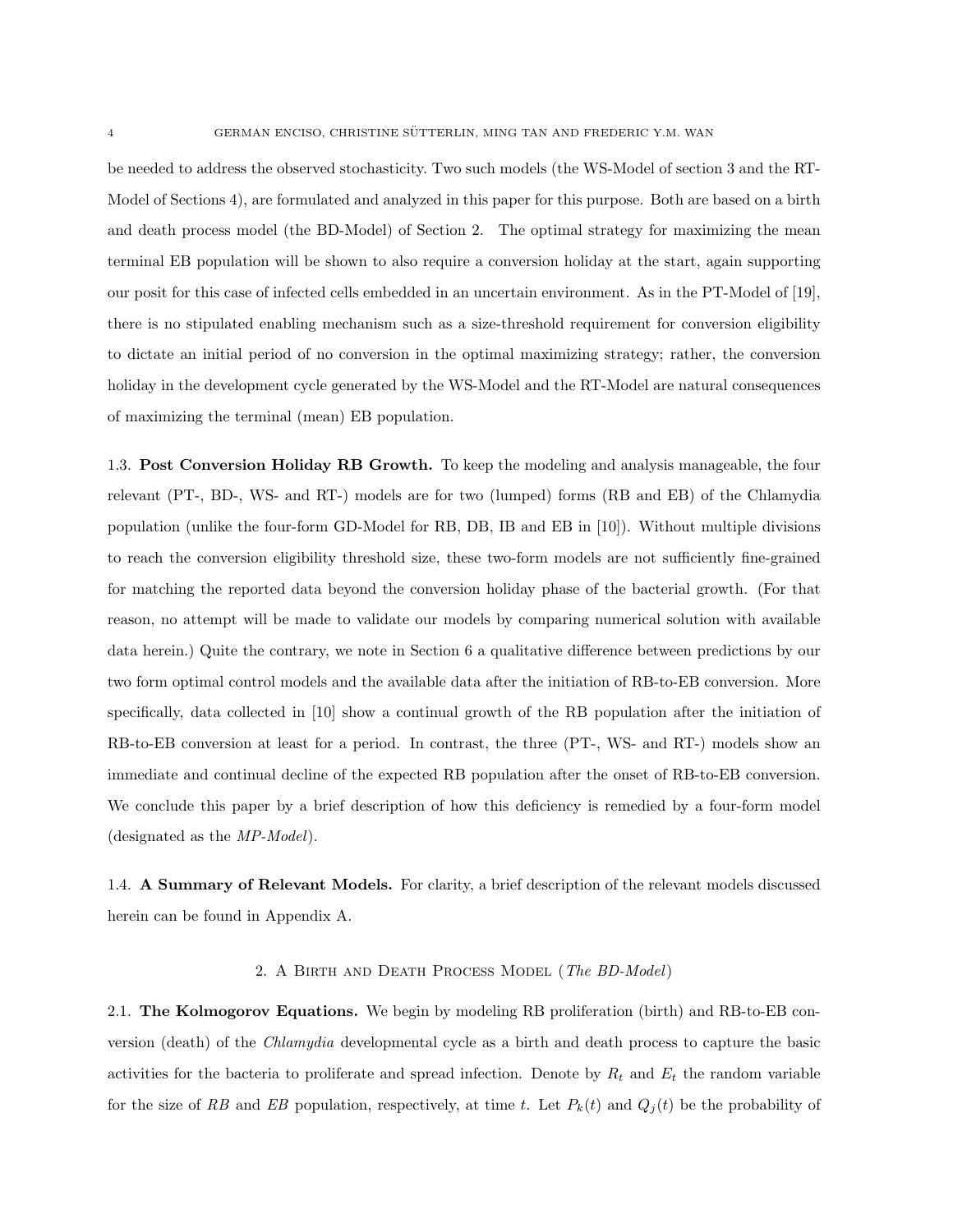$R_t$  and  $E_t$  be of size k and j, respectively, at time t. With assumptions similar to those for various birth and death models (such as stationarity, independent increments and a sufficiently short elapsed time  $\delta t$ for no more than one division or conversion), we have the following relations for  $P_k(t + \delta t)$  and  $Q_j(t + \delta t)$ :

$$
P_k(t + \delta t) = \{1 - k(\lambda_D + \lambda_C)\delta t\} P_k(t) + (k+1)\lambda_C \delta t P_{k+1}(t) + (k-1)\lambda_D \delta t P_{k-1}(t)
$$

and

$$
Q_j(t + \delta t) = \{1 - \lambda_C \delta t P_1(t) - 2\lambda_C \delta t P_2(t) - 3\lambda_C \delta t P_3(t) - \cdots\} Q_j(t)
$$

$$
+ \lambda_C \delta t \{P_1(t) + 2P_2(t) + 3P_3(t) + \cdots\} Q_{j-1}(t)
$$

except for negligibly small terms relative to terms proportional to  $\delta t$ . In these two relations,  $\lambda_C \delta t$  and  $\lambda_D \delta t$  are the probability of one conversion and one duplication, respectively, during the elapsed time  $\delta t$ . Since our experimental findings clearly show a time varying RB-to-EB conversion rate [10], the present linear birth and death model (the BD-Model) henceforth works with a time varying  $\lambda_C(t)$  but keep  $\lambda_D$ constant since there is no indication to suggest otherwise.

This system of interactions approximately corresponds to the reactions  $R \longrightarrow 2R$ ,  $R \longrightarrow E$  with rates  $\lambda_D$ ,  $\lambda_C$  respectively, using notation for chemical reactions. We use separate variables for the states  $P_k$ and  $Q_j$  rather than a joint state for RBs and EBs, in order to carry out the analysis in the next section.

In the limit as  $\delta t$  tends to zero, we get the following ODE systems

(1) 
$$
\frac{dP_k}{dt} = -k(\lambda_D + \lambda_C)P_k + (k+1)\lambda_C P_{k+1} + (k-1)\lambda_D P_{k-1},
$$

(2) 
$$
\frac{dQ_j}{dt} = \lambda_C (Q_{j-1} - Q_j) \sum_{i=0}^{\infty} i P_i,
$$

augmented by the initial conditions  $P_k(0) = \delta_{kN}$  and  $Q_j(0) = 0, k, j = 0, 1, 2, \dots$ , given that the process starts with N RB units and no EB.

2.2. Solution by Generating Functions. The ODE system for  $P_k(t)$  and  $Q_j(t)$  can be reformulated as a problem for the corresponding probability generating functions (pgf)

(3) 
$$
G(x,\tau) = \sum_{k=0}^{\infty} P_k(t) x^k, \qquad F(x,\tau) = \sum_{k=0}^{\infty} Q_k(t) x^k.
$$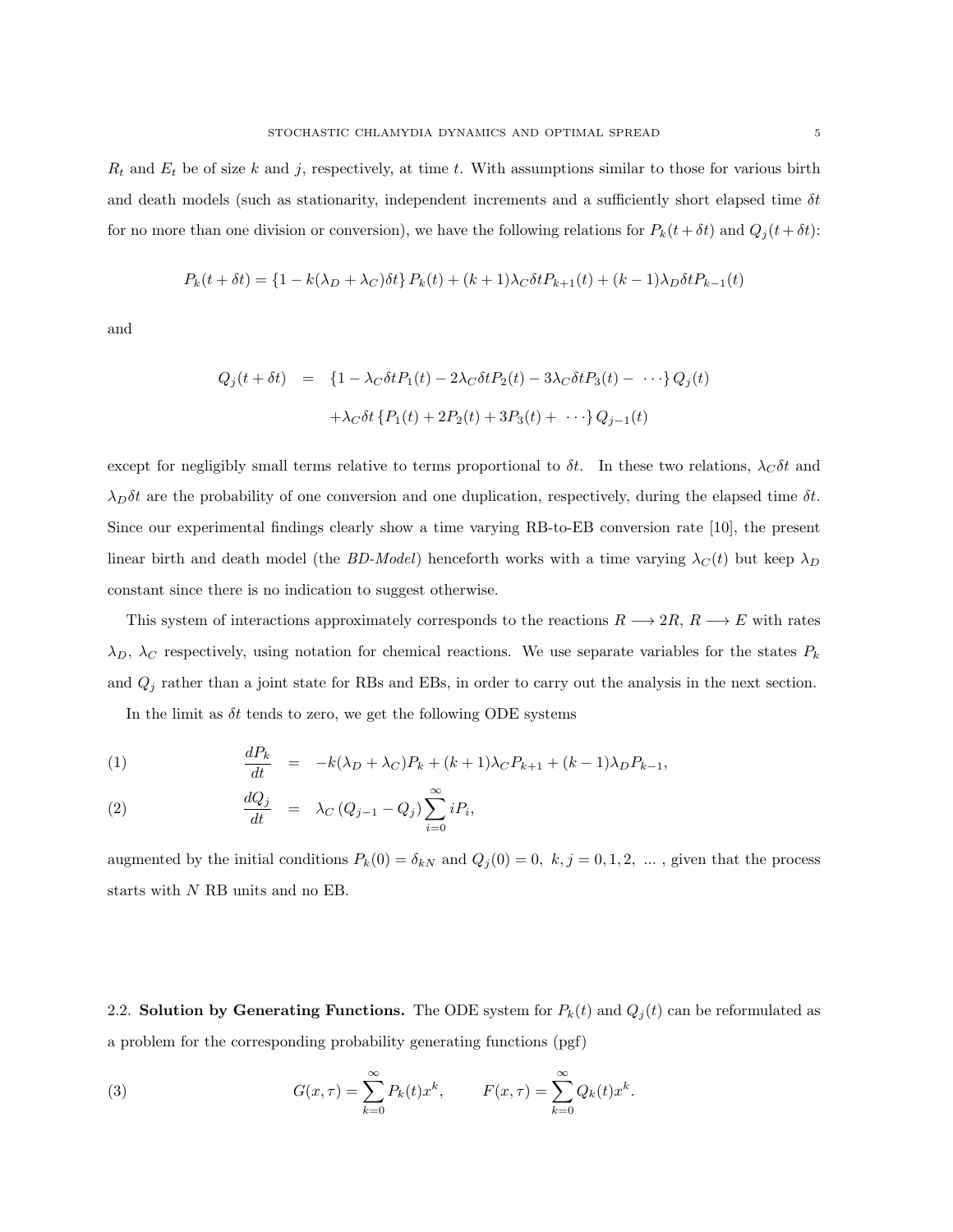with  $G(x, \tau)$  and  $F(x, \tau)$  determined by

(4) 
$$
\frac{\partial G}{\partial \tau} + \left\{ (1+\rho)x - \rho - x^2 \right\} \frac{\partial G}{\partial x} = 0
$$

and

(5) 
$$
\frac{\partial F}{\partial \tau} + \rho (1 - x) \bar{R}_t F = 0
$$

with

(6) 
$$
\tau = \lambda_D t, \qquad \rho(\tau) = \frac{\lambda_C(t)}{\lambda_D}, \qquad \bar{R}_t(\tau) = \sum_{k=0}^{\infty} k P_k(t)
$$

The initial conditions for  $\{P_k(t)\}$  and  $\{Q_j(t)\}$  require

(7) 
$$
G(x,0) = x^N, \qquad F(x,0) = 1.
$$

The solution for  $G(x, \tau)$  is found by the method of characteristics in Appendix B to be

(8) 
$$
G(x,\tau) = x_0^N = \left\{ 1 + \frac{x-1}{e^{f(\tau)} - (x-1)I(\tau)} \right\}^N
$$

where

(9) 
$$
f(\tau) = -\tau + \int_0^{\tau} \rho(\xi) d\xi, \qquad I(\tau) = \int_0^{\tau} e^{f(\zeta)} d\zeta.
$$

Unlike the PDE (4) for the generating function  $G(x, \tau)$  of the sequence  $\{P_k(\tau)\}\$ , the corresponding equation (5) for the generating function  $F(x, \tau)$  of the sequence  $\{Q_k(\tau)\}\$ is effectively an ODE that is separable in time with x as a parameter. With  $\bar{R}_t(\tau)$  given by (11), equation (5) for  $F(x, \tau)$  becomes

$$
\frac{dF}{d\tau} = (x-1)\rho(\tau)\bar{R}_t(\tau)F = (x-1)\rho(\tau)Ne^{-f(\tau)}F
$$

so that

(10) 
$$
F(x,\tau) = e^{N(x-1)\int_0^{\tau} \rho(\zeta) e^{-f(\zeta)} d\zeta}
$$

with  $F(x, 0) = 1$  meeting the condition of no EB initially.

#### 2.3. Means and Variances.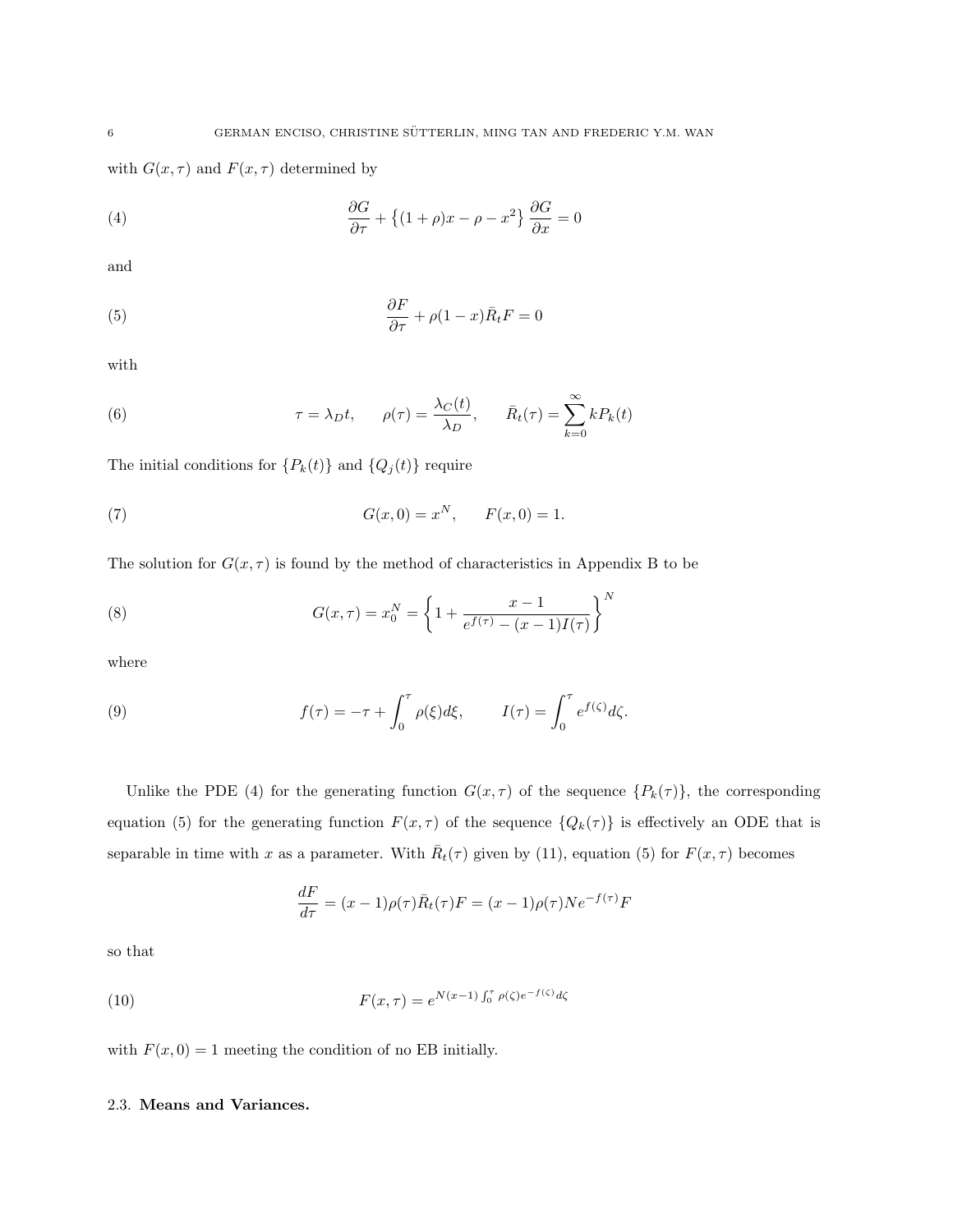2.3.1. Expected RB Population. The expected RB population as a function of time is then given by

(11)  
\n
$$
\bar{R}_t(\tau) \equiv E[R_t] = \sum_{k=0}^{\infty} k P_k(t) = \left[\frac{\partial G}{\partial x}\right]_{x=1}
$$
\n
$$
= \left[\frac{N x_0^{N-1} e^{f(\tau)}}{\left\{e^{f(\tau)} - (x-1)I(\tau)\right\}^2}\right]_{x=1} = N e^{-f(\tau)}
$$

A differential form of the solution for  $\bar{R}_t(\tau)$ , needed in subsequent development, is obtained by differentiating both sides of (11) to get

(12) 
$$
\frac{d\bar{R}_t}{d\tau} = Ne^{-f(\tau)}\left\{-\frac{df}{d\tau}\right\} = (1-\rho)\,\bar{R}_t, \qquad \bar{R}_t(0) = N.
$$

For the special case of a constant conversion probability  $\lambda_C$  so that  $\rho$  is a constant, the mean populations (11) and (15) simplify to

(13) 
$$
\bar{R}_t(\tau;\rho) \equiv E[R_t] = \sum_{k=0}^{\infty} k P_k(t) = N e^{(1-\rho)\tau}
$$

with

(14) 
$$
\bar{R}_t(\tau; 1) \equiv E[R_t] = N
$$

for the special case  $\lambda_C = \lambda_D$ . For  $\lambda_C \neq \lambda_D$ , we have the following limiting behavior for the mean RB population:

$$
\lim_{t \to \infty} \left[ \bar{R}_t(\tau; \rho) \right] = \begin{cases} 0 & (\lambda_D < \lambda_C) \\ \infty & (\lambda_D > \lambda_C) \end{cases}
$$

.

(The expressions  $E[R_t]$  and  $\bar{R}_t(\tau;\rho)$  will be used interchangeably for the expected RB population size as a function of time  $t$  with  $\tau = \lambda_D t$  and  $\rho = \lambda_C / \lambda_D$ .)

2.3.2. Expected EB Population. The expected EB population at any instant in time is then

(15) 
$$
\bar{E}_t(\tau) \equiv E[E_t] = \left[\frac{\partial F}{\partial x}\right]_{x=1} = N \int_0^{\tau} \rho(\zeta) e^{-f(\zeta)} d\zeta. \qquad (\tau = \lambda_D t)
$$

We will also need the following differentiated form of this result obtained by differentiating (15) with respect to  $\tau$  to get

(16) 
$$
\frac{d\bar{E}_t}{d\tau} = N\rho(\tau)e^{-f(\tau)} = \rho\bar{R}_t, \quad \bar{E}_t(0) = 0.
$$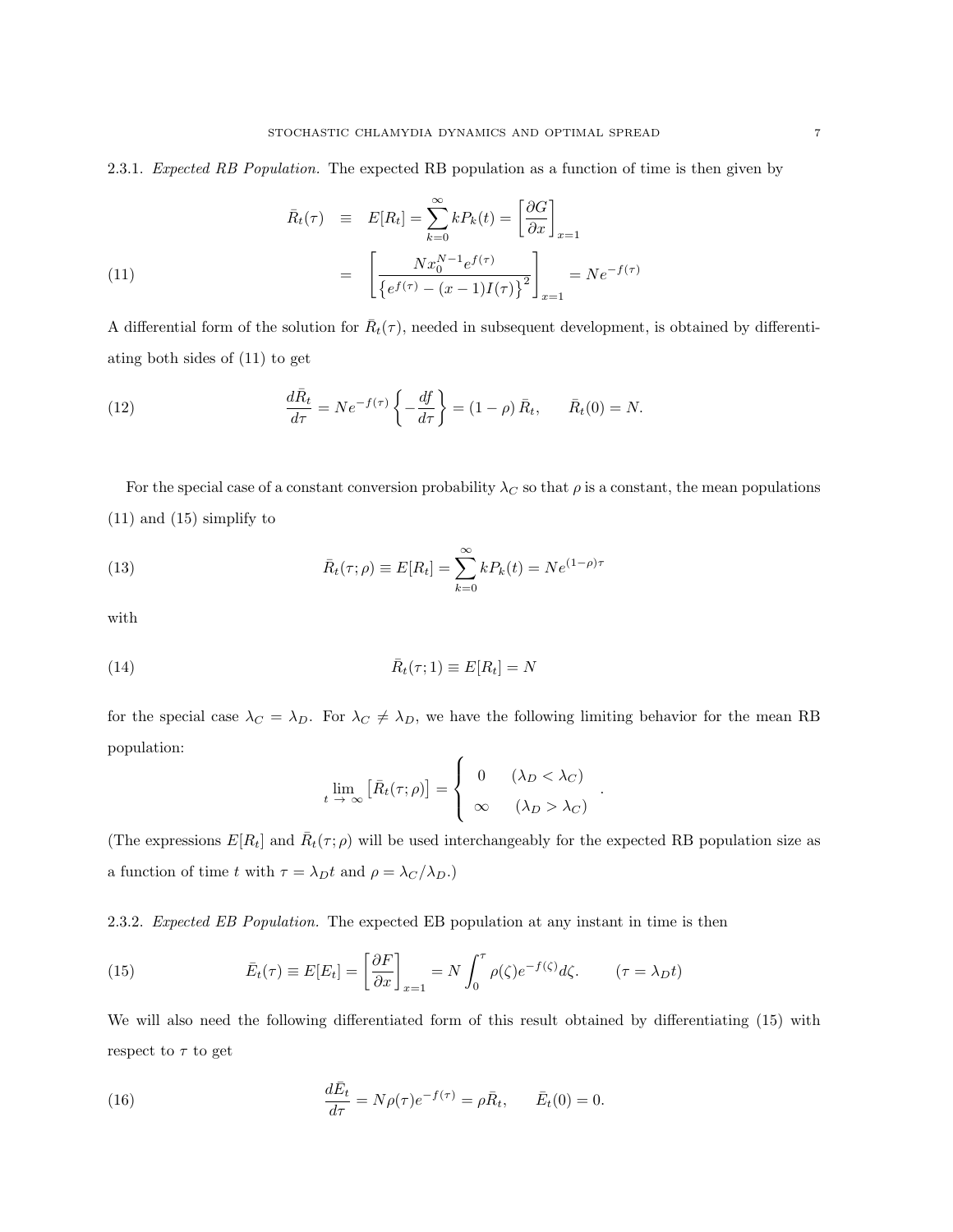The expected EB population for a constant  $\rho$  is

(17) 
$$
\bar{E}_t(\tau;\rho) \equiv E[E_t] = \sum_{k=0}^{\infty} k Q_k(t) = \frac{\rho N}{1-\rho} \left[ e^{(1-\rho)\tau} - 1 \right] \qquad (\rho \neq 1)
$$

and, as a limiting case of (17) as  $\rho \to 1$ ,

$$
\bar{E}_t(\tau; 1) = N\tau.
$$

Note that we have

$$
\lim_{t \to \infty} \left[ \bar{E}_t(\tau; \rho) \right] = \infty
$$

for all  $\rho > 0$ .

2.3.3. Variance of EB Population. For the corresponding variances, we note

$$
\left[\frac{\partial^2 F}{\partial x^2}\right]_{x=1} = \left[\sum_{k=0}^{\infty} k(k-1)Q_k x^{k-2}\right]_{x=1} = E[E_t^2] - E[E_t]
$$

so that

$$
Var\left[E_t\right] = E[E_t^2] - (E[E_t])^2 = \left[\frac{\partial^2 F}{\partial x^2}\right]_{x=1} + E[E_t] - (E[E_t])^2.
$$

But we have from (10)

$$
\left[\frac{\partial^2 F}{\partial x^2}\right]_{x=1} = \left(N \int_0^{\tau} \rho(\zeta) e^{-f(\zeta)} d\zeta\right)^2 = (E[E_t])^2
$$

so that

$$
Var\left[E_t\right] = E[E_t].
$$

Proposition 1. For our BD-Model, the variance of the EB population is the same as the mean population.

**Remark 1.** From the partial derivative of the pgf  $F(x, \tau)$  in x, it is seen that the distribution of  $E_t$  may be written as

$$
Q_k(\tau) = \frac{z^k(\tau)}{k!} e^{-z(\tau)}, \qquad z(\tau) = N \int_0^{\tau} \rho(\zeta) e^{-f(\zeta)} d\zeta
$$

so that the EB process is Poisson in  $z(\tau)$ .

2.3.4. Variance of RB Population. For the RB population, we have similarly

$$
Var[R_t] = \left[\frac{\partial^2 G}{\partial x^2}\right]_{x=1} + E[R_t] - (E[R_t])^2
$$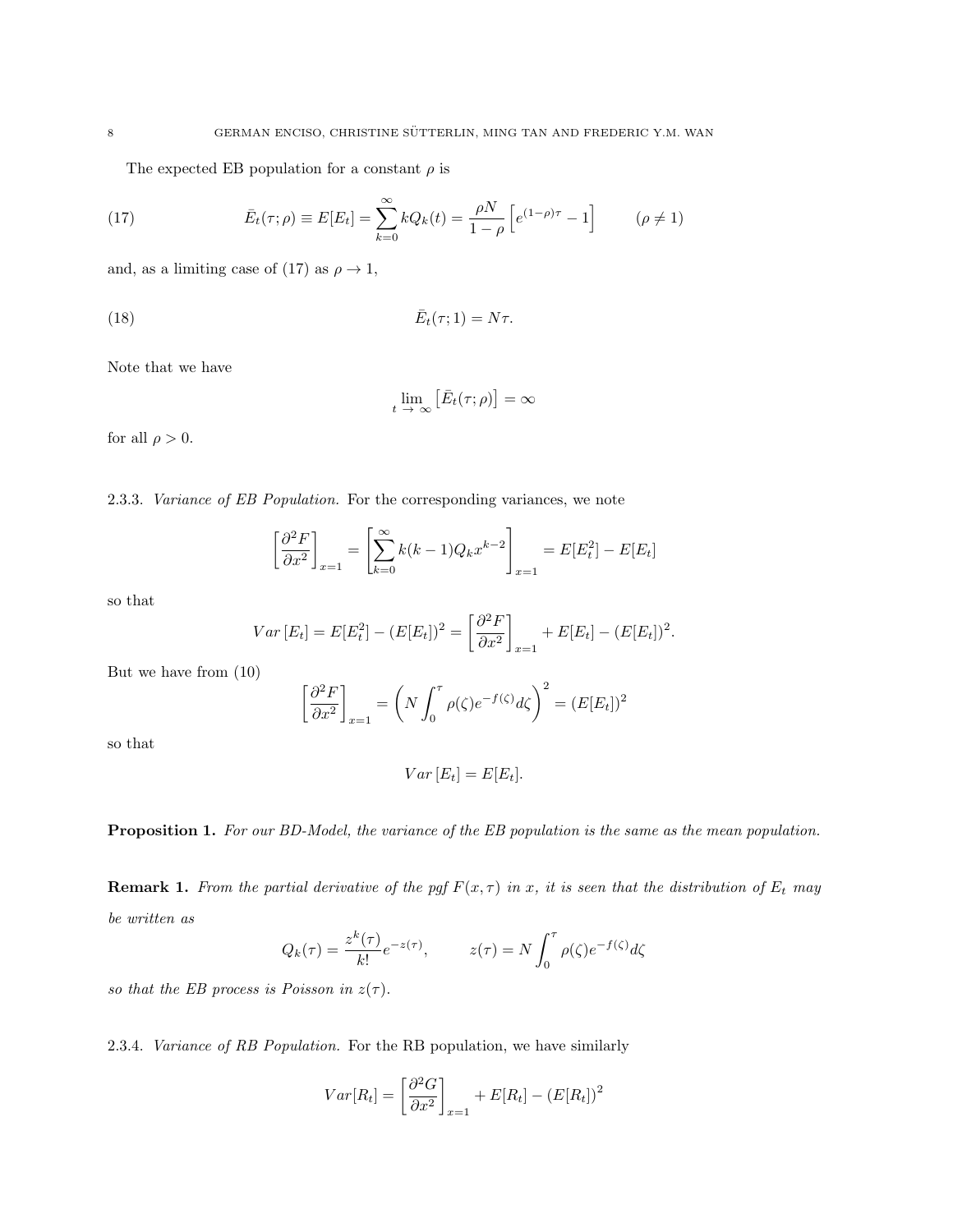with

$$
E[R_t] = \left[\frac{\partial G}{\partial x}\right]_{x=1} = Ne^{-f(\tau)}
$$

by  $(11)$ . From  $(8)$ , we have

$$
\left[\frac{\partial^2 G}{\partial x^2}\right]_{x=1} = \frac{1}{N} \left(E[R_t]\right)^2 \{N - 1 + 2I\}
$$

so that

(19) 
$$
Var[R_t] = E[R_t] \left\{ \frac{N-1+2I}{N} \right\}
$$

For a constant  $\rho \neq 1$ , we have from (9)

$$
Var[R_t] = \frac{1+\rho}{1-\rho} \left( e^{(1-\rho)\tau} - 1 \right) E[R_t].
$$

Note that the variance of the RB process is generally not equal to the mean of the process.

#### 3. Maximum Expected EB Population at Host Cell Lysis Time (The WS-Model)

3.1. Terminal Time of Life Cycle. While the BD-Model captures the basic RB activities to proliferate and convert to EB during the chlamydial developmental cycle, such activities are known to terminate in finite time. Unless the host cell lyses at some instant  $T$  so that the EB units are released to infect other hosts, the bacteria would not be able to spread and thereby risk eventual extinction. Experimental findings show the finite lysis times of different host cells span over a significantly large time interval and cannot be approximated by a single numerical value. The majority of  $C.$  trachomatis-infected cells among the data collected lyse between 48 and 72 hours post infection (hpi), see [7, 9]. Yet these and other available data do not offer a definitive guide or directive toward the cause or process that induce lysing. To amplify, data collected in [10] shows that the total Chlamydia units in a cytoplasmic inclusion typically tend to an upper limit after 32 hpi. The inclusion volume also increases with time at the early stage of the developmental cycle but also ceases to increase near the end. It was found that the total volume (size) of the chlamydiae actually reduces while the total number of bacterial units increases; yet available space for more chlamydiae does not appear to be an issue.

Absent of sufficient information for the determination of the host cell lysis time, a plausible criterion for Chlamydia developmental cycle termination is formulated here to illustrate one approach to complete the specification of the optimization problem that reflects the bacteria's expected response to the pressure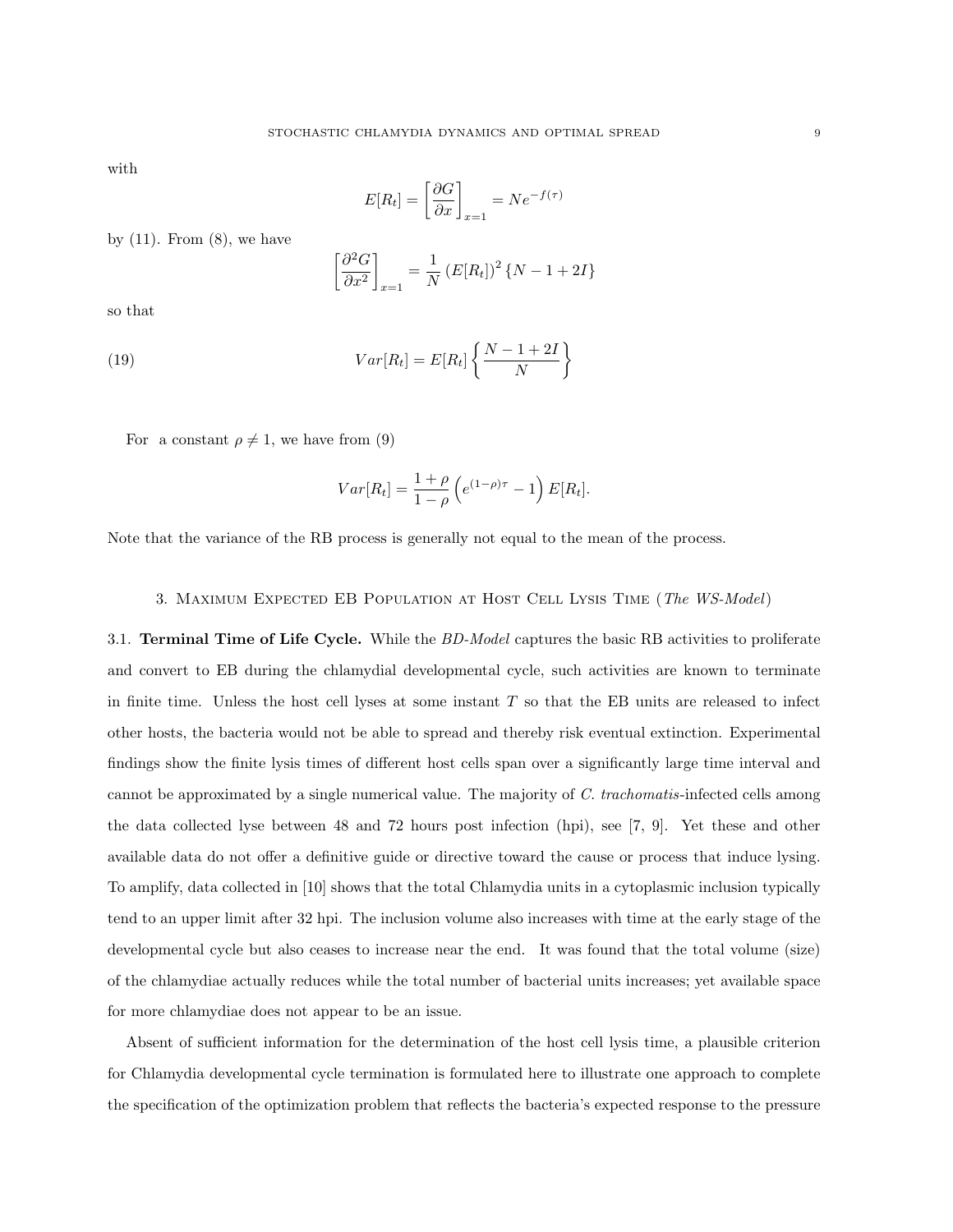of natural selection. Given the limited capacity of the inclusion that houses the Chlamydia units within the host cell, the approach adopted here would have the host cell lysing at the instant  $T$  when a weighted sum of the *expected* RB and EB population,  $\bar{R}_t$  and  $\bar{E}_t$ , reaches a threshold size  $P_c$  (not necessarily in excess of the inclusion's capacity)

(20) 
$$
\left\{ n\bar{E}_t(\tau;\rho)+m\,\bar{R}_t(\tau;\rho) \right\}_{t=T} \equiv n\,\bar{E}_T+m\,\bar{R}_T=P_c.
$$

(leading to the name WS-Model) for  $n > 0$  while m may be of either sign to be explained below. Given the stochastic nature of proliferation and conversion process in the BD-Model, the criterion (20) allows for variations of T among the different host cells.

The condition (20) with  $m > 1$  may be associated with the relative size of the EB and RB particles (by a factor of 50 at the start and down to about 5 near the end). Experimental findings reported in [10] also suggest that there are additional factors contributing to the host cell lysis. Among these is EB particles secreting chemicals that enhance host cell lysing. This effect may capture by a suitably large positive  $n$ in (20). Depending on the potency of the lysis inducing EB chemicals, the ratio  $m/n > 0$  may be  $> 1$  or  $< 1$ .

Observations in [10] also suggest the possibility of RB particles exhibiting inhibitory effects on host cell lysing to prolong their own existence. In the context of the threshold condition (20), such inhibitory effects may be incorporated by modifying it to read

$$
(21) \t\t\t n\overline{E}_T + (m-i)\overline{R}_T = P_c,
$$

for some parameter  $i > 0$  characterizing the inhibitory effects of the RB population. Eq. (21) is again of the form (20) with  $m - i$  taking the place of m. Given  $n \geq 1$ , we may divide the threshold condition (20) above through by  $n$  and write the result as

$$
\bar{E}_T + m_c \bar{R}_T = P_c,
$$

where  $m_c = (m - i)/n$  may be > 1, < 1 or < 0.

Before adopting this condition for the optimization of the expected terminal EB population, we note briefly the situation for the special case where the conversion probability does not vary with time. In that case, the optimal conversion probability is  $\lambda_C^* = \lambda_D$  (or  $\rho = 1$ ) and then it is a calculus problem to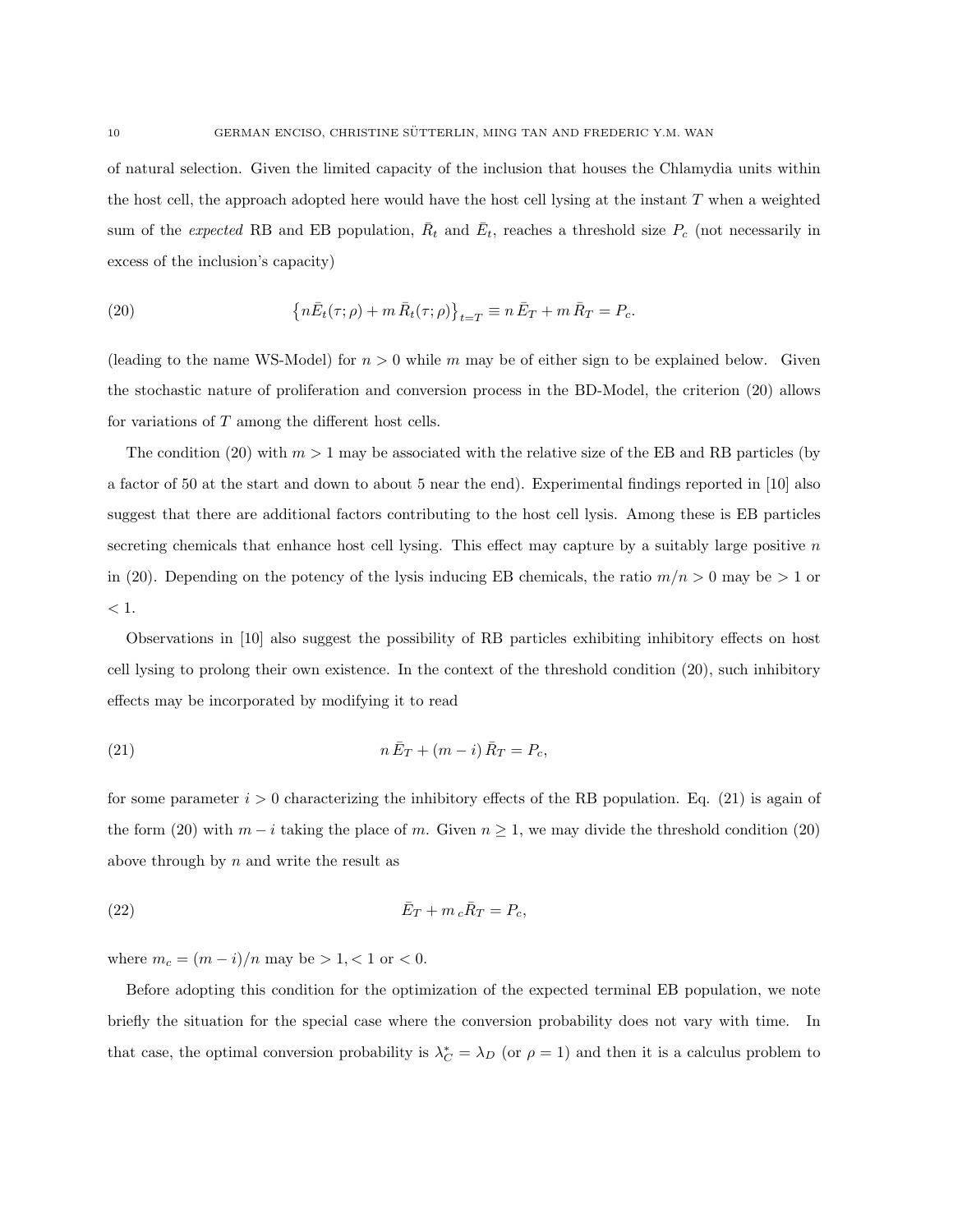obtain as the maximum expected EB

(23) 
$$
(\bar{E}_T)_{\text{max}} = (P_c - m_c N),
$$

to be attained at the terminal time

(24) 
$$
T_{\text{max}} = \frac{P_c - m_c N}{\lambda_D N}.
$$

where  $m_c$  may be negative or positive. We see from (24) and (23) that the terminal time would be later for  $m_c > 1$  with a larger expected terminal EB population. (Data reported in [10] suggest that  $m_c$  may change with time but the condition (20) involves on  $m_c$  at the terminal time so the temporal variation of  $m_c$  is not relevant for the WS-Model.)

**Remark 2.** The following two observations are appropriate at this time:

- The requirement of optimal conversion probability  $\lambda_C^* = \lambda_D$  ( $\rho^* = 1$ ) may not be met if the conversion capacity is limited so that  $\lambda_C$  is restricted to be  $\lambda_C^* \leq \lambda_{\max} < \lambda_D$ . For  $\lambda_{\max} < \lambda_D$ , we should presumably convert (suboptimally) at  $\lambda_C^* = \lambda_{\max}$ .
- Experimental data reported in [10] suggest a terminal time T of about 42 -48 hpi. On the other hand, the theoretical optimal time  $T_{\text{max}}$  to maximum expected terminal EB population for  $\lambda_C^* = \lambda_D$ as given by  $(24)$  is about 5,000 hpi way to long to be biologically realistic.

3.2. An Optimal Control Formulation. To find the  $\rho(\tau)$  that maximizes the expected EB population at some terminal time T, denoted by  $\bar{E}_T \equiv \bar{E}_t(\tau_T)$  with  $\tau_T = \lambda_D T$ , it is well-known that the appropriate method of solution for this type of problems is the method of optimal control. For this reason, we henceforth change to the more conventional optimal control notations, writing  $u(t)$ ,  $\alpha$ ,  $E_T$ ,  $E(t)$  and  $R(t)$ for  $\lambda_C(t), \lambda_D, \bar{E}_T, \bar{E}_t(\tau)$  and  $\bar{R}_t(\tau)$ , respectively. There is also the additional benefit of being able to compare directly with the results for the deterministic optimal control problems of [19, 21]. In terms of the optimal control notations, the results for the expected RB and EB populations,  $R(t) \equiv \overline{R}_t(\tau)$  and  $E(t) \equiv \bar{E}_t(\tau)$ , associated with the BD Model of the last section are restated in differential form below to be referenced in the ensuing optimal control analysis:

**Proposition 2.** The rates of growth of the expected RB population  $R(t) \equiv \overline{R}_t(\tau)$  and the expected EB population  $E(t) \equiv \bar{E}_t(\tau)$  in physical time t are determined by the two IVP

(25) 
$$
R' = (\alpha - u)R, \quad R(0) = N,
$$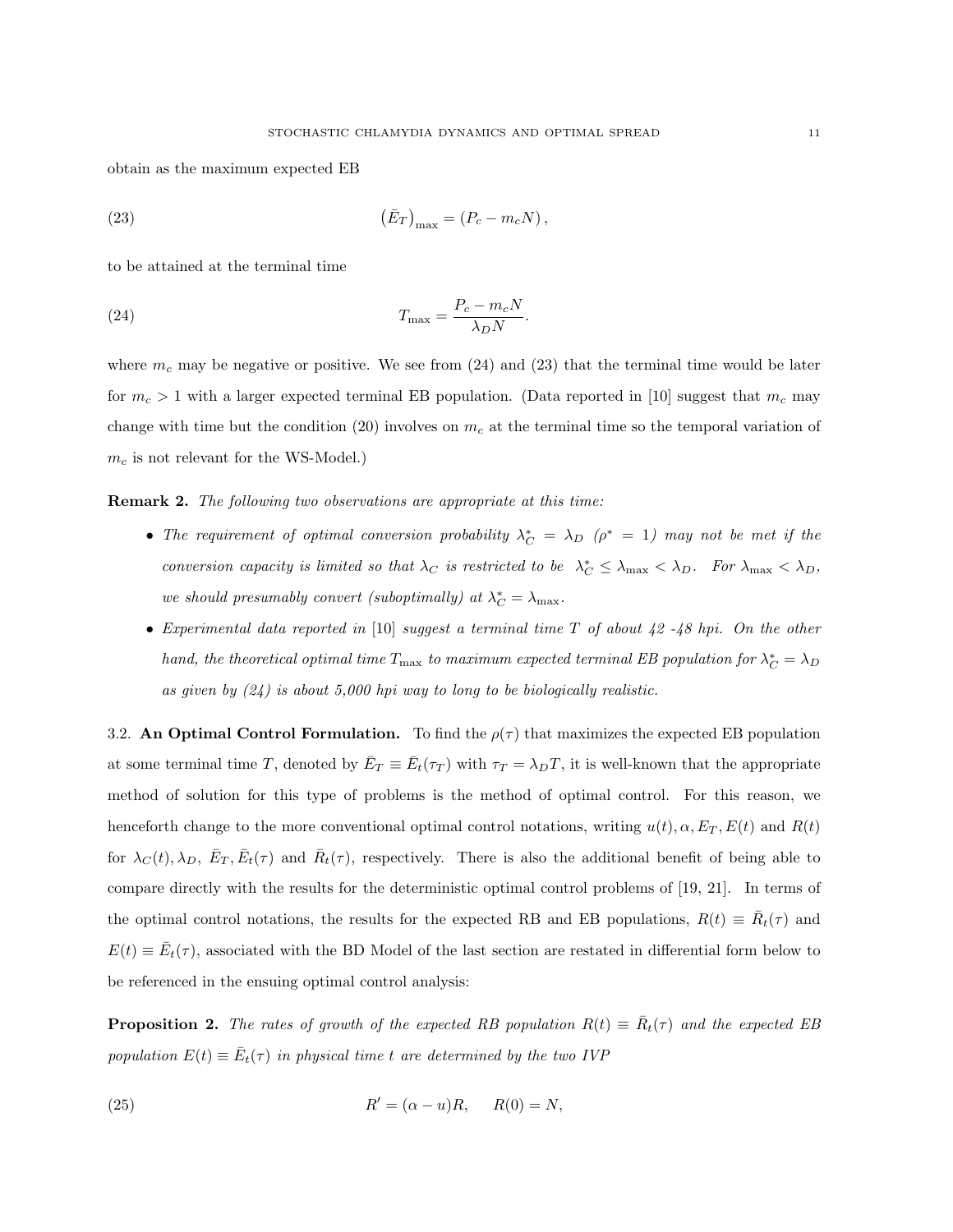$$
(26) \t\t\t E'=uR, \t\t E(0)=0,
$$

respectively, with  $( )' = d( )/dt$ .

With  $\rho = \lambda_C(t)/\lambda_D = u(t)/\alpha$ , the IVP (25) and (26) are merely (12) and (16), respectively, in the new notations. For  $R(t)$  and  $E(t)$  to be differentiable, we limit admissible  $u(t)$  ( $\equiv \lambda_C(t)$ ) to the set  $\Omega$  of piecewise smooth (PWS) functions. In terms of un-normalized quantities  $R(t)$  and  $E(t)$ , our optimization problem as

(27) 
$$
\max_{u \in \Omega} [E_T = \int_0^T uRdt],
$$

subject to the growth dynamics and initial condition (25) for  $R(t)$  and the terminal constraint

$$
E(T) + m_c R(T) = P_c,
$$

with  $R_T = R(T)$  being the (expected) terminal RB population in the new notation.

Given the reality of a limit to the capacity to convert, there is an upper bound on the one-way RB-to-EB conversion. The optimal choice  $u_{op}(t)$  among all  $u(t)$  in the admissible set  $\Omega$  is required to satisfy the inequality constraints

$$
(29) \t\t\t 0 \le u(t) \le u_{\text{max}}.
$$

3.3. The Maximum Principle. The appropriate method for finding the optimal conversion rate  $u_{op}(t)$ that maximizes the expected terminal EB population  $E_T$  is the Maximum Principle [5, 20, 16]. For this method of solution, we introduce the Hamiltonian

(30) 
$$
H[u] \equiv H(R, E, \lambda, u) = \lambda(\alpha - u)R + uR = \lambda\alpha R + (1 - \lambda)uR
$$

and form the following adjoint differential equation

(31) 
$$
\frac{d\lambda}{dt} = -\frac{\partial H}{\partial R} = -\lambda(\alpha - u) - u
$$

to be satisfied by an adjoint function (aka Lagrange multiplier)  $\lambda(t)$  as a necessary condition required by the Maximum Principle. The adjoint DE (31) and the growth dynamics DE in (25) constitute a Hamiltonian system supplemented by only one auxiliary condition in  $(25)$  on the unknown  $R(t)$  prescribed at  $t = 0$  of the solution domain [0, T]. The Maximum Principle then requires the adjoint function  $\lambda(t)$  to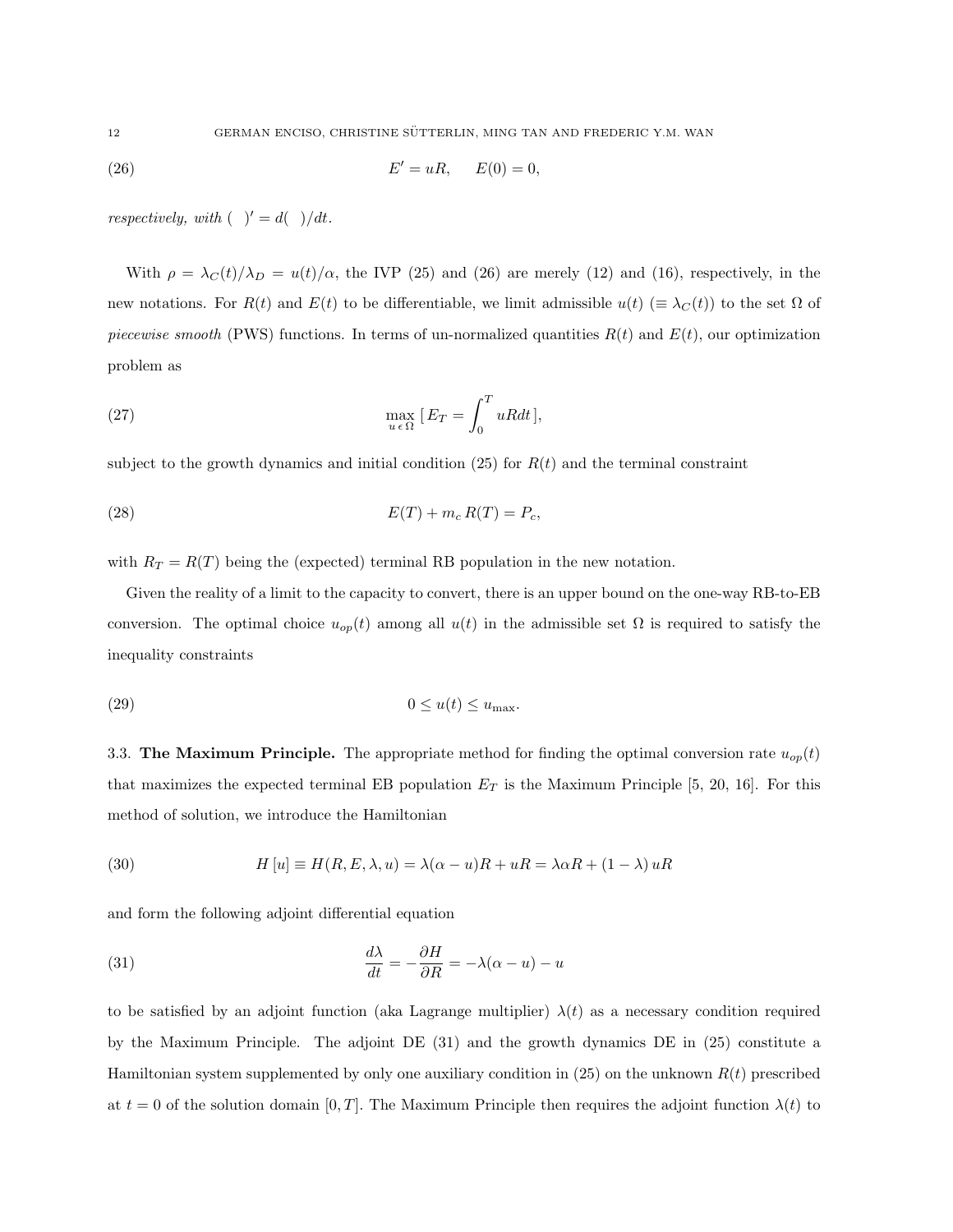satisfied the adjoint (Euler) boundary condition

$$
\lambda(T) = 0.
$$

If the control  $u(t)$  should have a finite jump discontinuity at an instant  $t_s$  in  $(0, T)$ , the Maximum Principle requires that the Hamiltonian be continuous at the *switch point*  $t_s$ :

(33) 
$$
[H]_{t=t_s-}^{t_s+} = 0.
$$

Finally, the *optimal control*  $u_{op}(t)$  must maximize  $H(t)$  in the sense

(34) 
$$
[H]_{u=u_{op}(t)} = \max_{u \in \Omega} [H(R^*, E^*, \lambda^*, u)] = H(R^*, E^*, \lambda^*, u_{op}(t))
$$

where ( )<sup>∗</sup> is the quantity ( ) induced by the optimal control. As we shall see, this last step constitutes the most challenging part of the solution process for our problem.

The second order ODE system (25) and (31) is supplemented by two auxiliary conditions: the initial condition in (25) and the Euler boundary condition (32). Together, they determine the state function  $R(t)$  and adjoint function  $\lambda(t)$ , with the terminal time T determined by the threshold condition (28) once we know the control  $u(t)$ . If the control should have a finite jump discontinuity at a switch point  $t_s$ , the switch condition (33) applies to determine the switch point.

In principle, the optimal control  $u_{op}(t)$  is specified by the stationary condition (34) to complete the solution process. From the requirements imposed by the Maximum Principle, we readily observe in the following three sections three key results pertaining to the optimal conversion strategy, i.e., the *optimal* control  $u_{op}(t)$ .

3.4. Singular Solution Not Applicable. Suppose we have the state and adjoint functions corresponding to the optimal control  $u_{op}(t)$ . Then the dependence of the Hamiltonian on the control must be such that  $u_{op}(t)$  is one of its maximum points. We should therefore seek  $u_{op}(t)$  among the stationary points  $u_S(t)$ of the Hamiltonian  $H[u(t)]$ . Since H is differentiable with respect to u, we use (34) in the form

(35) 
$$
\frac{\partial H}{\partial u} = R(-\lambda + 1) = 0.
$$

to determine an interior extremum. Now, the relation  $(35)$  does not involve the control  $u(t)$  and therefore does not provide any clue to  $u<sub>S</sub>(t)$  directly. But with  $R(t) > 0$ , an interior extremum would require the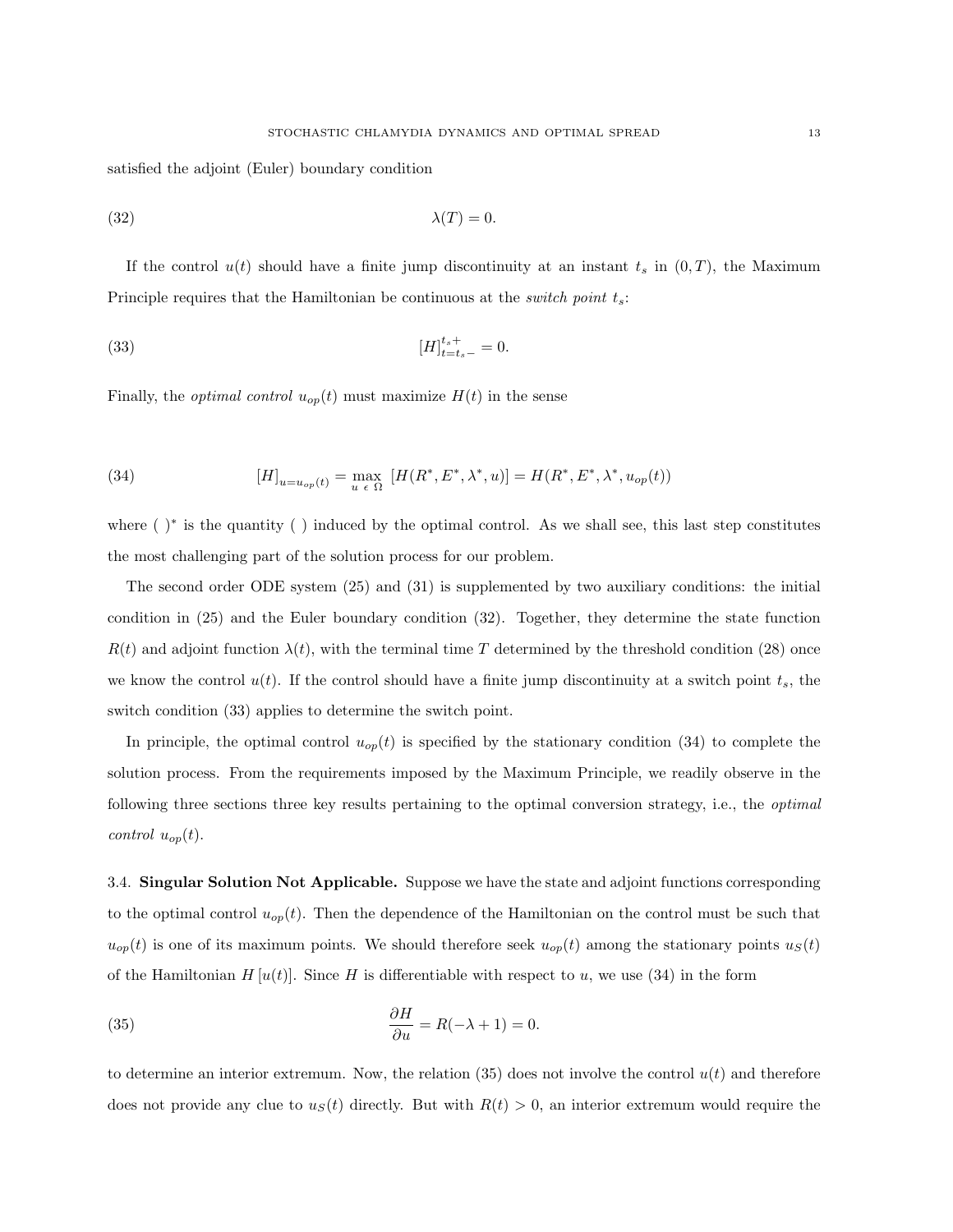adjoint function to be the singular solution

$$
\lambda^{(s)}(t) = 1
$$

In principle, the singular solution (36) being an interior extremum should be preferred. However, it is not applicable in any sub-interval of the solution domain. Given

$$
0 = \frac{d\lambda^{(s)}}{dt} = -\lambda^{(s)}(\alpha - u) - u = -\alpha < 0,
$$

being an impossibility, the singular solution does not satisfy the necessary condition (31) required by the Maximum Principle in any sub-interval  $(t_1, t_2)$  of the solution domain. Hence, it is not a part of the solution for the problem. We have thus established the following negative result for our problem:

**Proposition 3.** The singular solution (36) has no role in the solution for our maximum (mean) terminal EB population problem defined by  $(27)$ ,  $(25)$ ,  $(28)$  and  $(29)$  with a time-varying control.

3.5. **Optimal Conversion Rate.** We limit discussion only to the biologically realistic case of  $u_{\text{max}} > \alpha$ (see Figure 5G of [10]). (If  $u(t) < u_{\text{max}}$ , we can always increase  $E(T)$  by converting at  $u_{\text{max}}$  at any time t and still continue to grow the RB population.) For this range of  $u_{\text{max}}$ , taken in the form

$$
(37) \t\t\t u_{\alpha} \equiv u_{\text{max}} - \alpha > 0,
$$

we first observe the following properties for the solution of the problem:

**Property 1:** For  $u_{\alpha} > 0$ , we must have

(38) 
$$
(i) \quad u_{op}(t) = u_{\text{max}}, \quad (ii) \quad \lambda(t) < 1,
$$

in some interval  $t_s < t \leq T$  for some  $t_s < T$ .

Since  $R(t) > 0$  for all t in [0, T], we must convert at  $u_{\text{max}}$  at the terminal time; otherwise we can always increase  $E(T)$  by converting at a higher rate. The optimal control (38) follows from continuity of state and adjoint functions (given  $u(t)$  is PWS), proving part (*i*).

Upon observing  $(i)$ , the Hamiltonian  $(30)$  becomes

$$
[H] = u_{\text{max}} R(t) [1 - \lambda(t)] + \alpha [\lambda(t) R(t)], \qquad (t_s < t \le T)
$$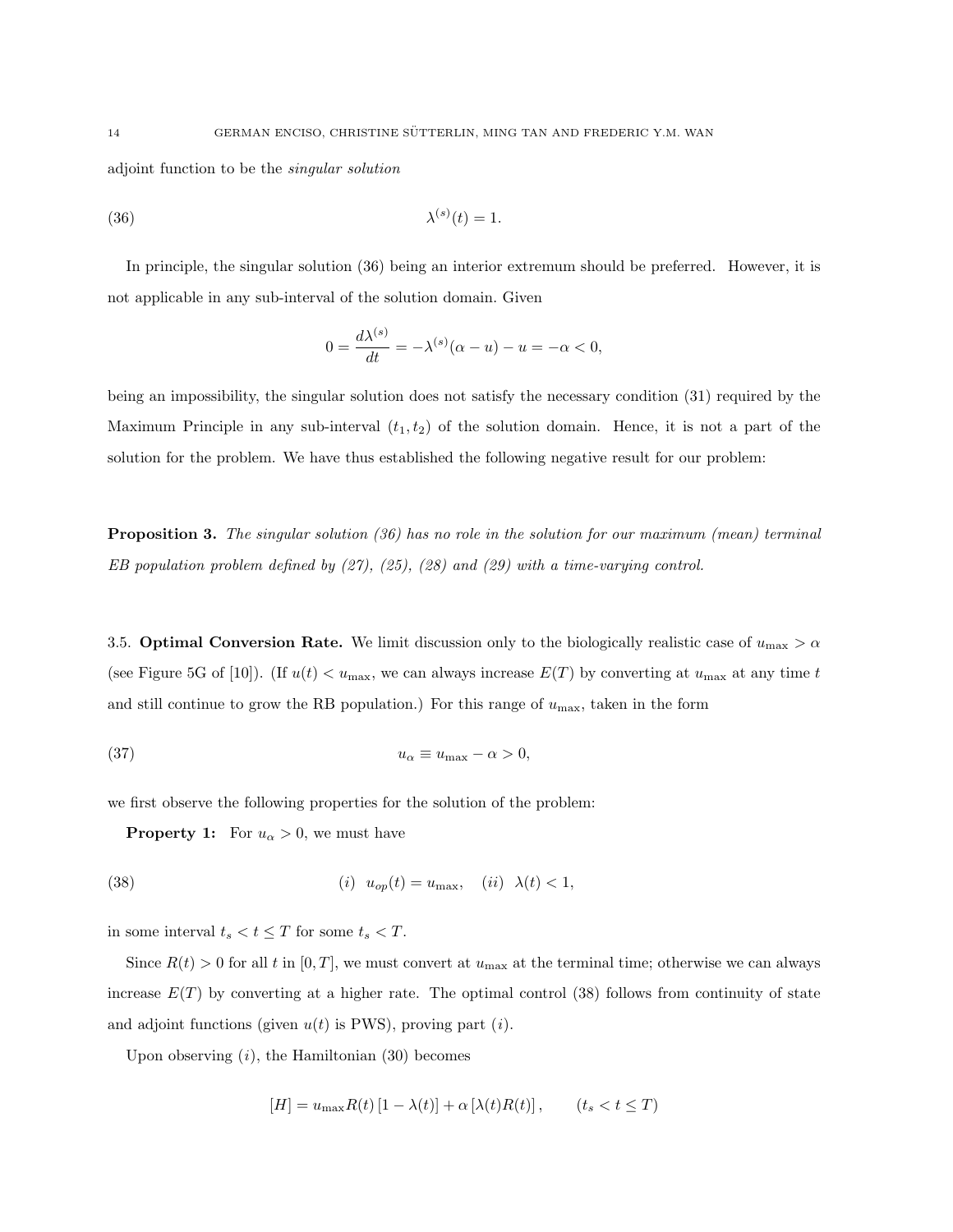**Property 2:** If  $(t_s, T]$  is the largest interval adjacent to T in which (38) holds for  $u_\alpha > 0$  and  $0 < t_s < T$ , then  $t_s$  must be the zero of  $\lambda(t) = 1$  nearest to T, giving us the *switch condition* 

$$
\lambda(t_s) = 1,
$$

for determining the *switch point*  $t_s$  of the optimal control  $u_{op}(t)$ .

**Property 3:** In the interval  $(t_s, T]$  where the Hamiltonian is maximized by  $u_{\text{max}}$  (with  $\lambda(t) < 1$  for  $u_{\alpha} > 0$ , the adjoint DE (31) for  $\lambda(t)$  simplifies to

(40) 
$$
\lambda' = u_{\alpha} \lambda - u_{\text{max}}.
$$

It follows that  $\lambda(t)$  is monotone decreasing with (increasing) time in  $(t_s, T]$  given  $\lambda(t) < 1$  in that interval.

**Remark 3.** The property is also a consequence of the exact solution

(41) 
$$
\lambda(t) = c_0 e^{u_\alpha (t-T)} + \frac{u_{\text{max}}}{u_\alpha} \qquad (t_s < t \le T)
$$

for the terminal value problem defined by  $(40)$  and  $(32)$  where the constant of integration  $c_0$  is determined by the Euler boundary condition to give

(42) 
$$
\lambda(t) = \frac{u_{\max}}{u_{\alpha}} \left( 1 - e^{u_{\alpha}(t-T)} \right) \qquad (t_s < t \le T).
$$

**Property 4:** With  $\lambda(t)$  increasing as t decreases, there exists an instant  $t_s < T$  when (39) holds. The "switch condition" (39) determines the switch point  $t_s$  to be

(43) 
$$
e^{u_{\alpha}(t_s - T)} = \frac{\alpha}{u_{\max}}, \quad \text{or} \quad t_s = T - \frac{1}{u_{\alpha}} \ln\left(\frac{u_{\max}}{\alpha}\right) < T
$$

given  $0 < \alpha < u_{\text{max}}$ . Hence, the switch point occurs prior to the terminal time (though both are still unknown prior to the application of the threshold condition (28)).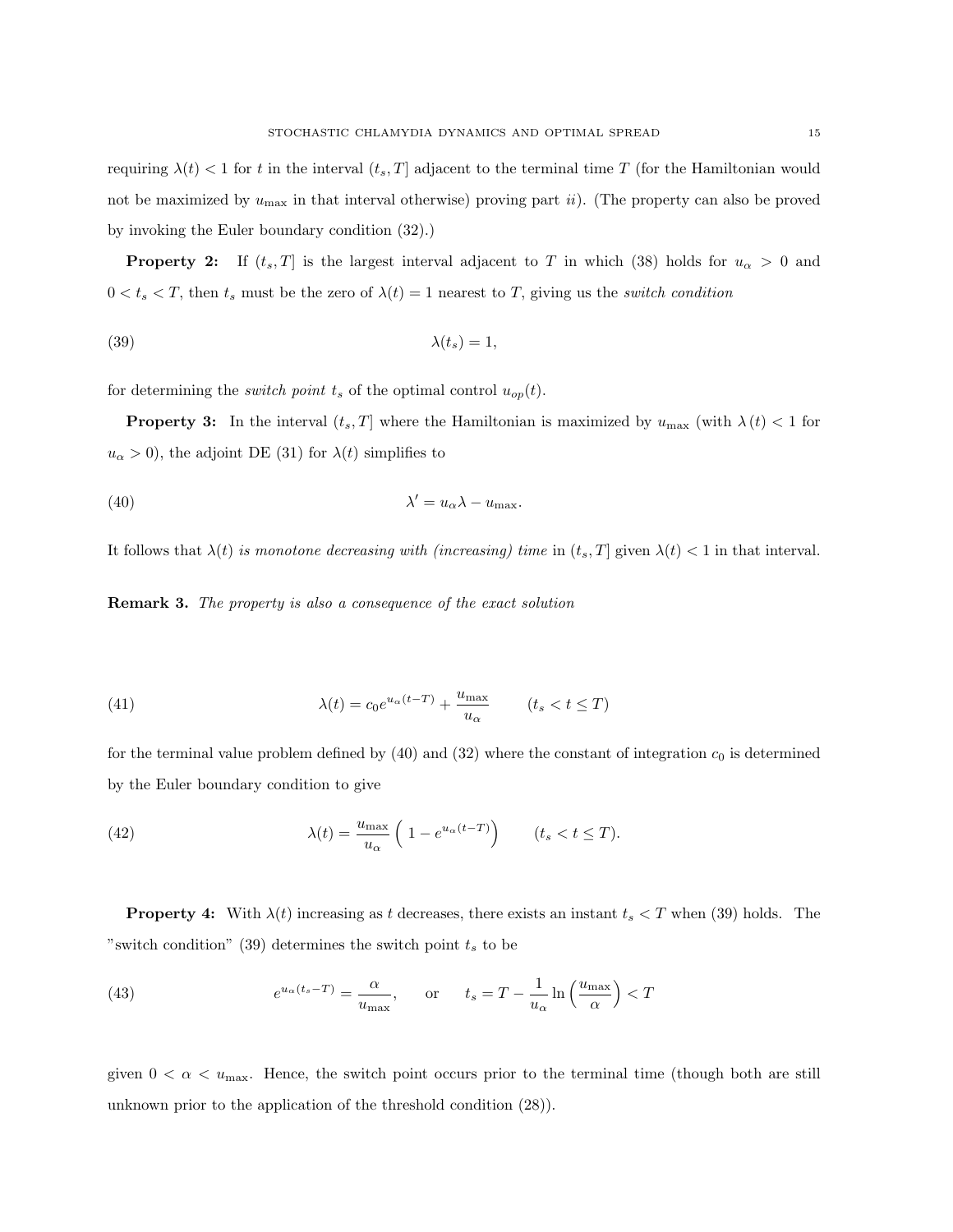,

,

.

We are now in a position to state the following key result for our optimal control problem:

**Proposition 4.** The optimal conversion strategy for  $u_{\text{max}} > \alpha$  is

(44) 
$$
u_{op}(t) = \begin{cases} 0 & [0 < t < t_s) \\ u_{\max} & (t_s < t \le T] \end{cases}
$$

where the switch point  $t_s$  is determined by (43). (Note that  $t_s \downarrow 0$  as  $u_{\text{max}} \downarrow \alpha$ .)

**Remark 4.** The relative simple proof of this proposition is given in Appendix B. When  $u_{\text{max}} \gg \alpha$ , it would seem advantageous not to convert immediately near the start and allow the RB population to grow initially for a while. The larger RB population at a later time would then be converted at the fastest pace possible leading to a larger terminal  $EB$  population. Proposition  $\lambda$  not only succinctly captures the essence of this advantageous strategy, it also provides the indispensable specification of the most opportune time to start converting for maximal spread of infection.

A conversion strategy of the form (44) involving two distinct strategies with a finite jump discontinuity at the instant when a switch from one strategy to the other is known as a bang-bang control in the control literature [5, 20].

3.6. Terminal Time. With the optimal bang-bang control (44), it is straight forward to use the growth dynamics (25)-(26) to determine the corresponding  $R(t)$  and  $E(t)$  to be

$$
R_{op}(t) = \begin{cases} Ne^{\alpha t} & (0 \le t \le t_s) \\ Ne^{\alpha t_s}e^{-u_\alpha(t-t_s)} & (t_s \le t \le T) \end{cases}
$$

and

$$
E_{op}(t) = \begin{cases} 0 & (0 \le t \le t_s) \\ \frac{u_{\max}}{u_{\alpha}} N e^{\alpha t_s} \left[ 1 - e^{-u_{\alpha}(t - t_s)} \right] & (t_s \le t \le T) \end{cases}
$$

The lysis condition  $(28)$  then gives the following requirement relating the terminal time T and the switch point  $t_s$ :

(45) 
$$
e^{-u_{\alpha}(T-t_s)} = \frac{p_c e^{-\alpha t_s} - \gamma}{m_c - \gamma}, \qquad \gamma = \frac{u_{\text{max}}}{u_{\alpha}}, \qquad p_c = \frac{P_c}{N}.
$$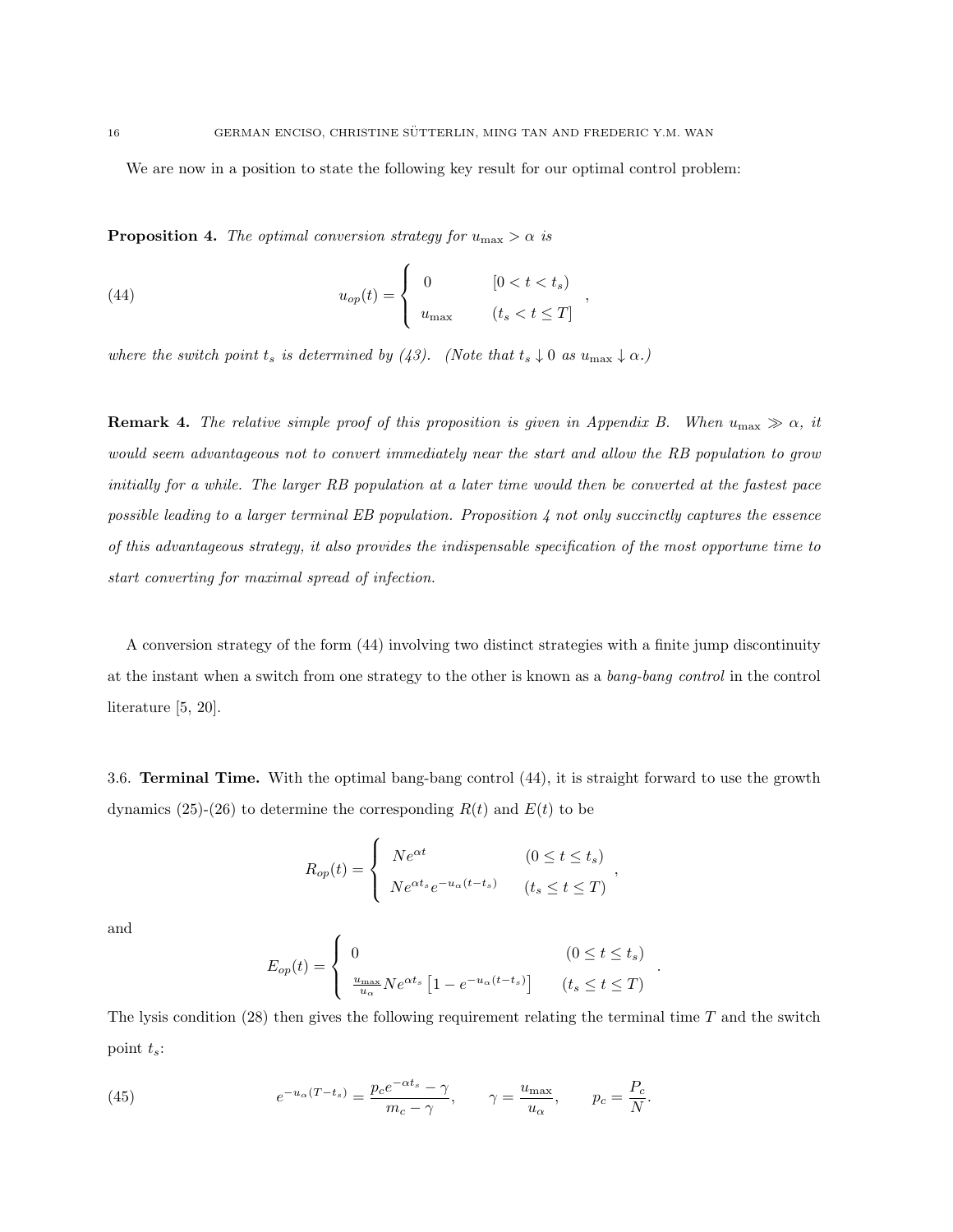This relation and the switch condition (43) determine the optimal switch point  $t_s$  and terminal time  $T$ . The solution

(46) 
$$
t_s = \frac{1}{\alpha} \ln \left( \frac{p_c}{1 + m_c \alpha / u_{\text{max}}} \right)
$$

shows the switch point  $t_s$  to be always positive (since we have typically  $p_c = P_c/N \gg m_c + 1 > 1 +$  $\alpha m_c/u_{\text{max}}$ ) and a monotone increasing function of  $p_c$  with

$$
\frac{p_c}{m_c+1} = \left[e^{\alpha t_s}\right]_{u_{\text{max}}=\alpha} \le e^{\alpha t_s} < \left[e^{\alpha t_s}\right]_{u_{\text{max}}\to\infty} = t_s.
$$

The optimal terminal time  $T_{op}$  may be written as

(47) 
$$
\alpha T_{op} \equiv [\alpha T]_{u=u_{op}(t)} = \alpha t_s + \frac{\alpha}{u_{\alpha}} \ln\left(\frac{u_{\max}}{\alpha}\right)
$$

$$
= \ln\left(\frac{p_c}{1 + m_c \alpha / u_{\max}}\right) + \frac{\alpha}{u_{\alpha}} \ln\left(\frac{u_{\max}}{\alpha}\right),
$$

With  $p_c = P_x/N \gg 1$ , we have generally

$$
\alpha T_{op} = O\left(\ln\left(\frac{P_c}{N}\right)\right).
$$

**Proposition 5.** For the biologically relevant case of  $u_{\alpha} > 0$ , the optimal host cell lysis time of the WS-Model for maximum expected terminal EB population is of the order of  $ln(p_c)$  and is an decreasing function of the weight factor  $m_c$  (which may be negative when the inhibiting effect of RB dominates).

Thus. the time to the optimal expected terminal EB population is an order of magnitude smaller than  $\alpha T_{op} = O(p_c)$  for  $u(t) = \alpha \left( = \lambda_D \right)$  (see (24)) when  $\lambda_C$  is time invariant.

### 4. Uncertain Host Death (The RT-Model)

4.1. **Terminal Time as a Random Variable.** Chlamydia species differ in the length of their developmental cycle, e.g. C. trachomatis takes about 48 hours whle C. pneumoniae takes about 72 hours [7, 9]. But for a given species, host cell lysis occurs within a relatively narrow time window. Yet it is also true that the range of time of host cell lysis hasn't been well quantified. In the absence of definitive knowledge of the cause or process that induces host cell lysis, we formulated in the last section a plausible model, the WS-Model, that provides a criterion for terminating the Chlamydia developmental cycle. To the extent that there is no conclusive evidence to validate (or refute) the criterion, we offer here another plausible approach to the determination of the termination time of a life cycle. In the present approach, we take the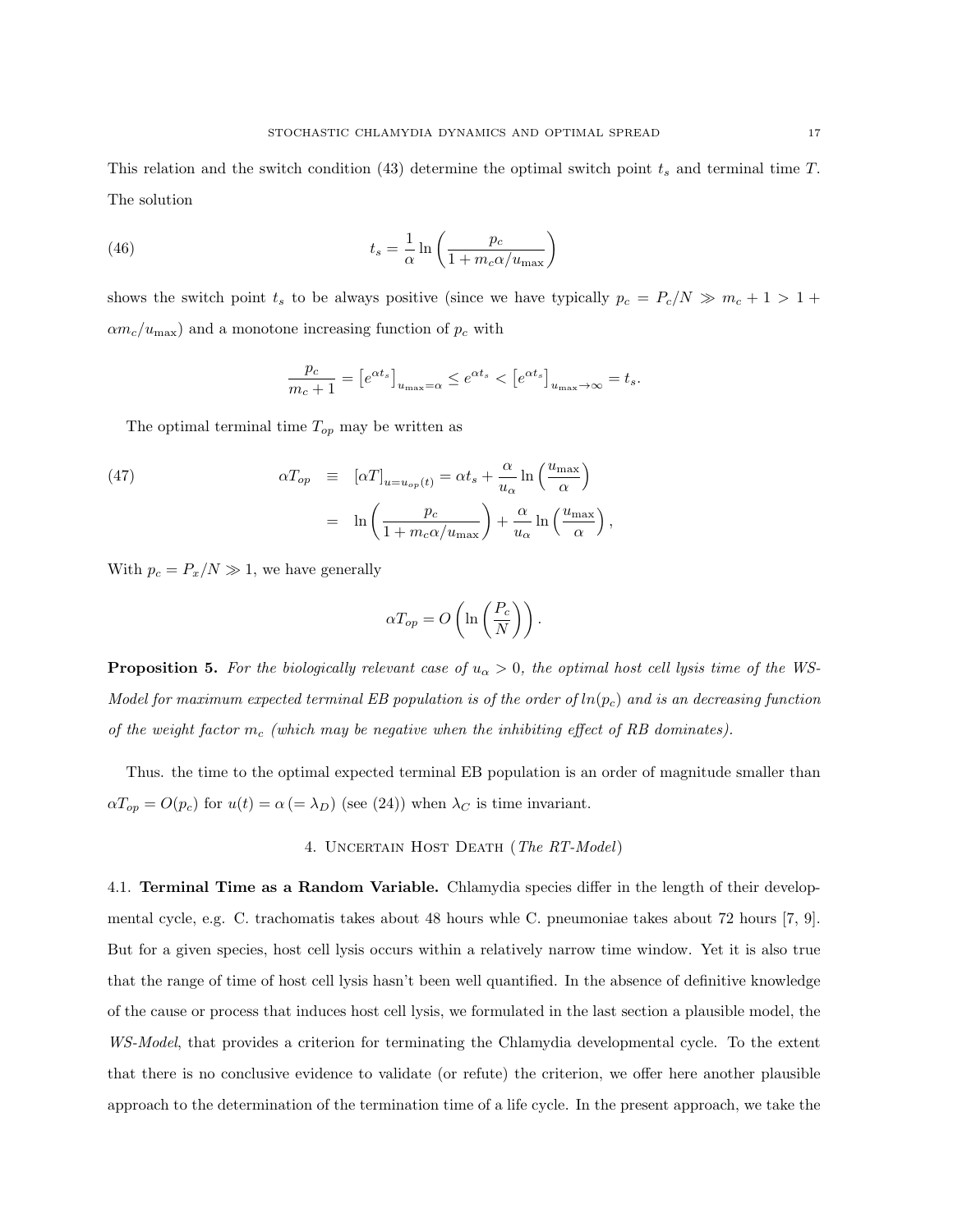lysis times of different infected host cells to be random events induced by the different random embedding environments of the infected cells. The evolution of the two Chlamydia populations are the stochastic processes associated with the stochasticity for which data are available for the uncertain terminal time T. As such T may be taken as a random variable with a prescribed *probability density function* (pdf)  $p_T(t)$ (to be estimated from the data available) and the stochastic processes of evolving RB and EB populations induced be characterized by the birth and death processes governed by  $(1)$  and  $(2)$ ,

For the purpose of analysis, we take the initial time  $t = 0$  to be the instant a group of endocytosed infecting EB transforming into RB units that are positioned to grow and divide. Since host cells are known not to lyse before some  $T_1 > 0$  (e.g., 40 hpi  $T_1 < 48$  hpi), we should let

$$
p_T(t) = U(t - T_1) f_T(t) = \begin{cases} 0 & (t < T_1) \\ f_T(t) & (t > T_1) \end{cases}
$$

where  $f_T(t)$  is the non-zero part of  $p_T(t)$  with

$$
\int_{-\infty}^{\infty} p_T(\tau) d\tau = \int_{T_1}^{\infty} f_T(\tau) d\tau = 1.
$$

where  $U(z)$  is the Heaviside unit step function with a unit jump at  $z = 0$ .

The corresponding EB population at the terminal time is also a random variable  $E(T)$ , a transformed random variable of the random variable T. The expected value of  $E(T)$ , denoted by  $E_T$ , is given in terms of the pdf  $p_T(\tau)$  by

$$
E_T = \int_{-\infty}^{\infty} E(\tau) p_T(\tau) d\tau = \int_{T_1}^{\infty} E(\tau) f_T(\tau) d\tau.
$$

For simplicity, we continue to work with the two-form *Chlamydia* model of Section 3 so that we have from the growth dynamics (25) of EB

$$
E(T) = \int_0^T u(t)R(t)dt.
$$

For maximum spread of the C. trachomatis bacteria, we choose the (per unit RB particle) conversion rate  $u(t)$  to maximize the expected terminal EB population  $E_T$ :

(48) 
$$
E_T = \int_{T_1}^{\infty} f_T(\tau) \left[ \int_0^{\tau} u(t) R(t) dt \right] d\tau.
$$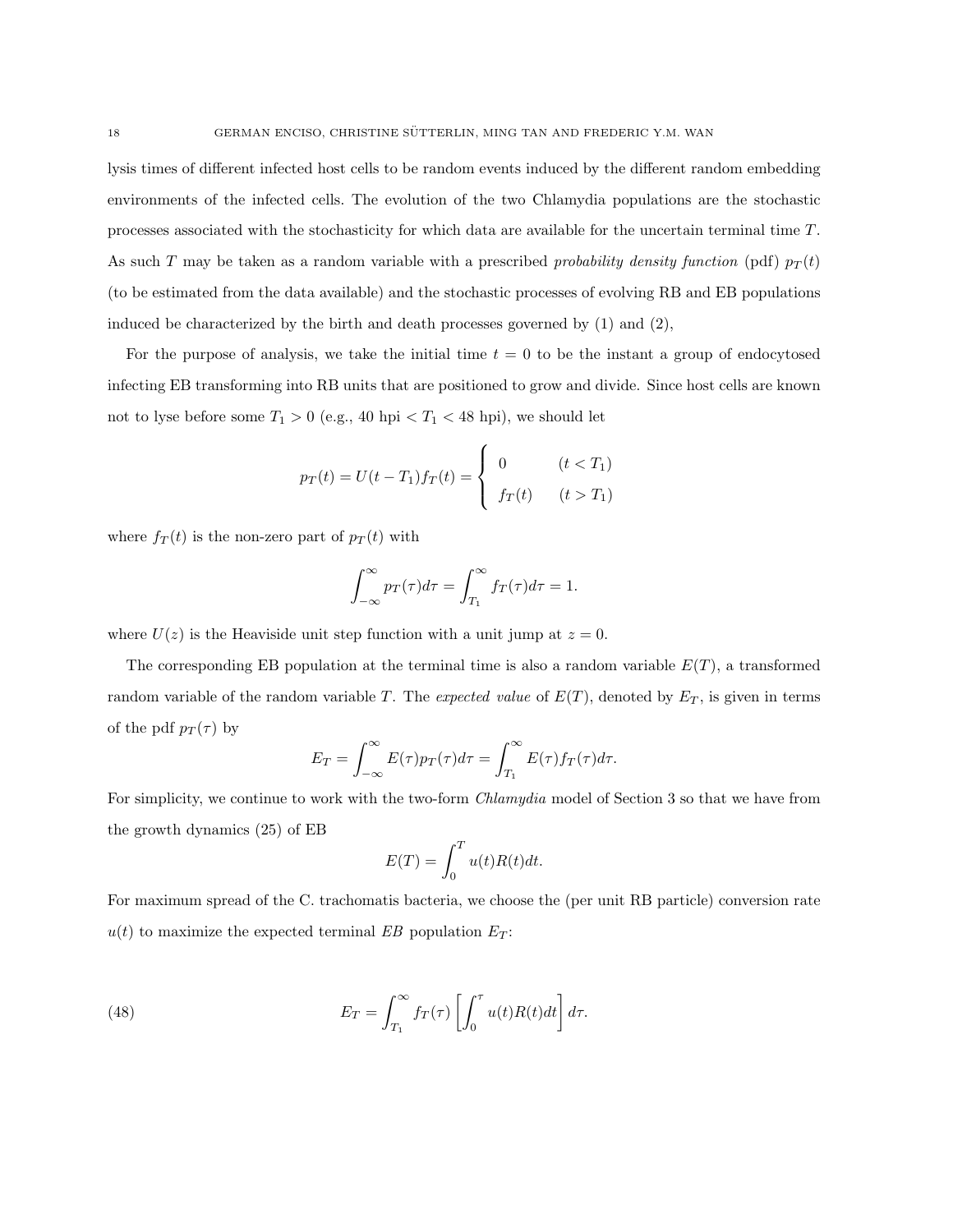subject to the conversion capacity inequality constraint (29). Upon interchanging the order of integration, we may re-write the expression above as

(49) 
$$
E_T = \int_0^\infty F_c(\tau)u(\tau)R(\tau)d\tau
$$

where

(50) 
$$
F_c(t) = \begin{cases} \int_t^{\infty} f_T(\tau) d\tau & (t \ge T_1) \\ 1 & (t \le T_1) \end{cases}
$$

is the probability of the host cell NOT lysed at time  $t$ .

Given the empirical data reported in [10] showing all host cells to have lysed by 72 hpi. all pdf should be with compact support, so that

(51) 
$$
p_T(t) = U(t - T_1)U(T_2 - t)f_T(t)
$$

and

(52) 
$$
F_c(t) = \begin{cases} 0 & (t \ge T_2) \\ \int_t^{T_2} f_T(\tau) d\tau & (t_1 \le t \le T_2) \\ 1 & (t \le T_1) \end{cases}
$$

Typical probability density functions include the uniform density distribution (over the interval  $(T_1, T_2)$ )

(53) 
$$
p_T(t) = \frac{1}{\Delta} \left[ 1 - U(t - T_2) \right] U(t - T_1), \qquad \Delta = T_2 - T_1 > 0,
$$

and the generalized inverse distribution density function

(54) 
$$
p_T(t) = \frac{T_1 T_2}{t^2 \Delta} U(t - T_1) U((T_2 - t).
$$

The two corresponding  ${\cal F}_c(t)$  are

(55) 
$$
F_c(t) = \begin{cases} 0 & (t \ge T_2) \\ \frac{1}{\Delta} (T_2 - t) & (T_1 \le t \le T_2) \\ 1 & (t \le T_1) \end{cases}
$$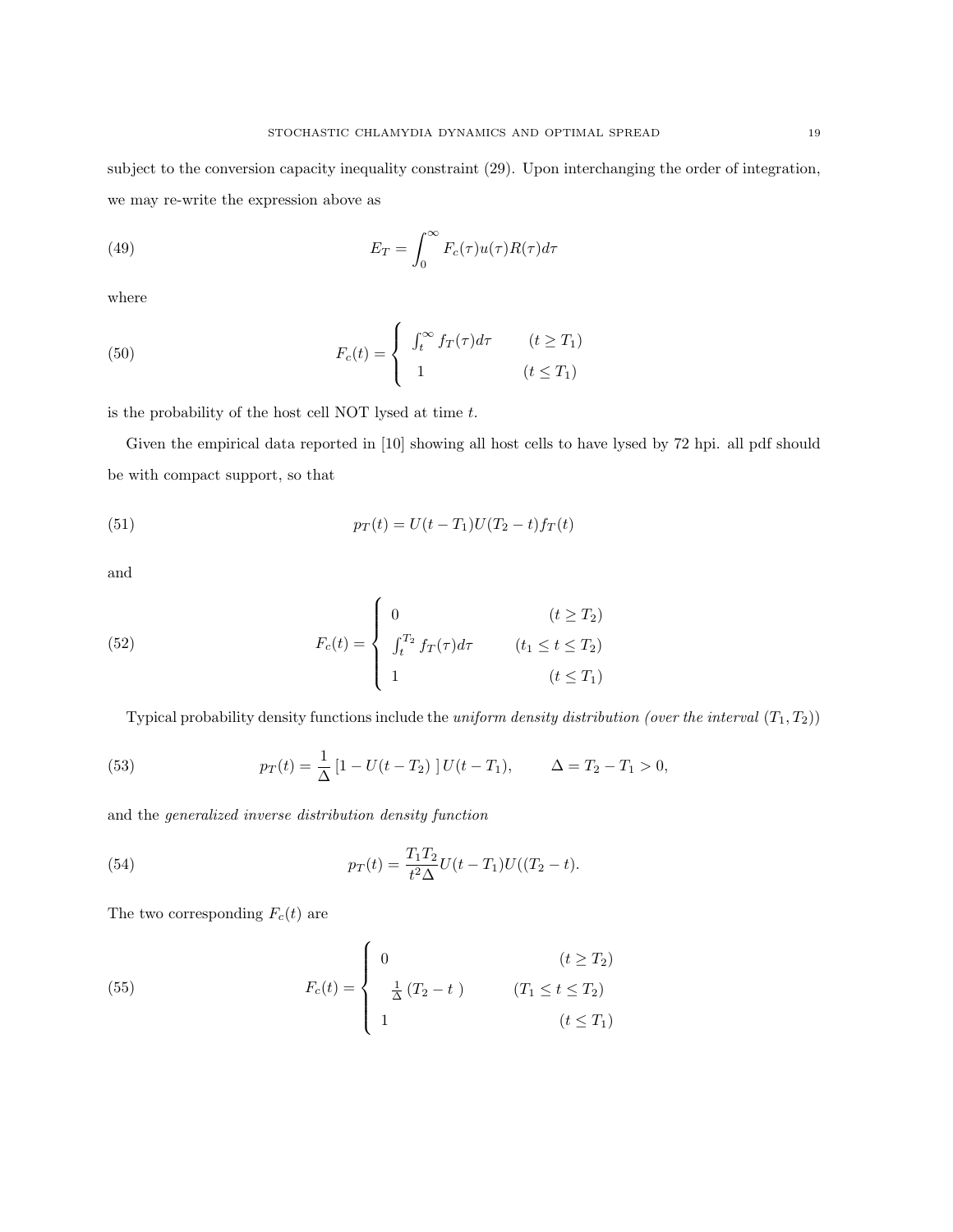and

(56) 
$$
F_c(t) = \begin{cases} 1 & (t \leq T_1) \\ \frac{T_1}{t\Delta}(T_2 - t) & (T_1 \leq t \leq T_2) \\ 0 & (t \geq T_2) \end{cases}
$$

respectively.

Note that the expected host cell lysis time is given by

$$
\bar{T} = \int_{-\infty}^{\infty} t p_T(t) dt = \int_{T_1}^{T_2} t f_T(t) dt
$$

independent of the growth dynamics or the optimal conversion strategy. For the two particular pdf above, we have

$$
\bar{T} = \int_{T_1}^{T_2} \frac{1}{\Delta} dt = \frac{1}{2} (T_2 + T_1)
$$
 (uniform distribution)

and

$$
\bar{T} = \int_{T_1}^{T_2} \frac{T_1 T_2}{t \Delta} dt = \frac{T_2 T_1}{\Delta} \ln \left( \frac{T_2}{T_1} \right)
$$
 (generalized inverse distribution).

4.2. A Stochastic Optimal Control Problem. With (49), the optimization of expected terminal EB population takes the form

(57) 
$$
\max_{u \in \Omega} \left\{ E_T = \int_0^{T_2} F_c(t) u(t) R(t) dt \right\}
$$

subject to the IVP (25) and the constraints (29) with  $\Omega$  being the set of admissible (PWS) controls as previously defined.

To apply the method of optimal control, we introduce the Hamiltonian

(58) 
$$
H_s(t) = u(t)R(t)F_c(t) + \lambda(t)R(t)\{\alpha - u(t)\}
$$

$$
= u(t)R(t)\{F_c(t) - \lambda(t)\} + \alpha\lambda(t)R(t)
$$

with the new Hamiltonian  $H_s$  in (58) reduced to the Hamiltonian H for a known T, i.e.,  $f_T(t) = \delta(t-T)$ where  $\delta(x)$  is the Dirac delta function. The Maximum Principle has as a necessary condition for optimality the *adjoint function* (aka *Lagrange multiplier*)  $\lambda(t)$  satisfying the adjoint ODE

(59) 
$$
\lambda' = (u - \alpha) \lambda - uF_c
$$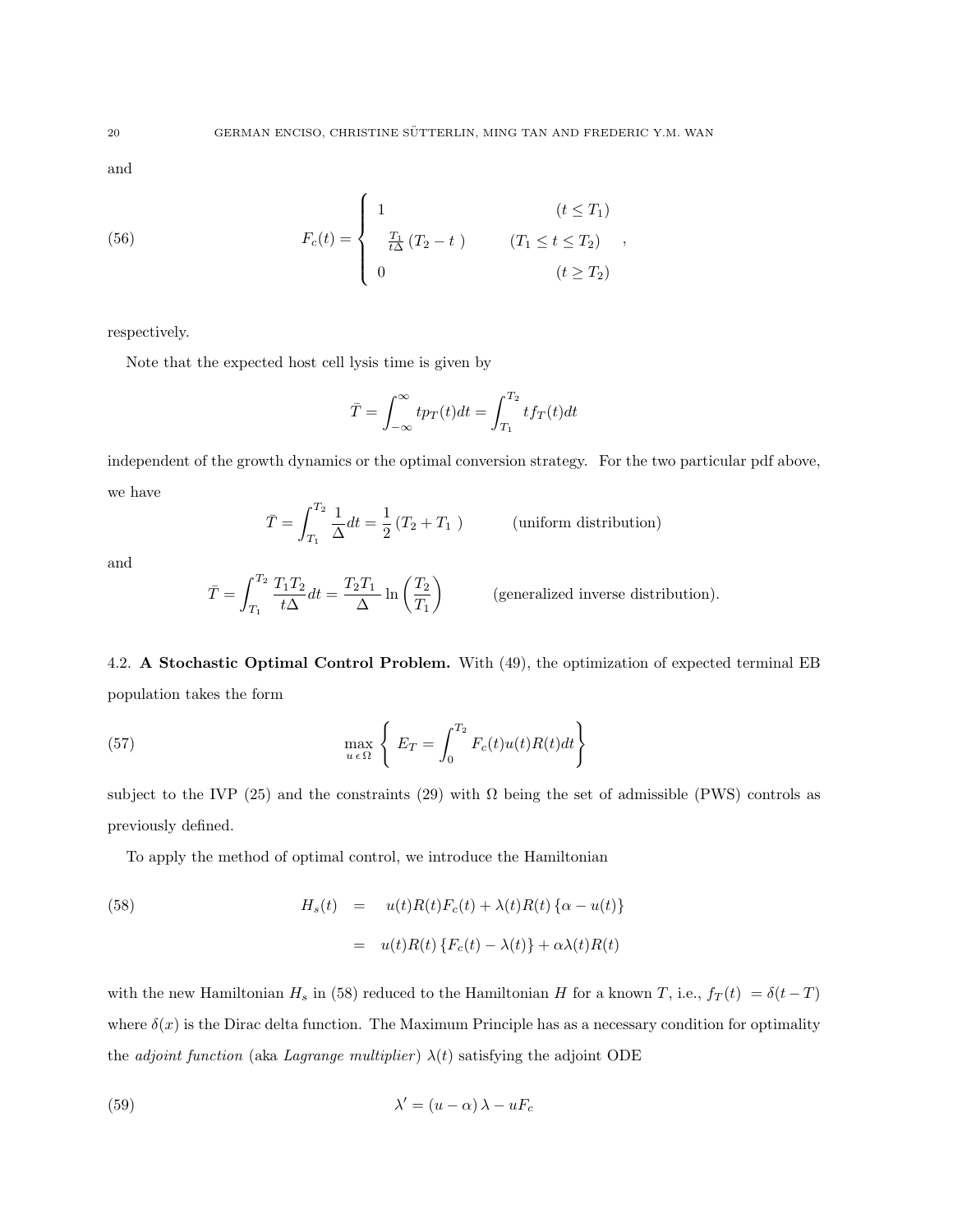for t in the interval  $(0, T_2)$ , and an associated adjoint (Euler) boundary condition (BC) at  $T_2$ 

$$
\lambda(T_2) = 0.
$$

The Maximum Principle also requires that we choose an admissible u to maximize  $H_s$  [5, 16, 21]:

(61) 
$$
\max_{u \in \Omega} \{ H_s[u] \} = \max_{u \in \Omega} R^*(t) [u(t) \{ F_c(t) - \lambda^*(t) \} + \alpha \lambda^*(t) ]
$$

$$
= H_s[u_{op}(t)],
$$

subject to the inequality constraints

$$
0 \le u \le u_{\max}
$$

with ( )<sup>\*</sup> = ( )<sub>u=u<sub>op</sub>(t)</sub>. Since the Hamiltonian is linear in the control function  $u(t)$ , the optimal control is expected to be a combination of *singular controls* and *extreme values* of the admissible control over different time intervals.

4.3. Singular Solution Not Applicable. Candidates for the maximizers of  $H_s$  are normally among the stationary points of the Hamiltonian, i.e., the solutions of

(62) 
$$
\frac{\partial H_s}{\partial u} = [R(t) \{ F_c(t) - \lambda(t) \}] = 0.
$$

With  $R(t)$  changing at the rate  $(\alpha - u)R \ge (\alpha - u_{\text{max}})R$ , the RB population remains positive for all time as long as  $N > 0$  so that the stationary condition requires

(63) 
$$
\lambda_S(t) = F_c(t).
$$

Note that the control  $u(t)$  does not appear in the stationary condition (62) and hence is not determined by (62). As an immediate consequence of the stationary condition (63), the *singular solution*  $\lambda_S(t)$  with the corresponding singular control  $u<sub>S</sub>(t)$  is to be deduced from other requirements of the Maximum Principle as appropriate. For our problem, the adjoint DE requires

$$
F_c'(t) = -\alpha F_c(t)
$$

which is generally not satisfied by the probability distribution  $F_c(t)$  of the host cell not lysing (and certainly not by the two illustrative examples in (55) and (56)). Hence, the singular solution is generally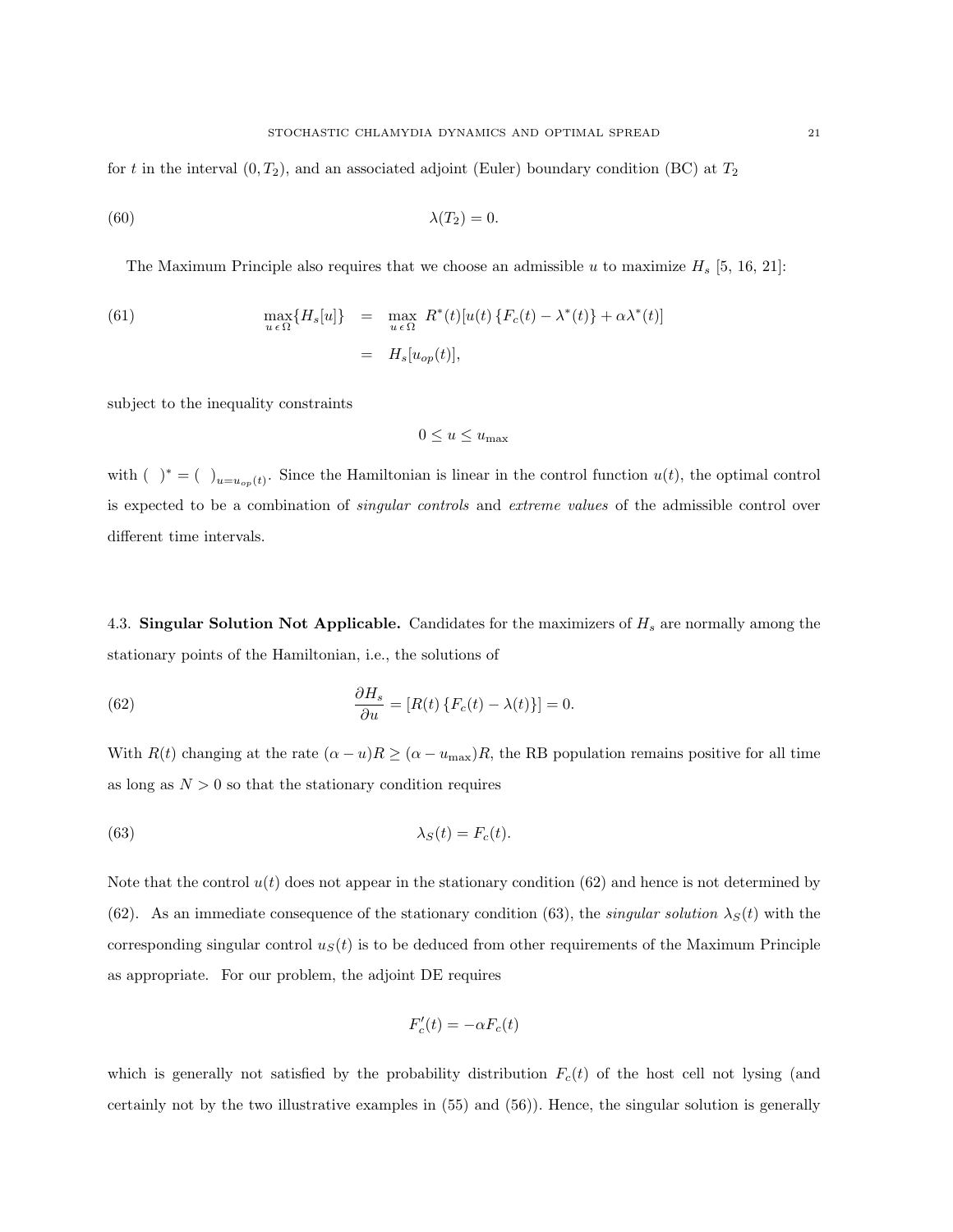not applicable in any interval of the solution domain  $[0, T_2]$  and we have the following negative result for our problem:

**Proposition 6.** The singular solution  $(63)$  is not applicable in any part of the solution domain for our uncertain terminal time problem.

**Remark 5.** It follows from Proposition 6 that the optimal control can only be a combination of the two extreme values 0 and  $u_{\text{max}}$  of the constraint on  $u(t)$  known as the lower and upper corner control, respectively, in the control literature. Similar to the WS Model, we consider here only the biologically relevant range  $u_{\alpha} > 0$  (see Figure 5G of [10]),

$$
(64) \t\t\t u_{\alpha} = u_{\max} - \alpha,
$$

4.4. **Optimal Conversion for**  $u_{\text{max}} > \alpha$ . With  $R(t) > 0$ ,  $u(T_2) < u_{\text{max}}$  is not optimal since we can always choose a larger  $u$  (still within the admissible range) to convert some of the remaining RB for a larger EB population at  $T_2$ . With  $u_{op}(T_2) = u_{max}$ , we have from the adjoint DE

(65) 
$$
\lambda'_g(T_2) = -u_{\text{max}} F_c(T_2) \le 0
$$

where  $\lambda_g(t)$  denotes the adjoint function with  $u(t) = u_{\text{max}}$ . Along with the continuity of  $\lambda(t) - F_c(t)$ , the condition (65) requires that  $u_{op}(t)$  must be  $u_{max}$  for some interval  $(t_s, T_2]$  adjacent to  $T_2$ . We state this observation more formally in the following proposition with a formal proof:

**Proposition 7.** The upper corner control maximizes the Hamiltonian (58) for some interval  $(t_s, T_2]$  with  $t_s$  being the largest root of the switch condition (nearest to  $T_2$ )

(66) 
$$
S_g(t) \equiv F_c(t) - \lambda_g(t) = 0.
$$

*Proof.* (see Appendix C)

Having Proposition 7, it remains to determine for the  $u_{\alpha} = u_{\max} - \alpha > 0$  range: *i*) the optimal control in the complementary range  $[0, t_s)$ , ii) the switch point  $t_s$ ; and iii) the optimal expected terminal EB population  $E_T$ . (Note that the expected terminal time has already been determined from the pdf of  $T$ .) For these tasks, we need the adjoint function for the entire solution interval  $[0, T_2]$ .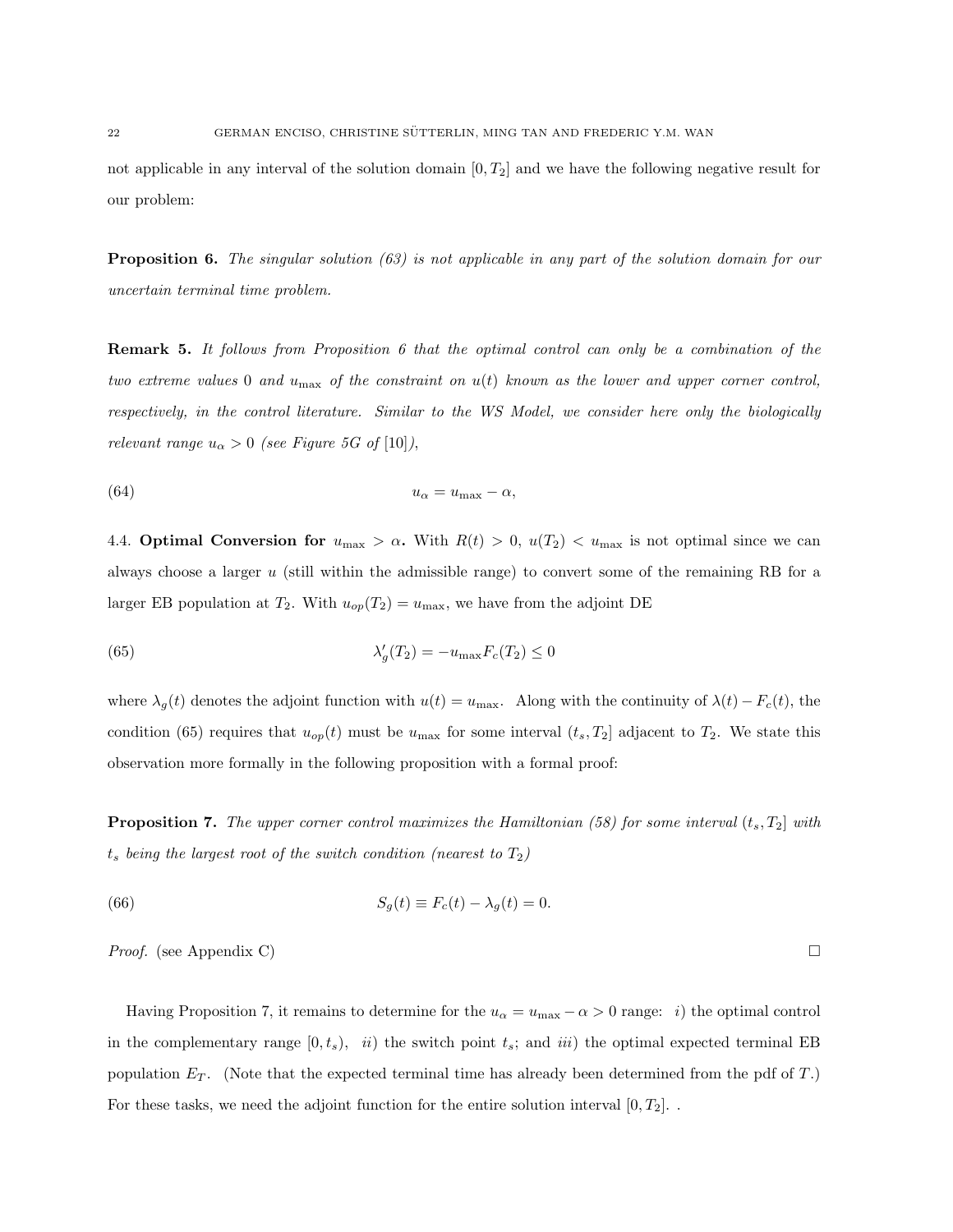The adjoint function for the upper corner control  $u_{\text{max}}$  adjacent to the terminal time, denoted by  $\lambda_g(t)$ , is determined by the terminal value problem:

(67) 
$$
\lambda'_g = -(\alpha - u_{\text{max}})\lambda_g - u_{\text{max}}F_c(t), \qquad \lambda_g(T_2) = 0.
$$

The solution for a finite  $T_2$  and any t in the interval  $[0, T_2]$  is

(68) 
$$
\lambda_g(t) = \begin{cases} 0 & (t \ge T_2) \\ \Lambda_2(t) & (T_1 \le t \le T_2) \\ \Lambda_1(t) & (t < T_1) \end{cases}
$$

where  $\Lambda_k(t)$  depends on the specific  $F_c(t)$  in the relevant time interval.

For  $u_{\alpha} > 0$ , we know from Proposition 7 that the upper corner control  $u_{\max}$  is optimal for  $(t_s, T_2)$  where  $t_s$  is the largest zero of (66). If  $u_{\text{max}}$  should also be optimal for  $t \lesssim t_s$  for the uniform pdf (53), then the ODE for the adjoint function at  $t_s$  (the zero of (66)) simplifies to

$$
\lambda_g'(t_s) = -\alpha \lambda_g(t_s) = -\alpha F_c(t_s) < 0
$$

since  $\lambda_g(t_s) = F_c(t_s)$ . With  $\lambda_g(t_s)$  an exponentially decreasing function of t for  $t \lesssim t_s$  and  $F_c(t)$  typically decreases algebraically (as in the two examples (55) and (56)), we have

$$
\lambda_g(t) > F_c(t) \quad \text{for} \quad t \lesssim t_s.
$$

contradicting  $u_{\text{max}}$  being optimal there. Since the singular control is not applicable, the lower corner control becomes the only option. This leads to the following proposition for the optimal control:

**Proposition 8.** For  $u_{\alpha} > 0$ , the lower corner control maximizes the Hamiltonian in  $[0, t_s)$  so that the optimal control is the bang-bang control

,

(69) 
$$
u_{op}(t) = \begin{cases} 0 & [0 < t < t_s) \\ u_{\max} & (t_s < t \leq T_2] \end{cases}
$$

where  $t_s$  is given by switch condition

(70) 
$$
\lambda_g(t_s) = F_c(t_s).
$$

*Proof.* (see Appendix D)  $\Box$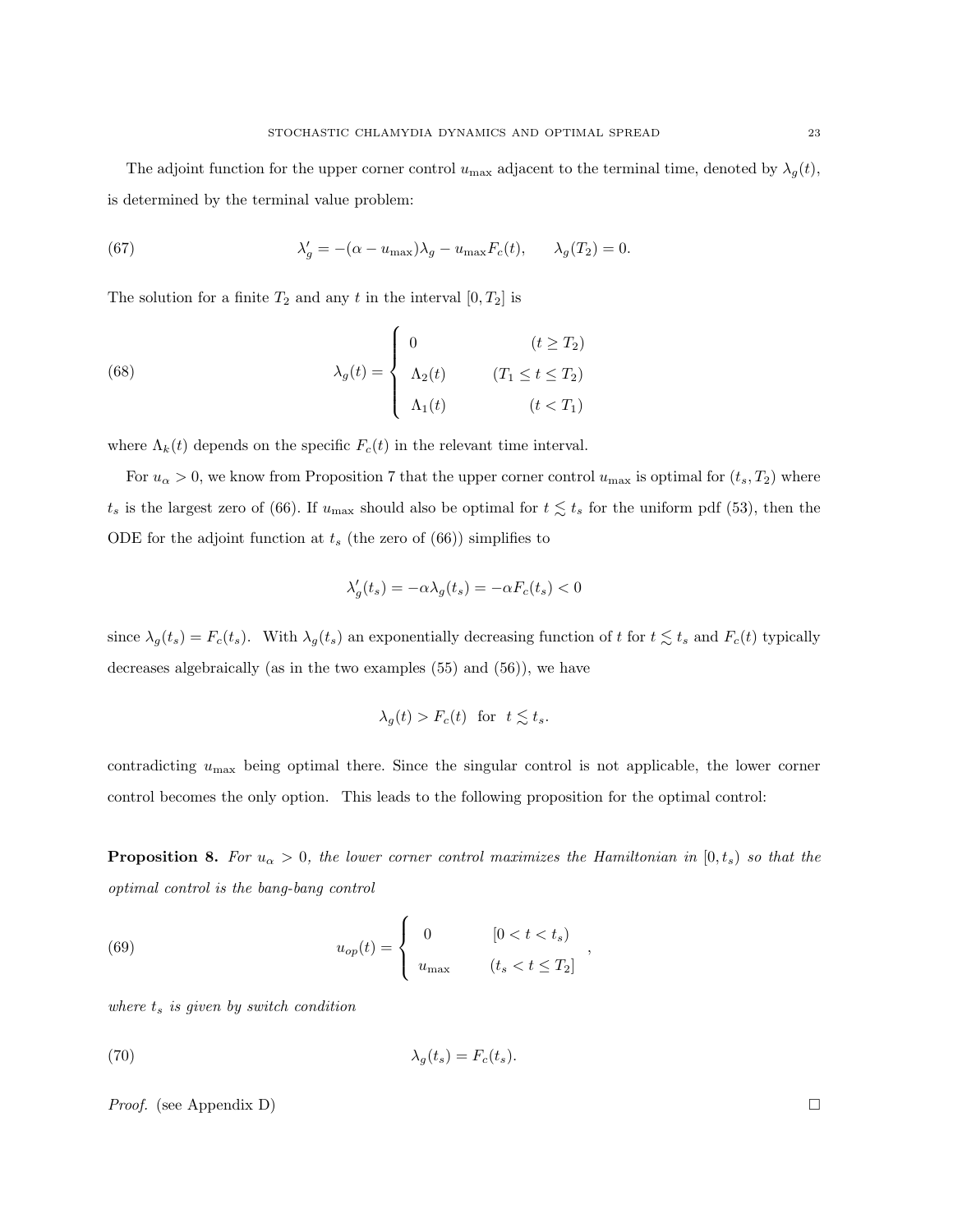#### 5. UNIFORM DENSITY ON A FINITE INTERVAL (The RT - Model, CONTINUED)

5.1. The Adjoint Function. For the remaining two tasks, determining the switch point  $t_s$ ; and the optimal expected terminal EB population  $E_T$ , we need the functions  $\Lambda_k(t)$ ,  $k = 1, 2$ . We illustrate the method of the solution by working out in the this section the details for the uniform density function (53). For this pdf, it is straightforward to solve the relevant terminal value problems to get

(71) 
$$
\Lambda_2(t) = \frac{u_{\text{max}}}{u_{\alpha}^2 \Delta} \left\{ u_{\alpha} (T_2 - t) - \left[ 1 - e^{-u_{\alpha} (T_2 - t)} \right] \right\}
$$

(72) 
$$
\Lambda_1(t) = \frac{u_{\max}}{u_{\alpha}^2 \Delta} \left\{ u_{\alpha} \Delta - \left[ e^{-u_{\alpha}(T_1 - t)} - e^{-u_{\alpha}(T_2 - t)} \right] \right\}
$$

with  $\Delta = T_2 - T_1$ . Note that  $\lambda_g(t)$  is continuous at  $T_1$  and  $T_2$ . That  $\lambda_g(t) = 0$  for  $t \ge T_2$  reflects the fact that the reticulate bodies have no "(shadow) value" beyond  $T_2$ . With  $F_c(t) = 0$  for  $t \geq T_2$ , the host cell has already lysed with probability 1 so that we would only be interested in the range of time  $t < T_2$ .

5.2. The Switch Point  $t_s$ . The process of determining the switch point  $t_s$  for  $u_{\text{max}} > \alpha$  depends on the location of  $t_s$  since the expressions for  $F_c(t_s)$  and  $\lambda_g(t_s)$  vary with that location (see (68)).

5.2.1.  $t_s \leq T_1$ . The conditions (68) and (72) requires

$$
\frac{u_{\max}}{\alpha u_{\alpha} \Delta} \left[ 1 - e^{-u_{\alpha} \Delta} \right] = e^{u_{\alpha} (T_1 - t_s)}
$$

so that

(73) 
$$
t_s = T_1 - \frac{1}{u_\alpha} \ln \left( \frac{u_{\text{max}}}{\alpha \Delta} \frac{1 - e^{-u_\alpha \Delta}}{u_\alpha} \right).
$$

As  $u_{\text{max}}$  increases (with  $\alpha$  fixed), the switch point  $t_s$  tends to  $T_1$  and may have already moved into the  $t_s > T_1$  range (to be discussed below). At the other extreme, the switch point  $t_s$  in this range tends to 0 (or less) as  $u_{\text{max}} \downarrow \alpha$  from above.

5.2.2.  $T_1 < t_s \leq T_2$ . For  $t_s$  in the interval  $(T_1, T_2)$ , we have from (71) and (68)

(74) 
$$
e^{-x} = 1 - \frac{\alpha}{u_{\text{max}}} x, \qquad x = u_{\alpha} (T_2 - t_s)
$$

Unlike the case  $t_s \leq T_1$ , the switch condition does not determine  $t_s$  explicitly. Instead, it only leads to a nonlinear equation for  $t_s$ . Graphing the two sides of (74) as functions of x with  $\alpha$  and  $u_{\text{max}}$  prescribed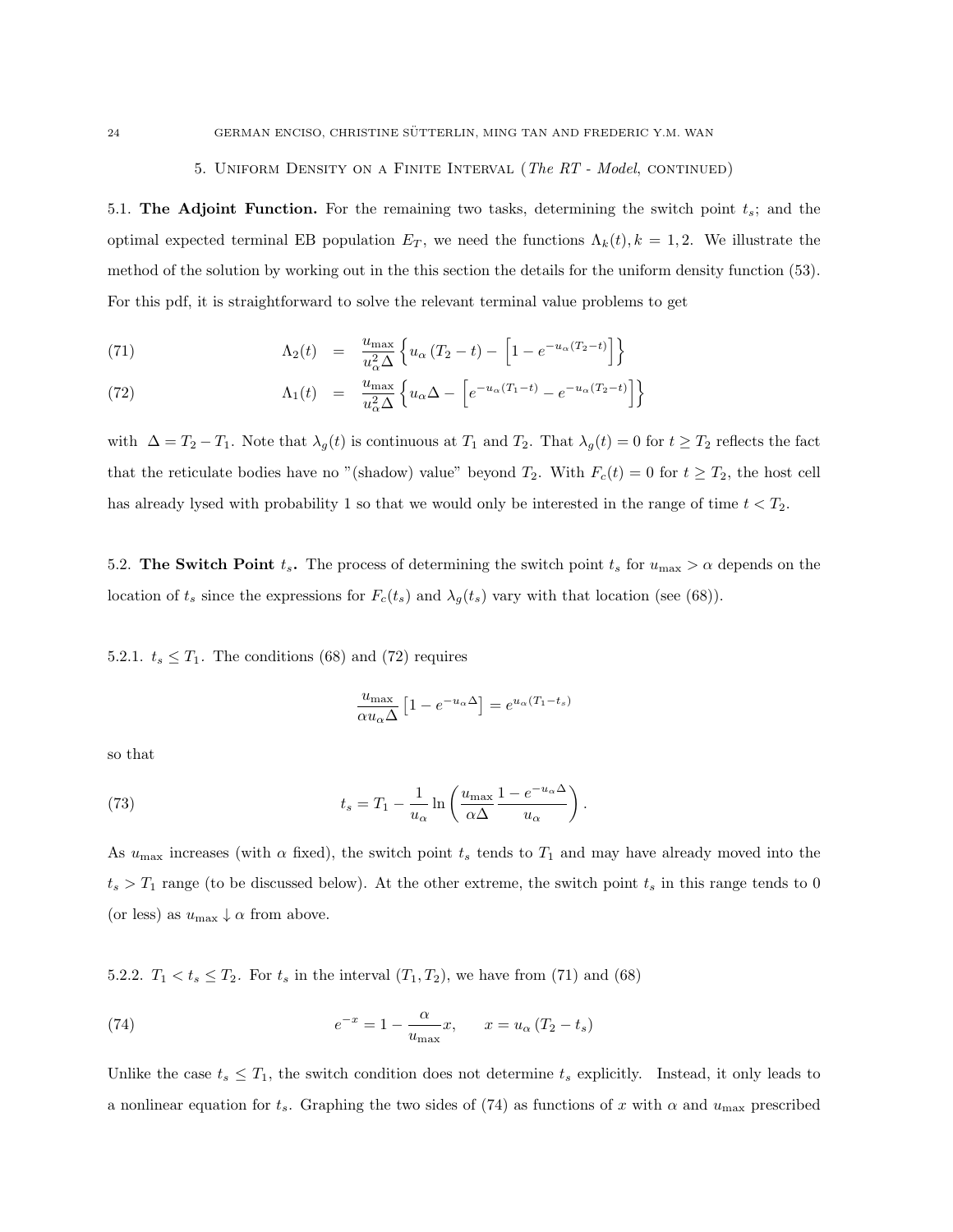shows that the switch condition determines a unique positive root  $x^*$  with

(75) 
$$
t_s = T_2 - \frac{x^*}{u_\alpha} > T_2 - \frac{u_{\text{max}}}{\alpha u_\alpha}.
$$

bounded above by  $T_2$  and below by  $T_2 - u_{\text{max}}/(\alpha u_{\alpha})$ . For a fixed  $\alpha$ , we have

$$
t_s \to T_2 - 1/\alpha
$$
 as  $u_{\text{max}} \to \infty$ 

while  $t_s$  should move into the  $t_s < T_1$  range as  $u_{\text{max}} \downarrow \alpha$ .

## 5.3. The Optimal Expected Terminal EB Population.

5.3.1. A Local Maximum. For  $u_{\alpha} > 0$ , we know from Proposition 8 that the bang-bang control (69) maximizes the Hamiltonian with  $t_s$  determined by (75) or (73) whichever is appropriate. Now maximizing the Hamiltonian is not synonymous with maximizing  $E_T$ , we still need to prove that  $u_{op}(t)$  maximizes  $E_T$ for  $u_{\alpha} > 0$ .

#### **Proposition 9.** For  $u_{\alpha} > 0$ , the bang-bang control (44) maximizes the expected terminal EB population.

*Proof.* From Propositions 7 and 8, we know already that  $u_{op}(t)$  as given by (44) maximizes the Hamiltonian  $H_s$  with  $t_s$  in the interval  $(T_1, T_2)$ . For our relatively simple control problems, we may appeal to the uniqueness of the switch point and that the optimal control is superior to not-converting any RB to EB at all to complete the proof.  $\Box$ 

5.3.2. The Expected Terminal EB Population. For the optimal conversion strategy  $u_{op}(t)$  given in (44), we have from the growth dynamics (25)

.

(76) 
$$
R_{op}(t) = \begin{cases} Ne^{\alpha t} & (0 \le t \le t_s) \\ Ne^{-u_{\alpha}t + u_{\text{max}}t_s} & (t_s \le t < T) \end{cases}
$$

The associated expected EB population is given by (57) so that

(77) 
$$
E_T = \int_0^{T_2} u_{op}(t) F_c(t) R_{op}(t) dt = u_{\text{max}} N e^{\alpha t_s} \int_{t_s}^{T_2} F_c(t) e^{-u_{\alpha}(t-t_s)} dt
$$

$$
= \frac{u_{\text{max}} N e^{\alpha t_s}}{u_{\alpha}} \begin{cases} E_2(t_s) & (t_s \ge T_1) \\ E_1(t_s) & (t_s \le T_1) \end{cases}
$$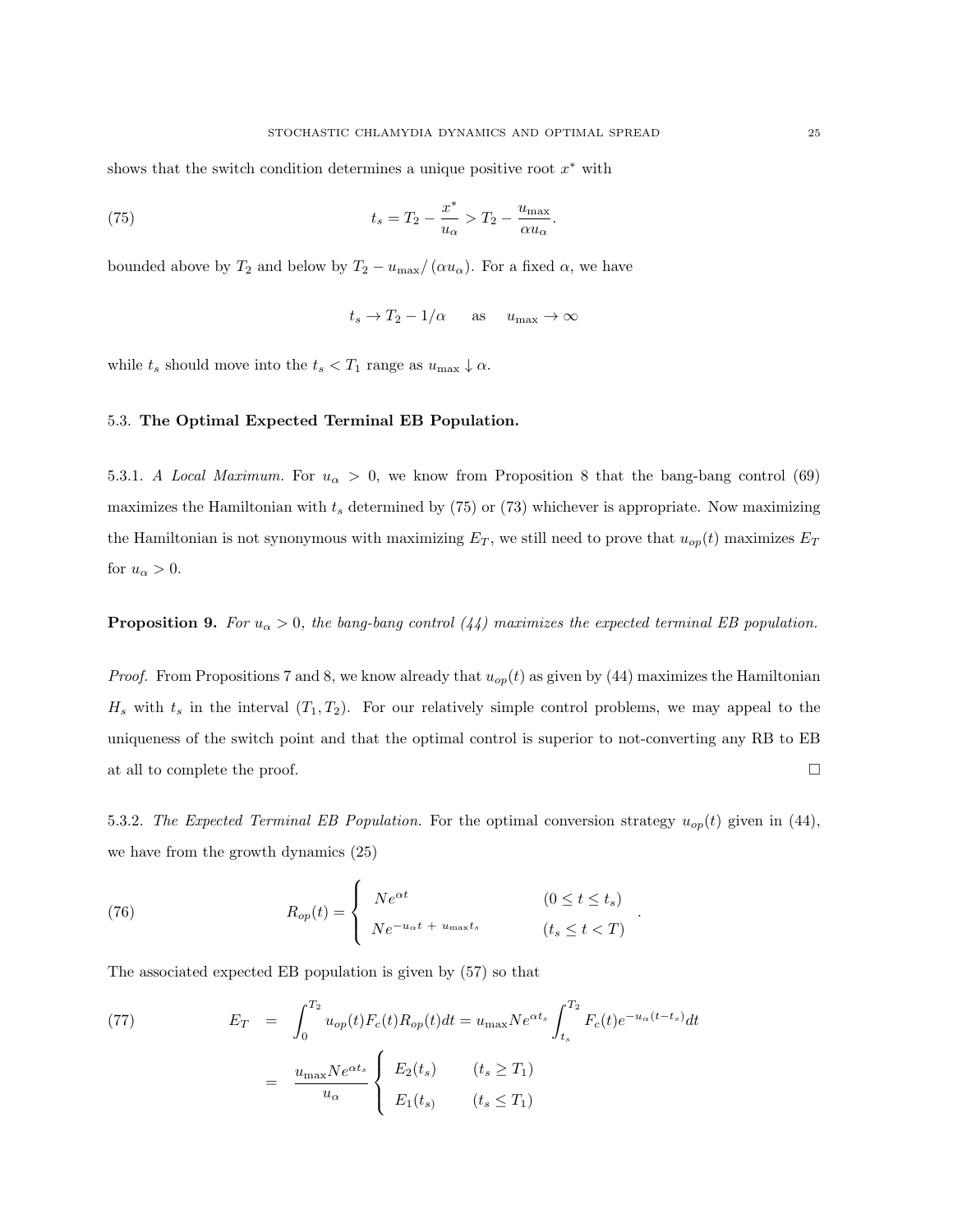with

$$
E_2(t_s) = \frac{1}{u_\alpha \Delta} \left\{ u_\alpha (T_2 - t_s) - \left[ 1 - e^{-u_\alpha (T_2 - t_s)} \right] \right\}
$$
  

$$
E_1(t_s) = \frac{1}{u_\alpha \Delta} \left\{ u_\alpha \Delta \left[ 2 - e^{-u_\alpha (T_1 - t_s)} \right] - \left[ 1 - e^{-u_\alpha \Delta} \right] \right\}
$$

where  $\Delta = T_2 - T_1$  and  $t_s$  is determined by (75) if  $t_s \geq T_1$  or (73) if  $t_s \leq T_1$ .

#### 6. A Two-Step Growth and Conversion Model (the MP-Model)

6.1. A Conversion Holiday at the Start. That the optimal conversion strategy from our two constrained optimal control models, the WS-Model and the RT-Model, for maximizing the expected terminal EB population turns out to be a bang-bang control (44) for  $\alpha < u_{\text{max}}$  is rather gratifying. Without any presumption of an initial conversion holiday or any enabling mechanism (such as a size-threshold for conversion to ensure its occurrence) the optimal conversion strategy deduced for both models unequivocally anticipates the experimental findings in [10]. If nothing else, they help to buttress our posit that natural selection is at work to result in the observed developmental cycle.

The relevant data (averaged over inclusions) supporting the theoretical optimal conversion strategy summarized in Table I have been excerpted from the pie chart of Figure 1 of [10]. The RB unit total reported in this summary includes both (RB and DB) types of this form that were actually reported: those that are ready and eventually convert into EBs and those not ready to convert but ready to divide by binary fission. The conversion of RB is first into *intermediate body*, denoted by IB, that eventually becomes EB with total EB reported in Table I here being the sum of both types. The pie-charts in Figure 1 of [10] show only RB of both types in the infected cells 20 hours post infection (hpi). With data collected every 4 hpi, the conversion to IB and then to EB begins sometimes around 24 hpi. This is well after the infecting EB entering the host cell, over a time period nearly half way through the development cycle.

> Table I: Mean Count of RB and EB (averaged over inclusions)  $Bodies\h\phi 12 16 20 24 28 32 36 40 > 40$ RB 1.3 7.6 34 105 385 507 271 171 not reported EB 0 0 0 3.7 192 656 706 751 not reported

The total EB population (the sum of IB and EB actually observed) rises quickly to 192 units at 28 hpi indicating a maximum possible conversion rate that is much greater than the natural RB proliferation rate. They also show a sharp rise of IBs and EBs at a nearly discontinuous conversion rate around  $t_s \lesssim 24$ hpi. Furthermore, with the total RB population declining sharply after reaching a peak of 507 units at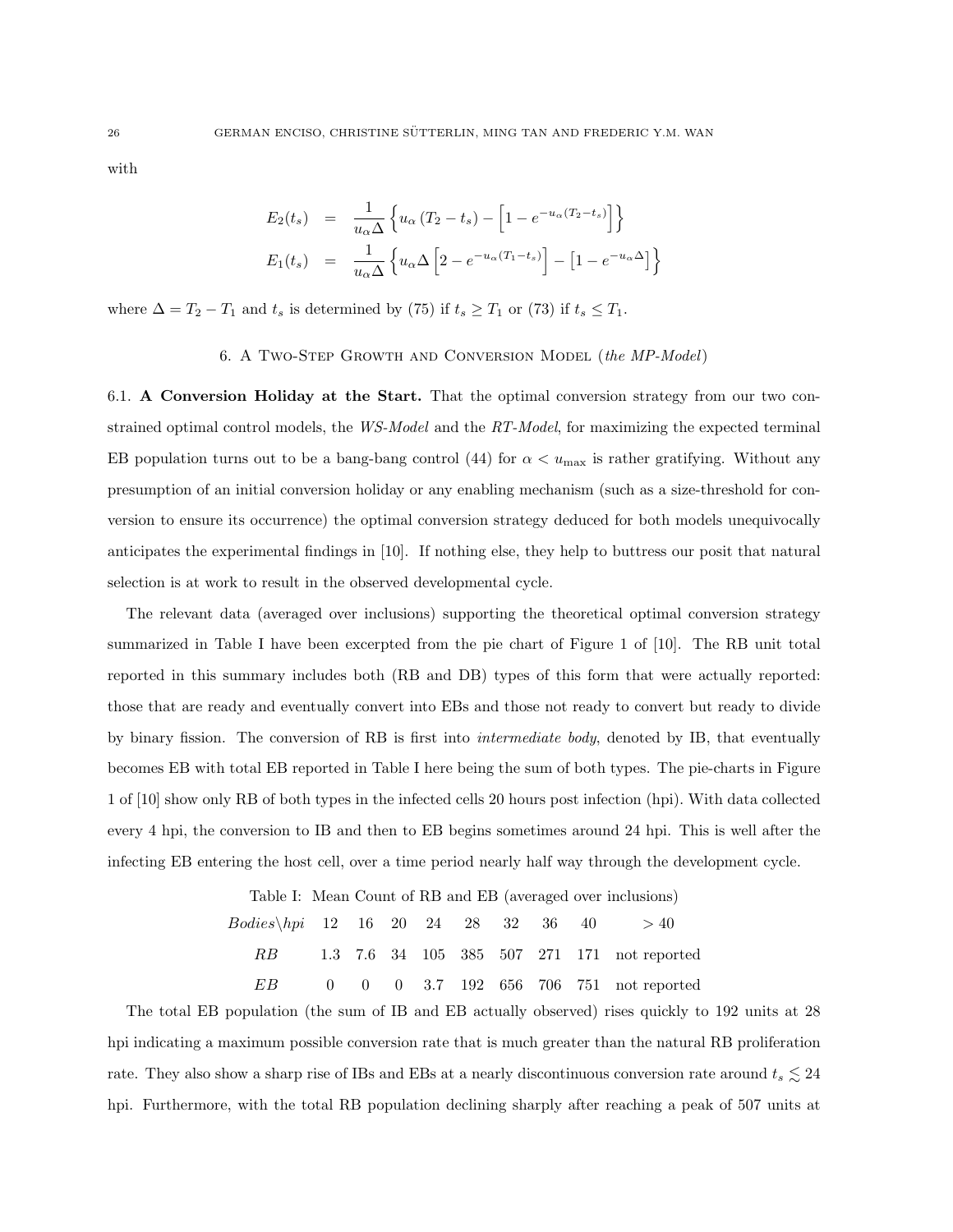32 hpi, the corresponding gain in EB units becomes slower as shown by the available data up to 40 hpi. These observations provide further support for conversion being proportional to the RB population size as modeled by (26) and with a conversion rate upper bound  $u_{\text{max}}R$  considerably higher than the natural growth rate  $\alpha R$  for the RB form.

It would be natural at this point to make use of parameter values (for  $\alpha$ ,  $u_{\text{max}}$ , etc.) estimated in [10] to calculate relevant quantities such as the switch point  $t_s$ , terminal time T and other information pertaining to the mean populations of interest. However, the available data from Table I excerpted from [10] suggest that our models still need further refinement before embarking on this task. From the growth dynamics of the RB population modeled by (25), we see for the relevant range  $\alpha < u_{\text{max}}$  of interest here that the RB population grows exponentially prior to the onset of conversion (since  $u_{op}(t) = 0$  during the conversion holiday at the start) but begins to decline immediately after the switch point  $t_s$  ( $\simeq$  24 hpi) since  $R' = \alpha - u_{\text{max}} < 0$  (for  $t > t_s$ ). On the other hand, the total RB population reported in Table I continues to increase for a period after the appearance of EB particles around 24 hpi. That total only starts to decline after reaching a maximum of 507 units at 32 psi. This important qualitative difference is likely due to the lumped form simplification in the models formulated herein. Without multiple divisions to reach the conversion eligibility threshold size, these two-form models are not sufficiently fine-grained for matching the reported data beyond the conversion holiday phase of the bacterial growth. To remedy this discrepancy, we consider in the next section a four form model, to be known as the MP-Model, that allows for two different types each of RB (RB and DB) and EB (IB and EB) as actually recorded in [10]. Such a model was formulated in both [10] and [19]. The additional step of transitioning to another form before division will be shown to rectify the discrepancy in the post conversion holiday RB growth.

6.2. A Multi-Form Population Model. In addition to RBs and EBs, intermediates of RB division (known as dividing RB or DB for brevity) and RB-to-EB conversion (known as intermediate body or IB) have been identified and reported separately in [10] for their distinctive appearance on electron micrographs and shown in Table II below.

Table II: Mean Count of RB and EB (averaged over inclusions)

| $Bodies\backslash hpi$ 12                                                                               |  | 16 | 20 | 24 | 28 | 32 | 36 | 40 | > 40                                                                                              |
|---------------------------------------------------------------------------------------------------------|--|----|----|----|----|----|----|----|---------------------------------------------------------------------------------------------------|
| RB/DB                                                                                                   |  |    |    |    |    |    |    |    | $0.6/0.7$ 3.9/3.7 $17/17$ 43/52 195/190 263/244 171/100 120/41 not reported                       |
| IB/EB                                                                                                   |  |    |    |    |    |    |    |    | 0 0 0 3.4/0.3 107/85 272/324 192/514 107/644 not reported                                         |
| A more realistic model for C. trachomatis differentiation and proliferation would work with a four-form |  |    |    |    |    |    |    |    |                                                                                                   |
|                                                                                                         |  |    |    |    |    |    |    |    | model as in the schematic diagram of Figure 2 [19]. At any instant of time in this MP-Model, some |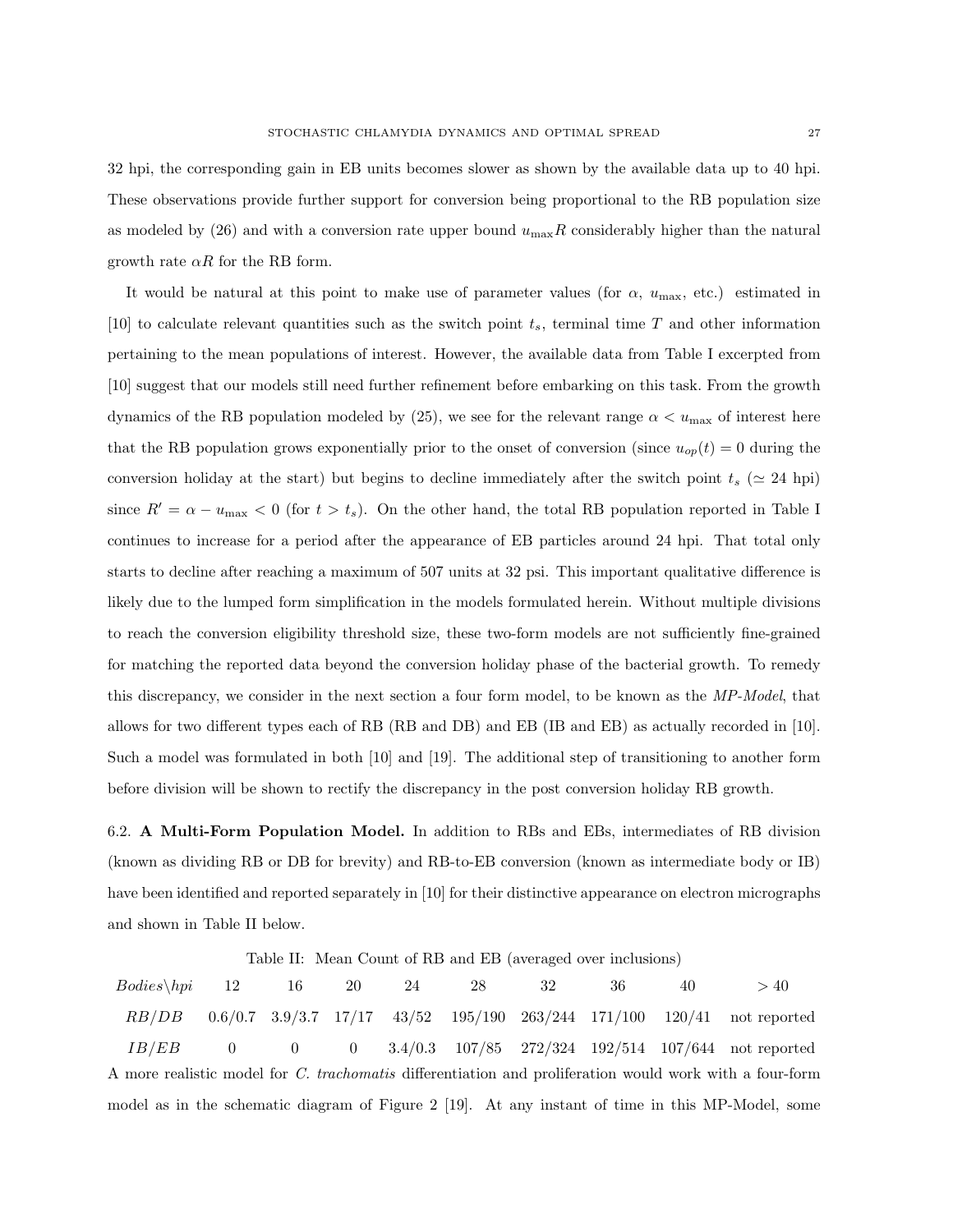(eligible) RB units of the population  $R(t)$  may convert into an *Intermediate form I(t)* at the rate uR (that would eventually become EB) while the remainder of  $R(t)$  to be transitioned into DB form at the rate  $\alpha_1R(t)$ . Each unit of the DB population  $D(t)$  is capable of binary division into two new RB at the rate  $\alpha_2D$ . The population  $I(t)$  of Intermediate form converts to EB at a rate bI. The growth rates of the four populations are summarized mathematically by the following four differential equations:

(78) 
$$
R' = -(\alpha_1 + u)R + 2\alpha_2 D, \quad D' = \alpha_1 R - \alpha_2 D,
$$

$$
(79) \tI' = uR - bI, \tE' = bI
$$

starting with some initial populations

(80) 
$$
R(0) = R_0
$$
,  $D(0) = D_0$ ,  $I(0) = I_0$ ,  $E(0) = 0$ 

with DB (the dividing RB) and IB (the intermediate body) populations typically taken to be zero initially so that  $D_0 = I_0 = 0$ . The MP-Model (78)-(80) was first developed in [19] as a refinement of the PT-Model. It may also be taken as the dynamics for the mean populations of the four stochastic population process in a birth and death model analogous to  $(1)-(2)$  for the two-form case.

$$
R \xrightarrow{\alpha_1} D \xrightarrow{\alpha_2} 2R
$$
  
\n
$$
\begin{array}{c}\n\downarrow u(t) \\
\downarrow u(t) \\
I \xrightarrow{\alpha_2} E\n\end{array}
$$

From the second ODE in  $(79)$ , we get the total EB population at the time of host cell death T

$$
E(T) = \int_0^T bI(t)dt
$$

The problem of determining the (PWS) optimal RB-to-EB conversion strategy  $u(t)$  (to result in the largest possible (mean) terminal EB population  $E(T)$  at the time T when the host cell lyses) takes the form

(81) 
$$
0 \le u \le u_{\max} \left[ E(T) = \int_0^T bI(t)dt \right],
$$

subject to the growth dynamics of the first three ODE of (78)-(79), the first three initial conditions of (80) and the inequality constraints (29). As a refinement of the WS-Model, some condition for determining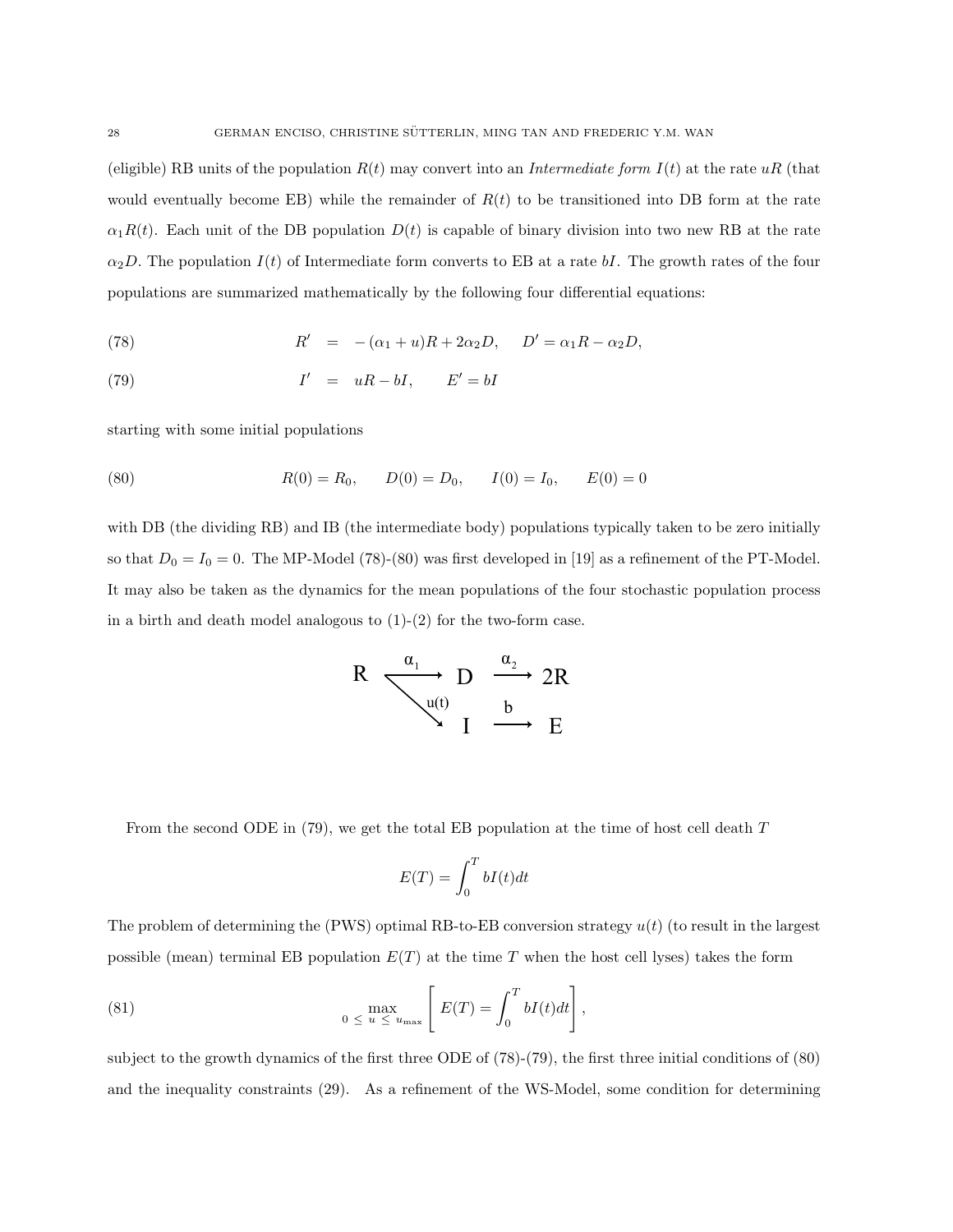the terminal time T would also be prescribed. A parallel development for a refinement of the RT-Model can also be formulated but will not be needed for the present purpose.

6.3. The Post Conversion Holiday RB Population. Given that all population change rates are linear, the optimal control is expected (and can be shown) to be bang-bang for  $u_{\text{max}}$  sufficiently large [19]. Prior to the onset of RB-to-EB conversion at  $t_s$ , we have  $u_{op}(t) = 0$  with the first two ODE in (78) summed to give

(82) 
$$
C'(t) = \alpha_2 D(t), \qquad C(0) = N
$$

for  $C(t) = R(t) + D(t)$  and  $R(0) + D(0) \equiv R_0 + D_0 = N$ . Since  $D(t) > 0$  for  $t > 0$ , we have  $C'(t) > 0$  so that the total RB population increases with time at least up to the onset of the RB-to-EB conversion at time  $t_s$ .

For  $t > t_s$ , we have from the bang-bang control  $u_{op}(t) = u_{\text{max}}$  so that

(83) 
$$
C' = -u_{\text{max}} R^{(c)} + \alpha_2 D, \qquad C(t_s) = C_s
$$

with  $C_s = R_s + D_s$  where  $R_s$  and  $D_s$  are, by continuity of the population sizes, the values of R and D at the switch point  $t_s$  determined by the IVP defined by (78) with  $u = 0$  and the first two initial conditions in (80). Consistent with the grouping in [10], the RB population in our four form model consists of two groups: those at or below the critical small size threshold and can convert (to be denoted by  $R^{(c)}(t)$ ) and those (larger than the threshold size,) still growing and not ready to divide. Only the group  $R^{(c)}(t)$  can divide; as such, the uR term in the rate of change of R of the MP-Model is an artificial simplification to avoid the complexity of dealing with multiple rounds of division before resulting in a convertible RB and the superscript  $"(c)"$  in (83) is to remind us of that fact.

With  $C_s = R_s + D_s > 0$  and the various population sizes continuous in time, we have the the following important conclusion for rectifying the noted deficiency pertaining to the post conversion holiday growth of the total RB+DB population:

**Proposition 10.** The combined  $RB+DB$  population  $C(t)$  continues to increase at least for t in some interval  $(t_s, t^*)$ . The increase continues to a larger interval  $(t_s, t^{**})$  for some  $t^{**} > t^*$ if

$$
\alpha_2 D_s > u_{\text{max}} R_s^{(c)}.
$$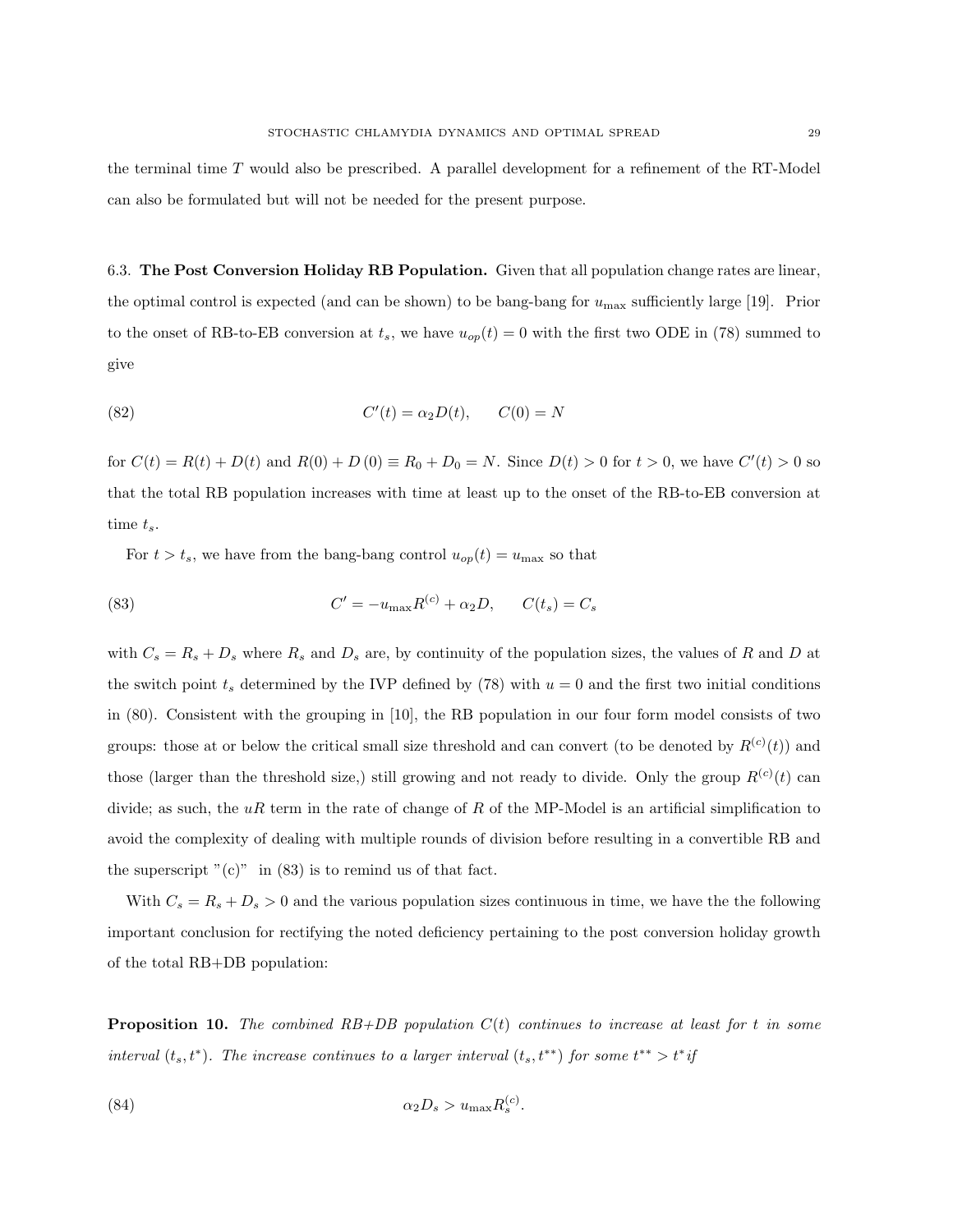*Proof.* At  $t = t_s$ ,  $C(t)$  is increasing given (82). It continues to increase since  $R_s^{(c)}$  is generally small relative to  $D_s$  for  $t_s+$  (since those below critical threshold size can convert immediately with finite probability so that the population of that convertible group must necessarily be very small near  $t_s$ , assuring the inequality (84) in a small interval  $(t_s, t^{**})$  for some  $t^{**} > t^* > t_s$ ). It follows from (83) that  $C'(t) > 0$  in  $(t_s, t^{**})$  and the second half is also proved.

The condition  $\alpha_2 D_s > u_{\text{max}} R_s^{(c)}$  of the proposition is met by the data reported in [10]. Crude estimates using the data presented in [10] yield the comparisons in Table II showing  $\alpha_2 D(t) > u_{\text{max}} R^{(c)}(t)$  at least for a small interval post conversion holiday. (Even if there should be some inhibiting mechanism (such as that imparted by RB associated with the parameter i in Eq. (20)) so that  $R^{(c)}(t_s)$  is not so small, the recorded data leading to Table II may be attributed to the slow ramp up of  $u(t)$  toward  $u_{\text{max}}$  so that  $u(t)R^{(c)}(t)$  remains small in some interval  $(t_s, t^*)$  again ensuring (84).)

Table III: Growth Rate Estimates

| $(t_i, t_i + 4)$                                      |      | $(20, 24)$ $(24, 28)$ $(28, 32)$ |    |
|-------------------------------------------------------|------|----------------------------------|----|
| $\Delta D/4 \simeq \alpha_2 D(\bar{t}_i)$             | 8.75 | - 37                             | 13 |
| $\Delta I/4 \simeq u_{\text{max}} R^{(c)}(\bar{t}_i)$ | 0.85 | -26                              | 41 |

As a consequence of the proposition above and the validity of (84) in practice, the combined RB+DB population  $C(t)$  should continue to increase (at least for an interval of time post-conversion holiday) after the switch point when the RB-to-EB conversion begins. Hence, a glaring qualitative discrepancy between the highly idealized model of the previous section is rectified by the multi-phase life cycle model of this section.

### 7. Summary of Findings and Implications

The comprehensive examination of the chlamydial inclusion by three-dimensional electron microscopy reported in [10] provided an exceptionally rich trove of data on the unusual Chlamydia developmental cycle distinguished by

i) the alternative bacterial fate choices for an RB between division into two RBs, or conversion into an EB;

ii) the existence of a period of no conversion (called a conversion holiday for brevity) in the first half of the developmental cycle;

iii) a putative small size threshold for RB-to-EB conversion;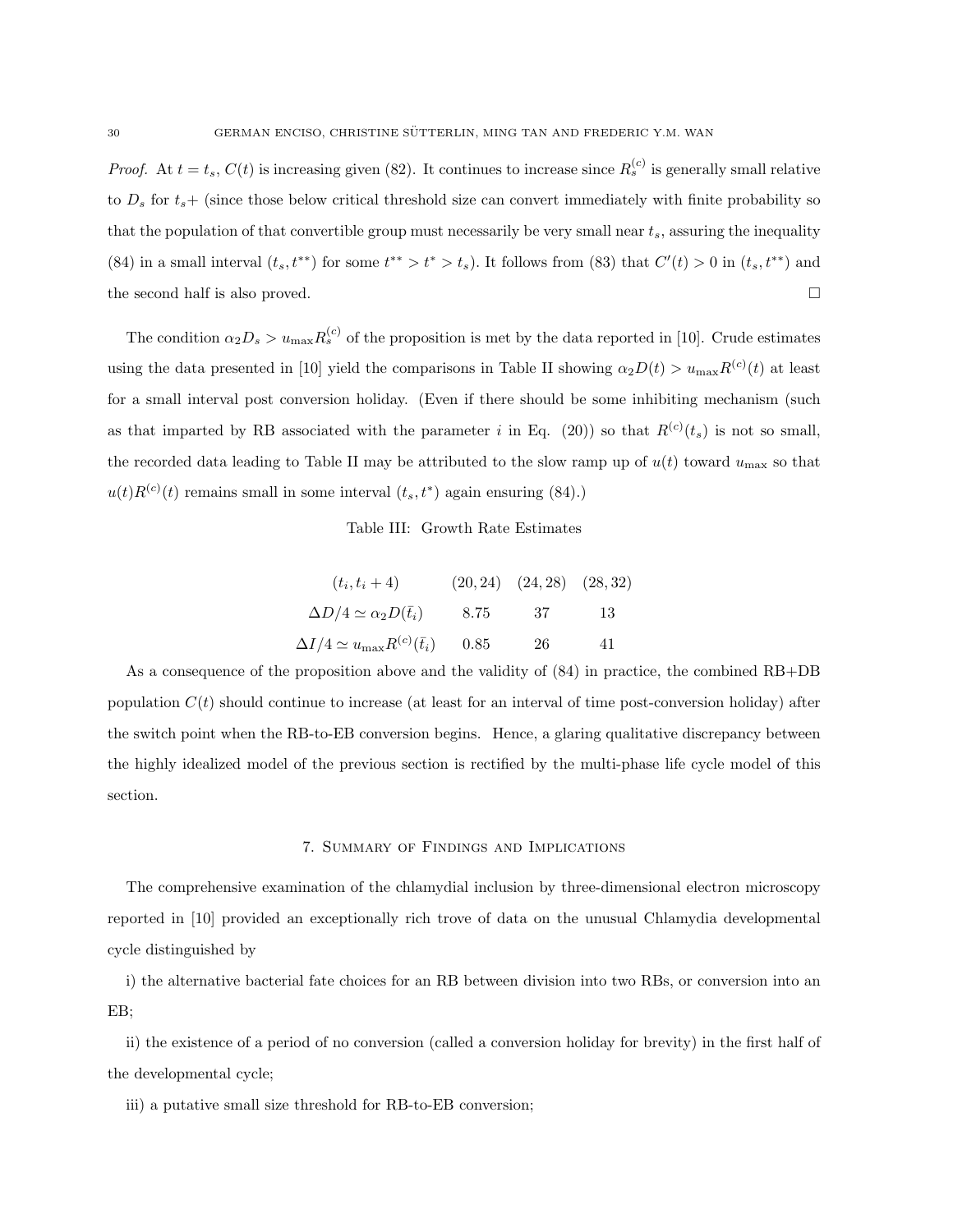iv) proposed RB size reduction through repeated divisions to reach this conversion threshold size, and

v) variability among the times for host cell lysing times for releasing EBs to infect other cells.

These unusual features and others prompted us to initiate a theoretical research project to gain some insight to the bacteria's development. We choose to begin with a Birth and Death model in Section 2 to characterize the bacteria's life cycle of division and conversion. This provides a gradual transition from our Gamma distribution based probabilistic GD model introduced and discussed in [10] to the different optimal control models formulated and investigated in this paper. Notice that other approaches are possible and might lead to similar results, such as using a doubly subscripted quantity  $P_{ki}$  to describe the state of the system having k RBs and j EBs. We believe our choice of notation  $P_k$  and  $Q_j$  provides a more natural transition to the mean population sizes of RBs and EBs, respectively.

A four-form mathematical model (the GD-Model for RB, DB, IB and EB) with parameter values estimated from available data (see Table 1 of [10]) shows that these features can be replicated quite faithfully by a relatively simple probabilistic model (see Figure 5g of [10] for example). In contrast, the goal of the current work is to examine our posit that the developmental cycle maximizes the spread of the bacterial infection (when the host cell lyses and releases the infectious EB form) by showing the theoretical maximizing strategy corresponds qualitatively to the developmental cycle reported in [10]. In a Darwinian world of natural selection, the maximizing strategy would constitute the bacteria's response to the pressure of species survival, the bio-theoretic basis for the Chlamydia developmental cycle.

For a particular infected cell, the deterministic PT-Model in [19] is found to support our posit as the optimal bang-bang control strategy to maximize in fact specifies a (very unusual) period of no RB-to-EB conversion at the start of the cycle that is qualitatively the same as reported in [10]. A small size threshold for RB-to-EB conversion eligibility observed in [10] (but not stipulated by any of the optimal control models) is now seen to provide an instrument for a conversion delay. With available data show some variability of the host cell lysis times among the collection of infected cells examined; probabilistic models should be developed to address the observed stochasticity (accompanied by empirical quantification of the observed variability for C. trachomatis). Two such models (the WS-Model of section 3 and the RT-Model of Sections 4), both based on the BD-Model of Section 2, are shown to also require a conversion holiday at the start for their optimal strategy for maximizing the mean terminal EB population and thus further support our posit on the collection of infected cell data.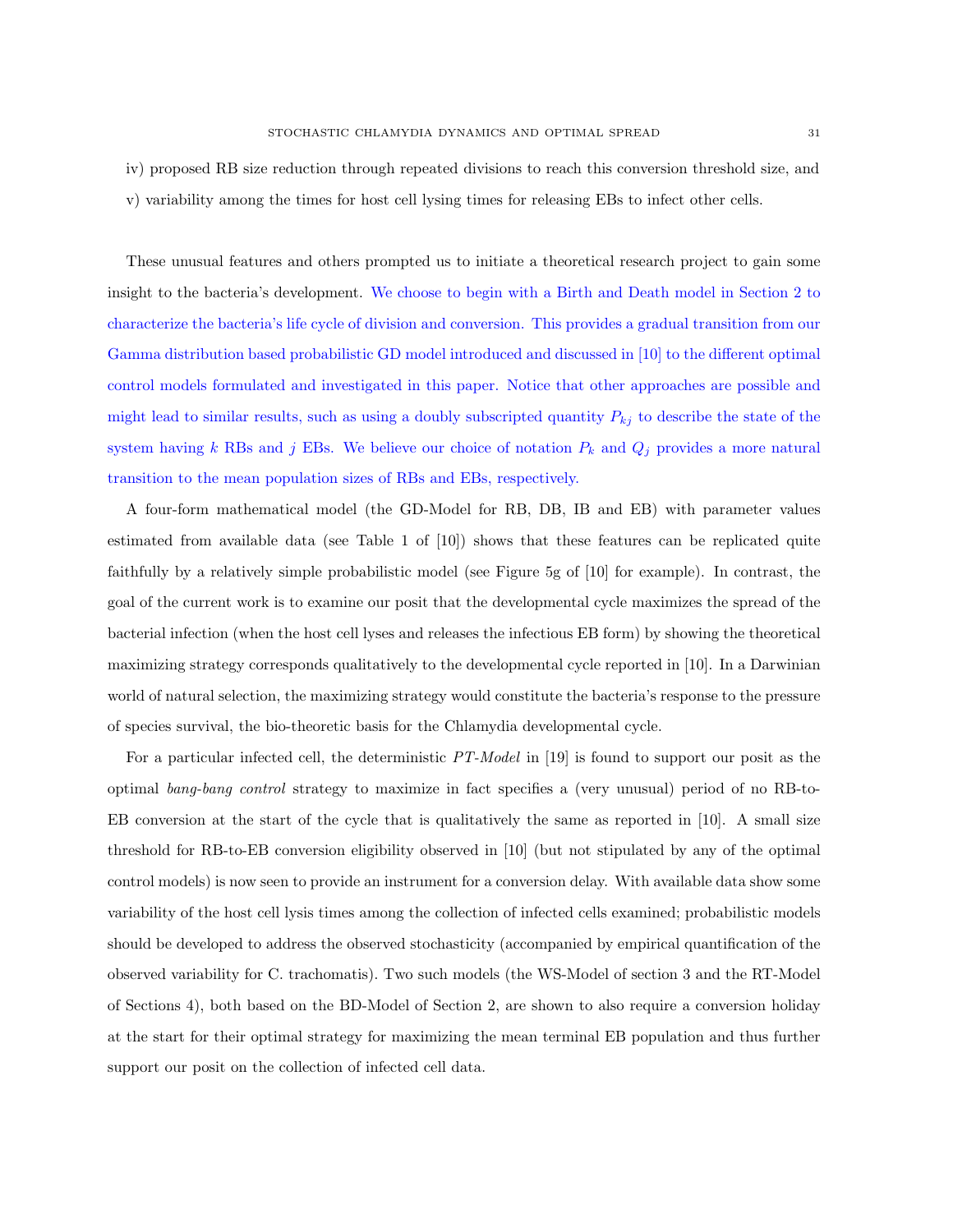To keep the modeling and analysis manageable, the three relevant (PT-, WS- and RT-) models are for two (lumped) forms (RB and EB) of the Chlamydia population (unlike the four-form GD-Model for RB, DB, IB and EB in [10]). Even with parameter values estimated from reported data, these two-form models are not sufficiently fine-grained for matching the reported data beyond the conversion holiday phase of the bacterial growth (so that replicating faithfully the reported data for the development cycle by these lumped form models is not in the cards), In Section 6, we noted this deficiency and show that a four-form MP-Model would have continuing growth of RB+DB for a period after the start of RB-to-EB conversion qualitatively consistent with data reported in [10].

Overall, we have shown that the delay in RB-to-EB conversion (conversion holiday) is a strategy to maximize infectious yield (i.e. terminal EB population) at the end of the developmental cycle. The timing of replication and conversion in each chlamydia is inherently stochastic, and this leads to variability in population sizes but doesn't appear to significantly change the overall dynamics as shown in these models. We have undertaken a number of comparisons between model predictions and available data, both quantitatively and qualitatively in [10, 19] and herein. For more quantitative agreement between optimal control models and data on other features such as the switch time for the onset of conversion, the effects of threshold size for conversion, etc., we need to refine the models further to allow for more than four forms in order to capture the multiple divisions required to reach the small size conversion eligibility threshold.

#### **REFERENCES**

- [1] Abdelrahman, Y. M. and Belland, R. J. (2005). The chlamydial developmental cycle. FEMS Microbiol. Rev. 29: 949-959.
- [2] Antunes, D. and Singhm A. (2014). Computing mRNA and protein statistical moments for a renewal model of stochastic gene-expression. Conference on Decision and Control, doi 10.1109/CDC.2013.6761031.
- [3] Batteiger, B. E. and Tan, M. (2019), Chlamydia trachomatis (trachoma and urogenital infections). In Mandell, Douglas, and Bennett's Principles and Practice of Infectious Diseases, Bennett, J. E., Dolin, R. and Blaser, M.J., eds. (Philadelphia, PA, Elsevier, Inc.): 2301-2319.
- [4] Belland, R. J. et al. (2003). Genomic transcriptional profiling of the developmental cycle of Chlamydia trachomatis. Proc. Natl Acad. Sci. USA 100: 8478-8483.
- [5] Bryson, A. and Ho, Y.C. (1969). Applied optimal control. Ginn and Company,Waltham MA.
- [6] Denk, W. and Horstmann, H. (2004). Serial block-face scanning electron microscopy to reconstruct three-dimensional tissue nanostructure. PLoS Biol. 2, e329.
- [7] Elwell, C., Mirrashidi, K. and Engel, J. (2016). Chlamydia cell biology and pathogenesis, Nature Reviews Microbiology 14 (6): 385–400.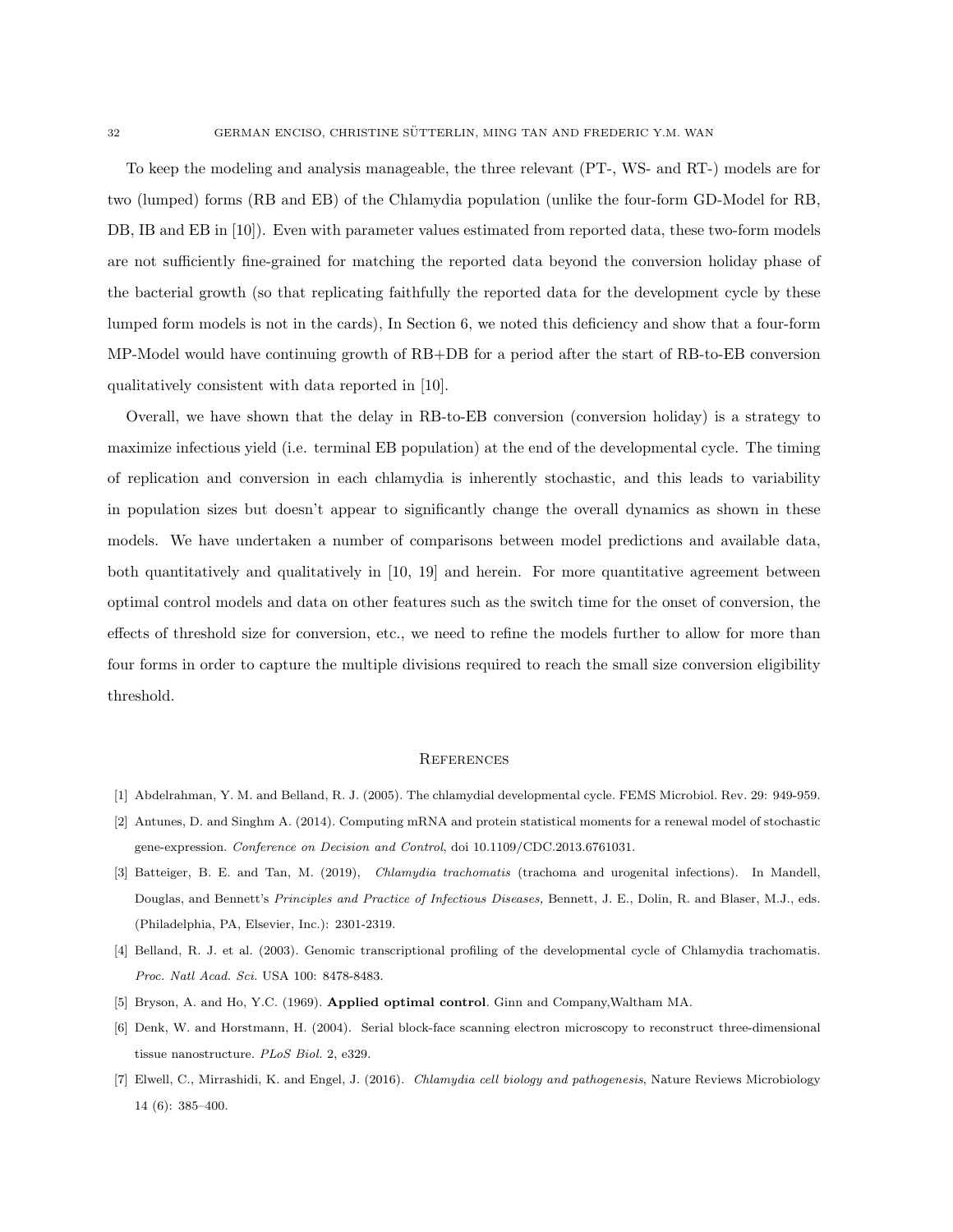- [8] Hackstadt, T., Fischer, E.R., Scidmore, M.A., Rockey, D.D. and Heinzen, R.A. (1997). Origins and functions of the chlamydial inclusion. Trends Microbiol. 5: 288-293
- [9] Hybiske K, Stephens RS. (2007). Mechanisms of host cell exit by the intracellular bacterium. Chlamydia. Proc Natl Acad Sci U S A. 104:11430-11435
- [10] Lee, J.K., Enciso G.A., Boassa D., Chander, C.N., Lou, T.H., Pairawan, S.S., Guo, M.C., Wan, F.Y.M., Ellisman, M.H., Sütterlin, C. and Tan, M. (2018). Replication-dependent size reduction precedes differentiation in Chlamydia trachomatis, Nature Communications 9, Article # 45 (doi:10.1038/s41467-017-02432-0).
- [11] Leighton, S. B. (1981). SEM images of block faces, cut by a miniature microtome within the SEM a technical note. Scan Electron Microsc. Pt 2: 73-76.
- [12] de la Maza, L.M. and Peterson, E.M. (1982). Scanning electron microscopy of McCoy cells infected with Chlamydia trachomatis, Exp Molec Pathol 36 (2): 217-226.
- [13] Moulder, J. W. (1991). Interaction of chlamydiae and host cells in vitro. Microbiol. Rev. 55: 143-190.
- [14] Newman, L. et al. (2015). Global estimates of the prevalence and incidence of four curable sexually transmitted infections in 2012 based on systematic review and global reporting. PLoS ONE 10, e0143304.
- [15] C. Pin and Baranyi, J. (2008). Single-cell and population lag times as a function of cell age, Appl. and Environ. Microbiol. 74(8): 2534-2536, doi:10.1128/AEM.02402-07.
- [16] Pontryagin, L. S. et al. (1962). The mathematical theory of optimal control processes. Interscience Publishers, New York.
- [17] Shaw, E. I. et al. (2000). Three temporal classes of gene expression during the Chlamydia trachomatis developmental cycle. Mol. Microbiol. 37: 913-925.
- [18] Taylor, H.R., Burton, M.J., Haddad, D., West, S. and Wright H. (2014). Trachoma, Lancet 384: 2142-2152.
- [19] Wan F.Y.M. and Enciso, G.A. (2017). Optimal Proliferation and Differentiation of Chlamydia Trachomatis, Studies in Applied. Math. 139 (1): 129-178 (doi: 10.1111/sapm.12175).
- [20] Wan, F.Y.M. (1995). Introduction to the Calculus of Variations and Its Applications, Chapman and Hall, New York.
- [21] Wan, F.Y.M. (2018). Dynamical System Models in the Life Sciences, World Scientific, Singapore, New York.
- [22] WHO (2017). Trachoma: Fact Sheet.

### 8. APPENDIX

# A. Summary and Description of the Six Relevant Models

As the present work is the third report of our work to examine the development of C. trachomatis and its bio-theoretic foundation, we summarize below all the models involved in the discussion herein, both new and previously analyzed, and clarify their relation to each other.

• The GD-Model: The data of [10] reveal a complex developmental cycle that features repeated divisions of an RB form of the bacterium and the conversion of RB to the EB form that survives host cell lysis to infect other human cells and spread the bacteria. A probabilistic model with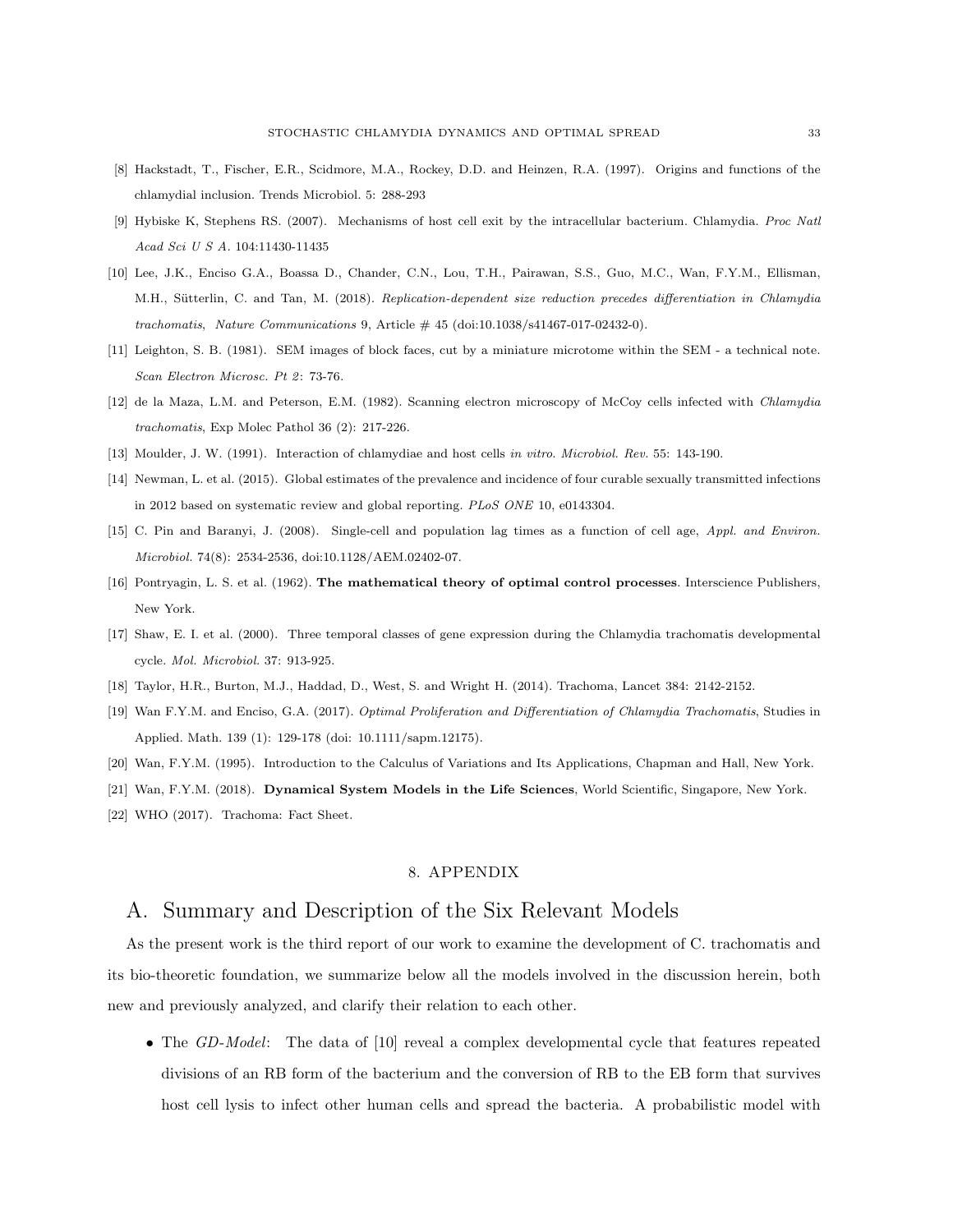gamma distributions assigned to the elapsed times between different state transitions, known as the GD-Model herein, was formulated in [10] to show the empirical findings can be faithfully replicated by a mathematical model based on a few simple theoretical ingredients..

- The PT-Model: The GD-Model reproduces the features of the chlamydial development observed but does not provide a bio-theoretic basis for these features. To address the question what role natural selection plays in these features, a deterministic PT-Model for the evolution of the two (lumped) C. trachomatis populations in a cytoplasmic inclusion was formulated in [19] to focus on the alternative cell fate choices of an RB division into two RBs or an RB conversion into an EB. The resulting RB-to-EB conversion strategy that maximizes the EB population at a known terminal time (without any built-in mechanism to induce the observed conversion holiday at the start of the developmental cycle) is qualitatively the same as that found empirically in [10].
- The BD-Model: The variability of the many features of the chlamydial development among the collection of infected cells examined necessitates formulation and analysis of probabilistic models. The alternative choice of division and conversion is captured by a simple birth and death process model (the BD-Model) for the RB and EB populations in Section 2. This BD-Model provides a stepping stone to our two approaches to the optimal control problem for our posit that the development cycle is the optimal strategy for maximizing the spread of the bacterial infection.
- The RT-Model: With data available for the lysis time of the infected cells examined, one approach is to treat  $T$  as a random variable with a probability distribution (or a density function) estimated from the data. This leads to the stochastic optimal control RT-Model of Section 4.
- The WS-Model: An alternative approach assumes the variability of lysis time among host cells to be a consequence of the uncertain environment experienced by different host cells and the resulting in random elapsed times transitioning from an RBs to two smaller RBs (after a division) or to an EB (through a conversion) captured by the BD-Model. The lysis time for each host cell in this WS-Model is, as seen from Section 3, determined by a threshold condition of a weighted sum of terminal RB and EB populations.
- The MP-Model: The highly idealized 2-form models are too coarse-grained for matching with available developmental data. A qualitative difference is observed between the theoretical result and the data reported in [10] on the post conversion holiday growth of the RB population. The discrepancy is removed by a four-form model, the MP-Model of Section 6..
- B. Method of Characteristics for Generating Functions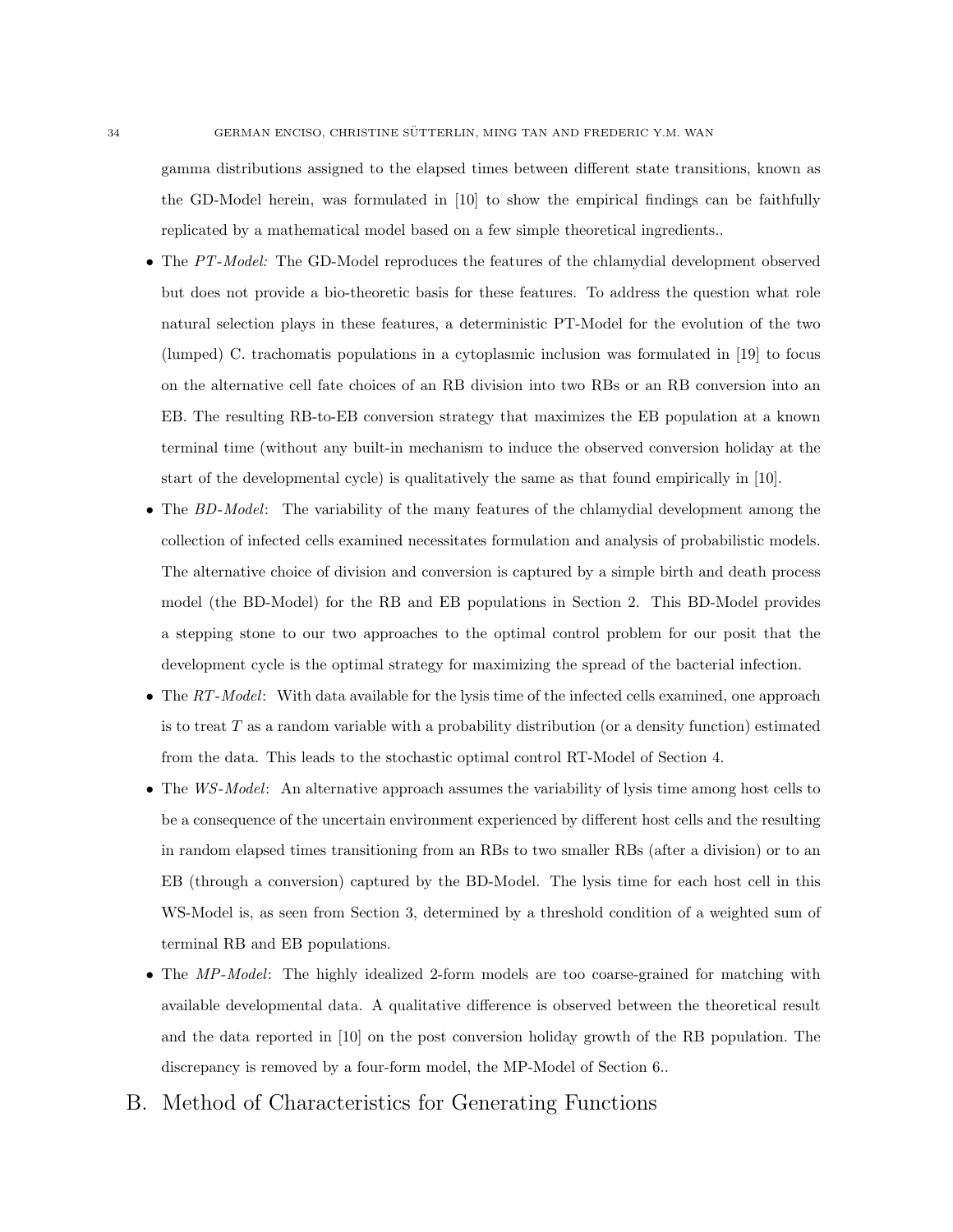The characteristic ODE of the first order PDE for  $G(x, \tau)$  are

$$
\frac{dx}{d\tau} = -\rho + (1+\rho)x - x^2, \qquad \frac{dG}{d\tau} = 0.
$$

The Riccati equation for  $x(\tau)$  can be written as

$$
\frac{dx}{d\tau} = (1 - x)(x - \rho).
$$

with  $x_p(\tau) = 1$  as a particular solution. The decomposition

$$
x(\tau) = 1 + \frac{1}{z(\tau)}
$$

transforms the Riccati equation into a linear ODE

$$
\frac{dz}{d\tau} - (1 - \rho) z = 1.
$$

with an exact solution

$$
z(\tau) = e^{-f(\tau)} \left\{ \frac{1}{x_0 - 1} + I(\tau) \right\}
$$

where, as given in (9)

$$
f(\tau) = -\tau + \int_0^{\tau} \rho(\xi) d\xi, \qquad I(\tau) = \int_0^{\tau} e^{f(\zeta)} d\zeta,
$$

and  $x_0$  is a constant of integration. The corresponding solution for  $x(\tau)$  is

(85) 
$$
x(\tau) = 1 + \frac{1}{z(\tau)} = 1 + \frac{(x_0 - 1) e^{f(\tau)}}{1 + (x_0 - 1) I(\tau)}
$$

with

$$
x(0)=x_0.
$$

The solution for the other characteristic ODE is

(86) 
$$
G(x,\tau) = G_0 = x_0^N
$$

since there are exactly  $N$  RB units initially so that

$$
[G(x, \tau)]_{\tau=0} = G(x_0, 0) = \sum_{k=0}^{\infty} P_k(0) x_0^k = x_0^N.
$$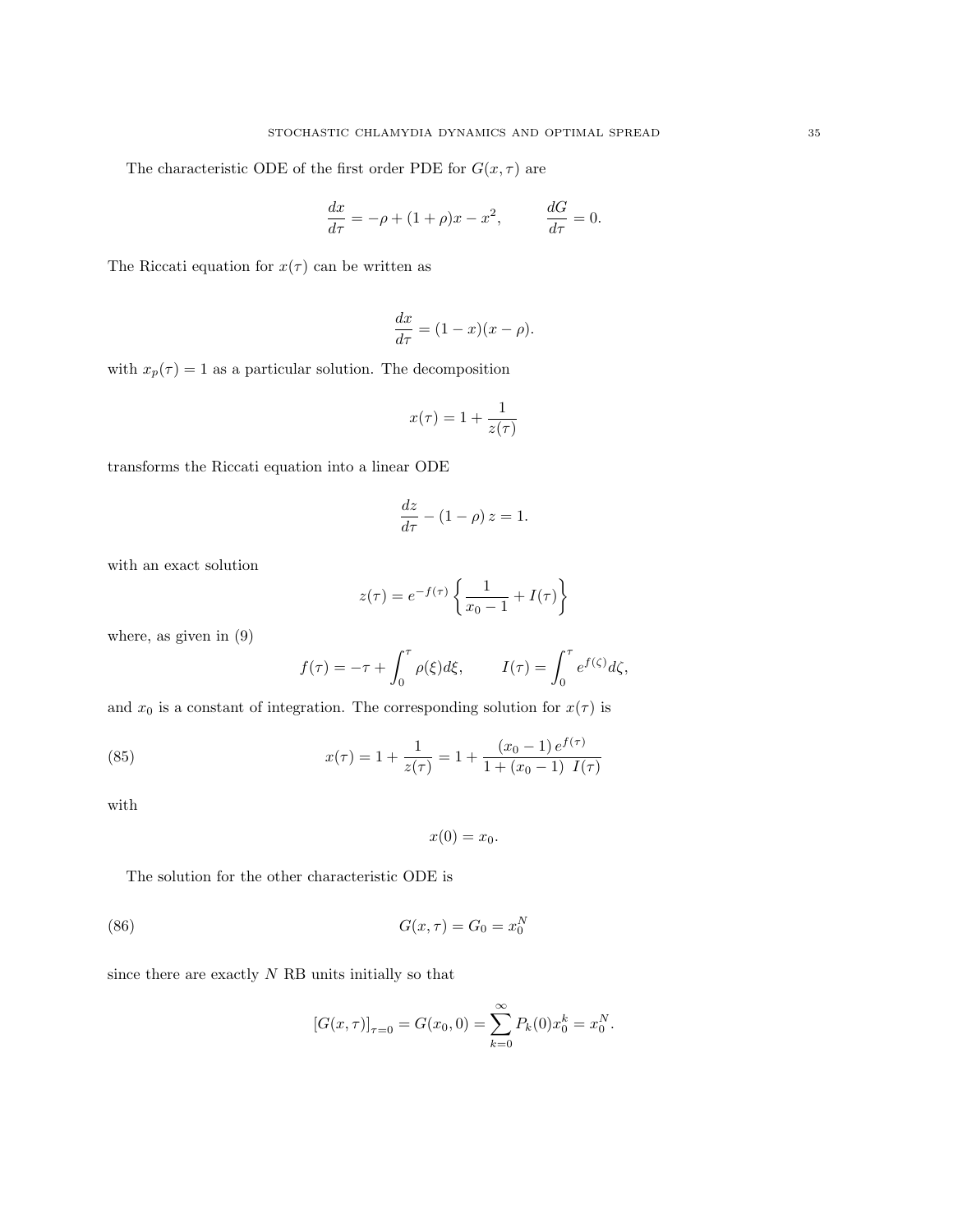To complete the solution, we solve (85) for  $x_0$  in terms of x and  $\tau$  to get

(87) 
$$
x_0 = 1 + \frac{x - 1}{e^{f(\tau)} - (x - 1)I(\tau)}
$$

Upon using this expression for  $x_0$  in (86), we obtain

(88) 
$$
G(x,\tau) = x_0^N = \left\{ 1 + \frac{x-1}{e^{f(\tau)} - (x-1)I(\tau)} \right\}^N.
$$

# C. Proof of Proposition 4

*Proof.* The optimal control  $u_{op}(t)$  must be the lower corner control 0 at least in a small interval  $(t_0, t_s]$ adjacent to the switch point. If not and  $u_{op}(t) = u_{\text{max}}$  for  $0 \le t_0 < t \le t_s$ , then

$$
\lambda'(t_s) = u_\alpha \lambda(t_s) - u_{\text{max}} = -\alpha < 0
$$

so that  $\lambda(t)$  is a decreasing function of t in some small neighborhood of  $t_s$ . With  $1 - \lambda(t) \leq 0$  for  $t \leq t_s$ , the upper corner control  $u_{\text{max}}$  does not maximize the Hamiltonian at least for t in that neighborhood; hence,  $u(t) = u_{\text{max}}$  is not optimal there. Since the singular solution does not apply, we are left with the only option of  $u_{op}(t) = 0$  in that neighborhood. In that case, the adjoint DE (31) and the continuity of the adjoint function require

$$
\lambda' = -\alpha \lambda \qquad \lambda(t_s) = 1
$$

and therewith

$$
\lambda(t) = e^{-\alpha(t - t_s)}, \qquad (t \le t_s).
$$

With this, the Hamiltonian,

(89) 
$$
H(u) = \alpha \lambda(t) R(t) + \left[1 - e^{-\alpha(t - t_s)}\right] u(t) R(t), \qquad (t \le t_s),
$$

is maximized by the lower corner control  $u_{op}(t) = 0$  for all t in the interval  $[0, t_s)$ .

# D. Proof of Proposition 7

*Proof.* With the Euler BC  $\lambda_g(T_2) = 0$ , the Hamiltonian reduces to

$$
H_s(T_2) = u(T_2)R_g(T_2)F_c(T_2)
$$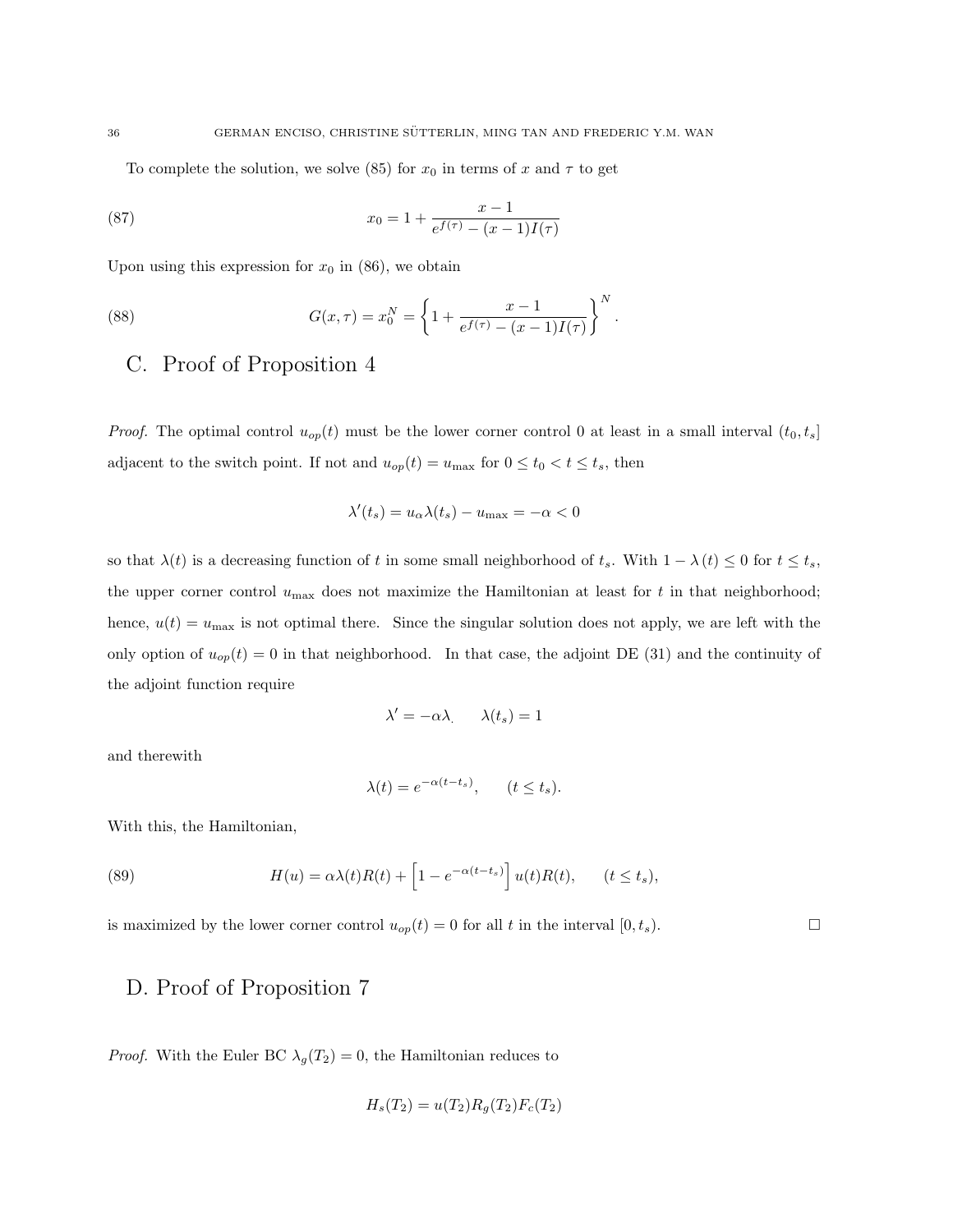i) For the general case with  $F_c(T_2) > 0$ ,  $H_s(T_2)$  is maximized by the upper corner control so that  $u_{op}(T_2) = u_{\text{max}}$ . Given

$$
\lambda_g(T_2) = 0, \quad \lambda'_g(T_2) = -u_{\text{max}} F_c(T_2) < 0,
$$

we have  $\lambda_g(t) \geq 0$  but, by continuity,  $\lambda_g(t) < F_c(t)$  for some interval  $(t_s, T_2]$  adjacent to  $T_2$ . It follows from  $R(t) > 0$  that  $u_{op}(t) = u_{max}$  at least in  $(t_s, T_2]$  with  $t_s$  being the root of (66) nearest to (but still <)  $\mathcal{T}_2.$ 

ii) For the case  $F_c(T_2) = 0$  (and  $F_c(t) > 0$  for  $t < T_2$ ), we have

$$
[\{\lambda_g - F_c\}']_{t=T_2} = u_{\alpha} [\lambda_g - F_c]_{t=T_2} - \alpha F_c(T_2) + f_T(T_2)
$$
  

$$
= u_{\alpha} {\{\lambda_g - F_c\}}_{t=T_2} + f_T(T_2) \ge u_{\alpha} {\{\lambda_g - F_c\}}_{t=T_2}
$$

so that  $[F_c(t) - \lambda_g(t)]$  is a decreasing function of t but remains > 0 at least in some interval  $(t_s, T_2]$ . It follows from (61) that we have  $u_{op}(t) = u_{max}$  at least in  $(t_s, T_2]$  with  $t_s$  being the root of (66) nearest to (but still  $\langle$ )  $T_2$ .

# E. Proof of Proposition 8

*Proof.* We have already  $u_{op}(t) = u_{max}$  for  $t_s < t \leq T_2$  from Proposition 7 where the *switch point*  $t_s$  is the root of (70) nearest to  $T_2$ . We also learned from the development prior to this proposition that  $u_{op}(t)$ cannot be  $u_{\text{max}}$  or the singular solution for  $t \lesssim t_s$ .

For the lower corner control in that range, the corresponding adjoint function, denoted by  $\lambda_{\ell}(t)$ , is determined by

$$
\lambda'_{\ell} = -\alpha \lambda_{\ell}, \qquad \lambda_{\ell}(t_s) = F_c(t_s).
$$

The exact solution is

$$
\lambda_{\ell}(t) = F_c(t_s)e^{-\alpha(t - t_s)}.
$$

i) For  $t_s \leq T_1$ , we have  $F_c(t) = 1$  and  $\lambda_{\ell}(t) = e^{\alpha(t_s - t)}$  so that  $1 - e^{\alpha(t_s - t)} < 0$  for all  $t < t_s$  and

$$
H_s(t) = u(t)R(t)\left[1 - e^{\alpha(t_s - t)}\right] + \alpha R(t)e^{\alpha(t_s - t)},
$$

is maximized by  $u_{op}(t) = 0$  there.

ii) For  $t_s > T_1$ ,  $F_c(t)$  decreases only linearly with increasing t while  $\lambda_{\ell}(t)$  decay exponentially with  $\lambda_{\ell}(t_s) = F_c(t_s)$  so that  $u_{op}(t) = 0$  is also optimal for  $t < t_s$ .